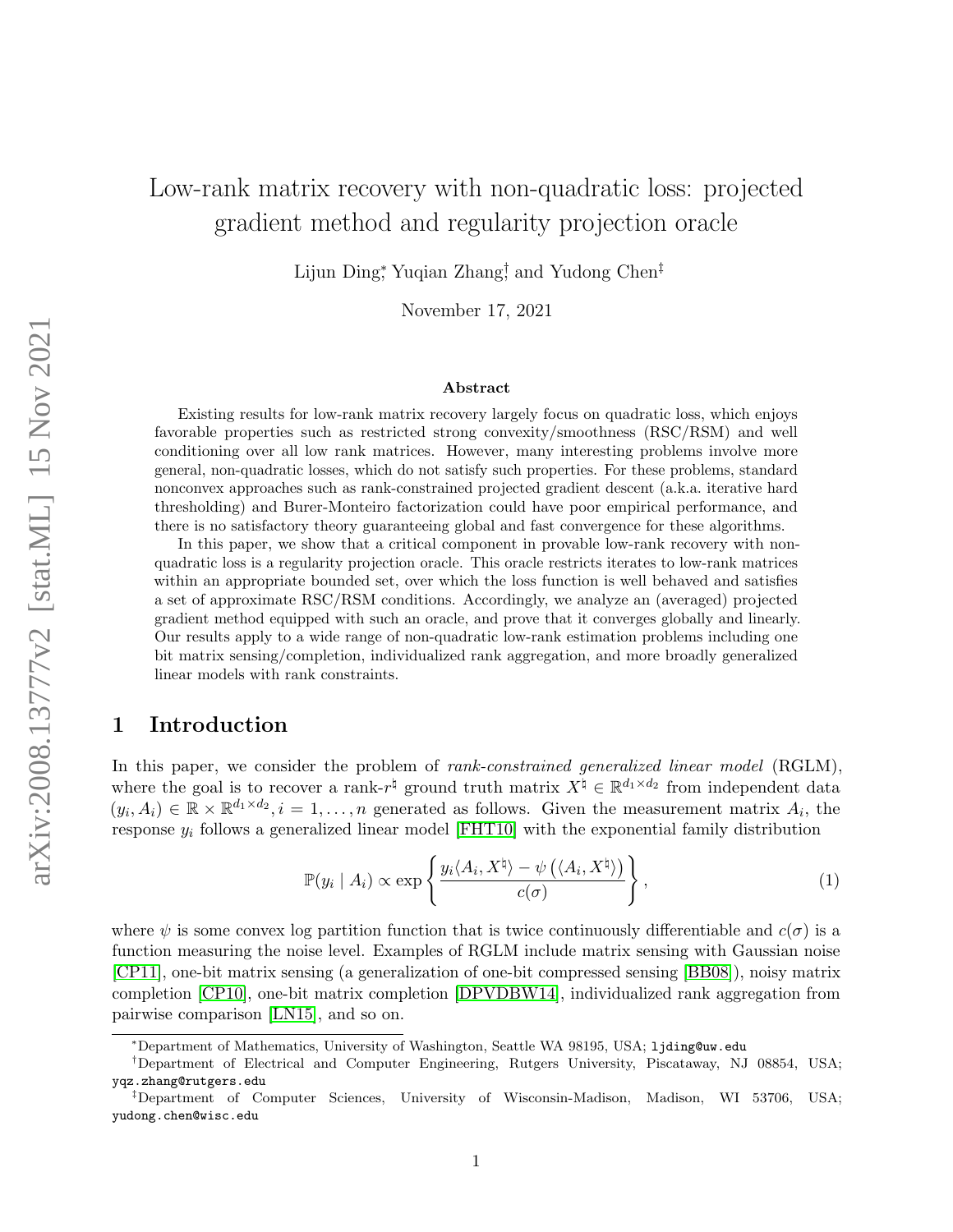Nonconvex formulation and regularity projection oracle The above problem can be cast as a rank-constrained nonconvex optimization problem as follows:

<span id="page-1-0"></span>
$$
\begin{array}{ll}\n\text{minimize}_{X \in \mathbb{R}^{d_1 \times d_2}} & \mathcal{L}(X) := \frac{1}{n} \sum_{i=1}^n \left[ \psi \left( \langle X, A_i \rangle \right) - y_i \langle A_i, X \rangle \right] \\
\text{subject to} & \text{rank}(X) \le r^\natural, \ X \in \mathcal{C}.\n\end{array} \tag{2}
$$

Here,  $\mathcal L$  is the negative log-likelihood function, which is convex due to the convexity of  $\psi$ . Whenever the distribution of  $\{y_i\}$  is non-Gaussian,  $\mathcal L$  is non-quadratic in general. The convex constraint set  $\mathcal{C} \subseteq \mathbb{R}^{d_1 \times d_2}$  is usually a certain norm ball (see Section [3](#page-7-0) for examples) playing the role of regularization. This additional constraint is crucial for the success of Problem [\(2\)](#page-1-0) in the following two aspects:

- Optimization landscape: Including the constraint  $X \in \mathcal{C}$  leads to a well-behaved landscape of the loss  $\mathcal{L}$ : the restricted strong convexity and restricted smoothness conditions (RSC/RSM), or their approximate versions (see Definition [1\)](#page-6-0), are satisfied for all the feasible  $X$  of [\(2\)](#page-1-0). In contrast, in the absence of the constraint  $C$ , RSC/RSM are no longer satisfied. See Section [3.1](#page-8-0) and [3.2](#page-10-0) for details.
- Statistical error: The regularization constraint ensures that the local minimizers of  $(2)$  are nontrivially correlated with the ground truth  $X^{\dagger}$ , even when the sample size n is small. In particular, our theoretical results provide the best known statistical recovery guarantees for many RGLM problems. Without this constraint, the solution to [\(2\)](#page-1-0) could be no better than a trivial constant estimator, as shown in Figure [2](#page-9-0) of Example [1.](#page-8-1)

<span id="page-1-2"></span>To leverage the regularization constraint algorithmically, we introduce the regularity projection oracle

$$
\mathcal{P}_{r,C}(X) := \underset{\text{rank}(V) \le r, V \in \mathcal{C}}{\arg \min} \|X - V\|_{\text{F}}
$$
\n(3)

for a given rank parameter  $r > 0$ . Concrete instances of the oracle are displayed in Section [2.1.](#page-4-0) As a primary example, we note that when C is the Frobenius norm ball,  $\mathcal{P}_{r,C}$  is equivalent to the standard rank-r SVD followed by a projection of the singular values to the Euclidean ball. In this case,  $\mathcal{P}_{r,C}(X)$  computes the best rank-r approximation of X with a bounded Frobenius norm.

Goal and challenges with non-quadratic losses Given the regularity projection oracle  $\mathcal{P}_{r,C}$ , we aim to design an iterative algorithm achieving the following two properties simultaneously:

- Each iteration only requires *one* access to the oracle  $\mathcal{P}_{r,C}$ , and one computation of the gradient;
- The algorithm converges to  $X^{\dagger}$  globally and linearly, with a contraction factor independent of the dimension  $(d_1 \text{ and } d_2)$ , up to a certain statistical error.

To this end, one might be tempted to use a natural projected gradient descent (PG) method:

<span id="page-1-1"></span>
$$
X_{t+1} = \mathcal{P}_{r,C}(X_t - \eta \nabla \mathcal{L}(X_t)), \quad t = 1, 2, \dots
$$
 (4)

where  $\eta > 0$  is the step size.

When the constraint is trivial (i.e.,  $\mathcal{C} = \mathbb{R}^{d_1 \times d_2}$ ), the PG algorithm [\(4\)](#page-1-1) reduces to the wellknown Iterative Hard Thresholding (IHT) algorithm [\[JTK14,](#page-16-3) [BH18\]](#page-15-3), a.k.a. singular value projection [\[JMD10\]](#page-16-4). Existing theory [\[JTK14,](#page-16-3) [LB18\]](#page-16-5) of IHT only applies when RSC/RSM holds for all low rank matrices. Unfortunately, this is true only in the simplest settings, such as quadratic loss  $\mathcal{L}$ with Gaussian linear measurements. Even when  $\mathcal L$  is quadratic, for harder problems such as matrix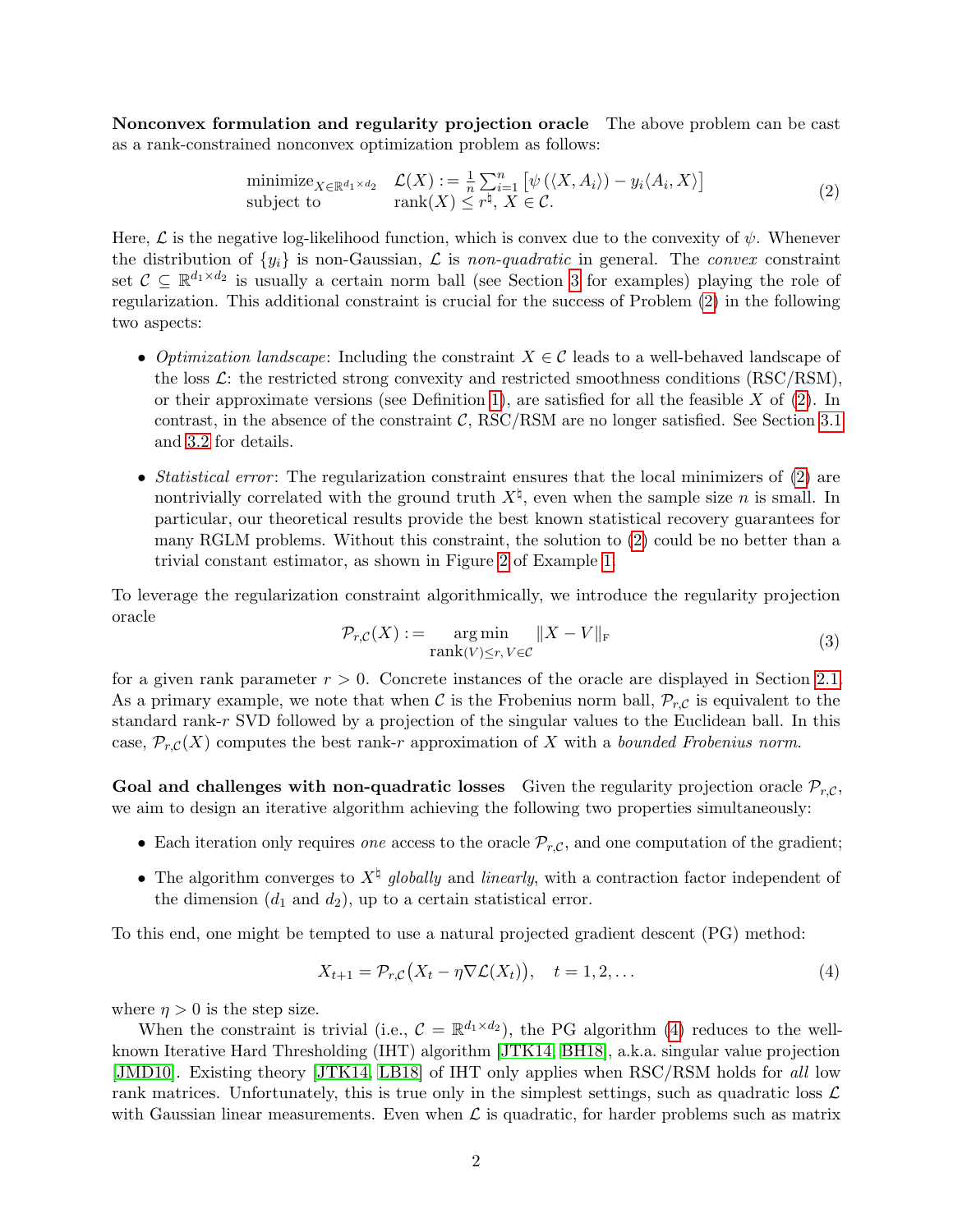completion, RSC/RSM no longer holds for all low rank matrices. For such problems, existing theory is scarce and unsatisfactory. While the work by [\[DC18\]](#page-16-6) proves that IHT does recover  $X^{\natural}$  in the matrix completion problem, the analysis is complicated and tailored for quadratic loss, and leads to sub-optimal sample complexity bounds.

For non-quadratic  $\mathcal L$  with a general constraint set  $\mathcal C$ , the best applicable result is [\[BH18\]](#page-15-3), which only establishes local convergence from a good initialization. Moreover, the quality of initialization is measured by the *concavity parameter* (details in Section [1.1\)](#page-2-0) of the feasible region of  $(2)$ . This concavity parameter is difficult to compute except in the trivial case where  $\mathcal{C} = \mathbb{R}^{d_1 \times d_2}$ , and there is no known algorithm guaranteeing a good initialization for [\(2\)](#page-1-0) beyond the quadratic loss setting. Solving the convex relaxation of [\(2\)](#page-1-0) sometimes provides a good initialization, but the computational complexity is prohibiting with a superlinear dependence on the dimension; in particular, known algorithms need to compute full SVD in each iteration in order to simultaneously enforce the constraint  $X \in \mathcal{C}$  and the other constraints of the convex relaxation.

Our Algorithm and contributions To achieve the two goals mentioned above, we introduce an algorithm called averaged projected gradient (AVPG), displayed as Algorithm [1.](#page-4-1) Inspired by [\[AZHHL17\]](#page-15-4), AVPG is a version of PG [\(4\)](#page-1-1) after averaging the iterates. Our contributions henceforth can be summarized as follows:

- Conceptually, we identify the importance of the regularization constraint  $X \in \mathcal{C}$  and its algorithmic counterpart, the regularity projection oracle.
- Algorithmically, we design AVPG based on the regularity projection oracle and show that it converges globally and linearly, and has a low iteration complexity under standard RSC/RSM conditions (and their approximate versions); see Section [2](#page-4-2) and Theorem [1.](#page-6-1)
- Statistically, we apply AVPG to several RGLMs with non-quadratic losses, such as one-bit matrix sensing/completion, and prove that it recover  $X^{\dagger}$  up to a certain statistical error, which before our work was only achievable by convex relaxation; see Section [3.](#page-7-0)

Organization The rest of the paper is organized as follows. In Section [1.1,](#page-2-0) we first review existing approaches to Problem [\(2\)](#page-1-0), including convex relaxation, Burer-Monteiro approach, and projected gradient method. We then compare our results to existing approaches and demonstrate situations where our approach is advantageous. In Section [2,](#page-4-2) we present our main algorithm AVPG, discuss the intuition, and establish the theoretical convergence guarantees. In Section [3,](#page-7-0) we apply our theoretical guarantees to concrete examples of RGLM and show that AVPG recovers  $X^{\natural}$  up to a certain statistical error. We conclude the paper in Section [4,](#page-14-0) where we discuss possible applications of AVPG beyond RGLMs as well as several intriguing questions regarding the gap between theory and practice .

#### <span id="page-2-0"></span>1.1 Related work and comparison

In this section, we discuss some most related approachs: convex relaxation, projected gradient, and Burer-Monteiro , and why ours is advantageous in certain aspects. To facilitate the discussion, we denote the condition number of  $\alpha$ -RSC and  $\beta$ -RSM (see Definition [1\)](#page-6-0) as  $\kappa = \frac{\beta}{\alpha}$  $\frac{\beta}{\alpha}$ .

Convex relaxation Convex relaxation usually replaces the rank constraint of Problem [\(2\)](#page-1-0) with some nuclear norm constraint, such as [\[SS05,](#page-17-0) [RFP10,](#page-17-1) [CR09,](#page-15-5) [NW12,](#page-17-2) [Laf15,](#page-16-7) [GRG14,](#page-16-8) [LN15\]](#page-16-2). We refer readers to [\[CC18,](#page-15-6) Section 4] and [\[Wai19,](#page-17-3) Chapter 11] for an overview of this topic. Despite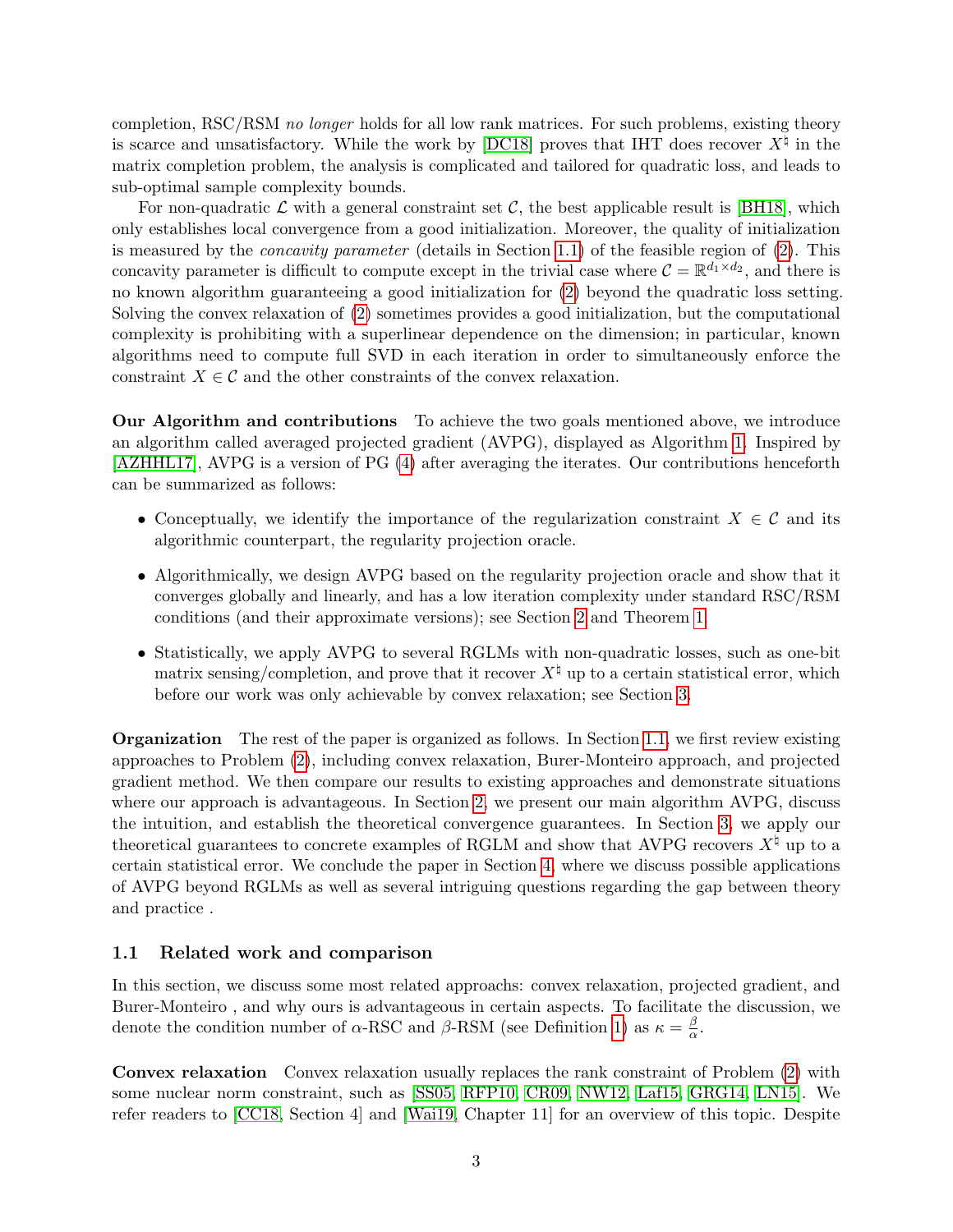the beautiful theory established, first order algorithm suffers from dimensional number of iterations in theory, and full SVD or at least  $\mathcal{O}(d_1 d_2)$  operations in fulfilling the constraint set C.

**Burer-Monteiro approach** Another natural approach is to factor the low-rank matrix as  $X =$ AB, where  $A \in \mathbb{R}^{d_1 \times r}$  and  $B \in \mathbb{R}^{r \times d_2}$ , then solve Problem [\(2\)](#page-1-0) in variables A, B instead of X. This approach was first proposed in [\[BM03\]](#page-15-7) and recently gained much attention [\[ZL16,](#page-17-4) [CW15,](#page-15-8) [HLB18\]](#page-16-9). We refer readers to [\[CC18,](#page-15-6) [CLC19\]](#page-15-9) for a more comprehensive survey. Algorithms with provably quick convergence  $[CW15, PKCS18, CCD<sup>+</sup>19]$  $[CW15, PKCS18, CCD<sup>+</sup>19]$  $[CW15, PKCS18, CCD<sup>+</sup>19]$  $[CW15, PKCS18, CCD<sup>+</sup>19]$  $[CW15, PKCS18, CCD<sup>+</sup>19]$  $[CW15, PKCS18, CCD<sup>+</sup>19]$  typically require an initial solution close (measured by Frobenius norm) to the ground truth  $X^{\natural}$  or the optimal solution up to a small fraction of the singular value of  $X^{\natural}$ . However, effective and efficient initialization is only available for the *quadratic* loss problems. Another line of work studies the the landscape of a penalized or constrained version of  $(2)$  with the above variables A, B and characterizes when there is no spurious local minimum [\[GJZ17,](#page-16-10) [ZLTW18,](#page-17-6) [ZWYG18\]](#page-17-7). However, the conditions for such results are quite stringent: either the loss is quadratic, or the condition number  $\kappa$  must be very close to one; otherwise, spurious local minima may exist [\[ZLTW18,](#page-17-6) pp. 3-4]. Note that neither of the aforementioned conditions is satisfied for the problem of one bit matrix sensing/completion if the constraint  $X \in \mathcal{C}$  is absent; we discuss this issue in Sections [3.1](#page-8-0) and [3.2.](#page-10-0) Even with this constraint and for favorable case of one-bit matrix completion, the condition number  $\kappa$  may not be close to one, making existing landscape results inapplicable; see Section [D](#page-28-0) in the appendix for a detailed discussion.

Projected gradient method While the PG method [\(4\)](#page-1-1) sometimes works well empirically, its theoretical guarantees is far from satisfactory, as mentioned earlier. Here we explain in details the "concavity parameter" defined in [\[BH18,](#page-15-3) Equation (5)], and related convergence guarantees. Denote the set of matrices in  $\mathbb{R}^{d_1 \times d_2}$  with rank at most r as  $\mathbb{R}^{d_1 \times d_2}_r$ . The concavity parameter for the set  $\mathcal{C} \cap \mathbb{R}^{d_1 \times d_2}_r$  at a point  $X \in \mathcal{C} \cap \mathbb{R}^{d_1 \times d_2}_r$  is defined as

$$
\gamma_X(\mathcal{C} \cap \mathbb{R}_r^{d_1 \times d_2}) := \sup \left\{ \frac{\langle Y - X, Z - X \rangle}{\|Z - X\| \|Y - X\|_{\mathrm{F}}^2} \, \big| \, Y \in \mathcal{C} \cap \mathbb{R}_r^{d_1 \times d_2}, \, Z \text{ such that } \mathcal{P}_{r,\mathcal{C}}(Z) = X \right\}.
$$

where  $\|\cdot\|$  is some arbitrary norm. The convergence guarantee of PG requires initialization in a neighborhood of  $X^\natural$  and that the condition  $\gamma_X(\mathcal{C} \cap \mathbb{R}^{d_1 \times d_2}_r) \|\nabla \mathcal{L}(X)\| < \frac{\alpha}{2}$  $\frac{\alpha}{2}$  holds uniformly for all X in the neighborhood [\[BH18,](#page-15-3) Equation (14)]. However, it should be noted that once  $r > \text{rank}(X^{\natural})$ , the quantity  $\gamma_X$  is expected to approach  $+\infty$  [\[BH18,](#page-15-3) End of Section 2.1]. In particular, if  $\mathcal{C} = \mathbb{R}^{d_1 \times d_2}$ , according to [\[BH18,](#page-15-3) Lemma 5],  $\gamma_X = \infty$  for  $r \geq r^{\natural}$ , and hence the main result in [BH18, Theorem 3 does not apply. On the contrary, our result is still applicable when  $r \geq r^{\natural}$ . Even assuming the rank parameter r is correctly specified,  $r = r^{\frac{1}{4}}$ , there is no result for bounding  $\gamma_X(\mathcal{C} \cap \mathbb{R}^{d_1 \times d_2}_r)$  except for the trivial case  $\mathcal{C} = \mathbb{R}^{d_1 \times d_2}$ , and  $\|\cdot\|$  being the operator norm; in particular, there lacks a bound even when  $\mathcal C$  is a Frobenius norm ball, let alone an infinity norm ball. We note that there is no simple monotone relation such as  $\gamma_X(C \cap \mathbb{R}^{d_1 \times d_2}_r) \leq \gamma_X(\mathbb{R}^{d_1 \times d_2}_r)$  as the sets being maximized over does not simply become larger by dropping  $C$ . Hence for interesting constraint set  $C$ , to apply the results of [\[BH18\]](#page-15-3), one would need significant additional work to estimate  $\gamma_X(\mathcal{C} \cap \mathbb{R}^{d_1 \times d_2}_r)$  and can only hope to guarantee local convergence with the rank parameter r correctly specified.

Comparison For a fair comparison, we consider the case when the projection oracle [\(3\)](#page-1-2) has comparable (or less) complexity in forming the gradient for low rank matrices. One example is that C is a Frobenius norm ball, the corresponding RGLM has Gaussian measurements and the  $\mathcal{L}_n$ can be potentially non-quadratic. The projection oracle for this example reduces to r-SVD plus some scaling, and can be computed in linear time of matrix vector product of input X [\[AZL16\]](#page-15-11).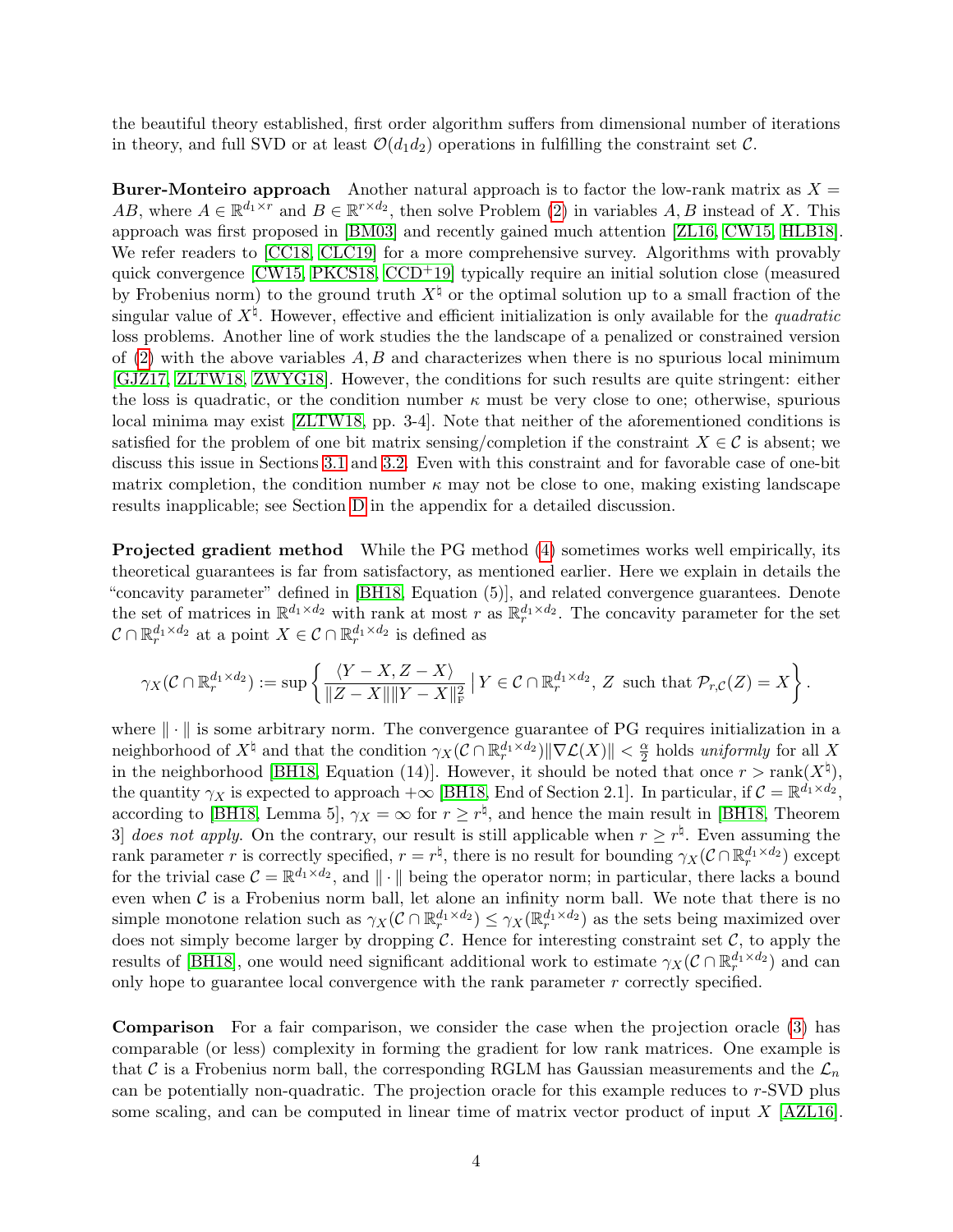As explained earlier, no existing algorithm provably works in this regime, as they either suffer from extraordinary polynomial costs such as the convex relaxation approach based ones, or lack guarantees on convergence such as the IHT approach or the Burer-Monteiro approach based ones. As mentioned earlier, even if the projection oracle [\(3\)](#page-1-2) is not available, our identification of the projection oracle reveals the key and critical component in solving the rank-constrained generalized linear model.

**Notation** We introduce the shorthand  $d = \max\{d_1, d_2\}$ . For a positive integer n, the notation [n] stands for  $\{1,\ldots,n\}$ . We equip the linear space  $\mathbb{R}^{d_1 \times d_2}$  with the trace inner product: for  $A, B \in \mathbb{R}^{d_1 \times d_2}$ ,  $\langle A, B \rangle = \text{tr}(A^{\top}B) = \sum_{i,j} A_{ij} B_{ij}$ . For a given norm  $\|\cdot\|$ ,  $\mathbb{B}_{\|\cdot\|}(\xi)$  denotes the associated ball centered at origin with radius  $\xi > 0$ . We make use of several matrix norms, including the Frobenius norm  $\|\cdot\|_{\text{F}}$ , the operator norm (largest singular value)  $\|\cdot\|_{\text{op}}$ , the nuclear norm (sum of singular values)  $\|\cdot\|_{\text{nuc}}$ , and the infinity norm (maximum absolute value of entries)  $\|\cdot\|_{\infty}$ .

### <span id="page-4-2"></span>2 Algorithm and guarantees

In this section, we present details of the averaged projected gradient algorithm (Section [2.1\)](#page-4-0) and provide convergence guarantees under an approximate RSC/RSM condition (Section [2.2\)](#page-5-0).

#### <span id="page-4-0"></span>2.1 Algorithm description

Given the regularity projection oracle [\(3\)](#page-1-2), AVPG is displayed as Algorithm [1.](#page-4-1) Each iteration of AVPG consists of three steps: (i) a choice of step size, (ii) a projected gradient step, and (iii) an averaging step. Note that the initial iterate is assumed to lie in  $\mathcal{C}$ , which is merely for convenience as the projection ensures this property for all future iterates.

<span id="page-4-1"></span>Algorithm 1 Averaged projected gradient method (AVPG)

**Input:** A rank estimate r, an initial iterate  $X_0 \in \mathcal{C} \in \mathbb{R}^{d_1 \times d_2}$  with rank $(X) \leq r$ , step size parameter  $\eta_0 \in [0,1]$ , RSM parameter estimate  $\beta$ , a period integer  $t_0 \in \mathbb{Z}$ for  $t = 1, 2, \ldots, d$ o **Choice of step size:** if t is an integer multiple of  $t_0$ , set  $\eta = 1$ , otherwise,  $\eta = \eta_0$ . Projection step:  $V_t = \mathcal{P}_{r, \mathcal{C}}\left(X_t - \frac{1}{\beta \eta} \nabla \mathcal{L}(X_t)\right)$ Averaging step:  $X_{t+1} = (1 - \eta)X_t + \eta V_t$ . end for

**The role of step size and period**  $t_0$  Per our choice of step size, AVPG runs in periods of length  $t_0$ . Within each period, we average the projected solution  $V_t$  with the previous iterate  $X_t$ ; at the end of the period, the iterate is set to  $V_t$  without averaging. By sub-additivity of rank, the rank of the iterate is always bounded by  $rt_0$ . The boundedness of rank is desirable both computationally and theoretically. Computationally, the boundedness of the rank benefits (i) the storage of the iterate, and (ii) the time in computing the gradient and projection oracle under certain structure of  $A_i$ . Theoretically, the bounded rank enables us to use the approximate RSC/RSM condition to prove guarantees as those properties are restricted to low rank matrices.

It is tempting to set  $t_0 = 1$ , in which case there is no averaging step and AVPG reduces to PG. However, this choice of  $t_0$  destroys the additional leeway provided by the averaging step, which is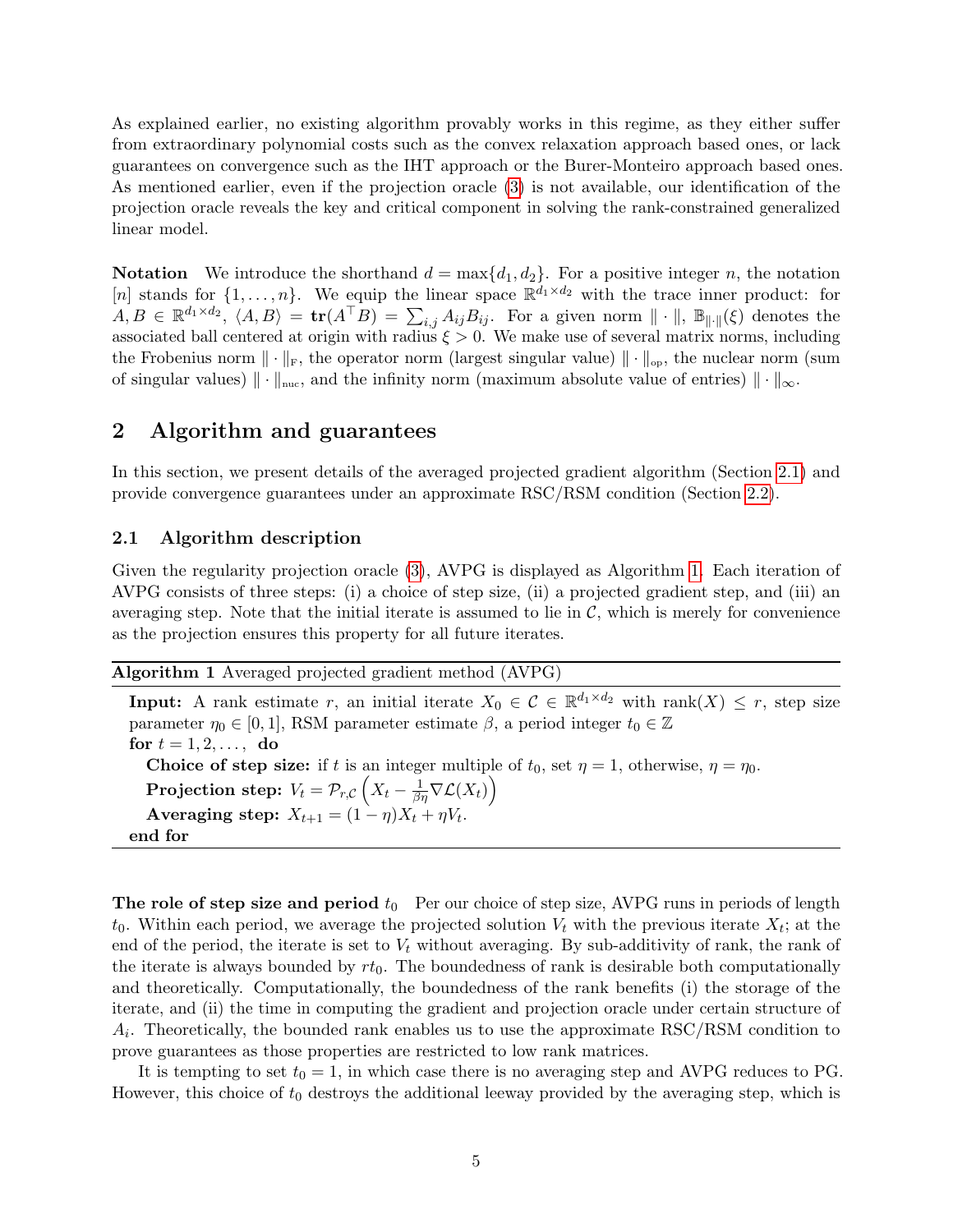crucial for establishing theoretical guarantees as we explain next. In Theorem [1,](#page-6-1) we require  $t_0$  to be on the order  $\mathcal{O}(\kappa \log \kappa)$ .

The role of averaging Compared to the naive PG method [\(4\)](#page-1-1), AVPG has an additional averaging step. This step is crucial in establishing a linear convergence guarantee (given in Theorem [1\)](#page-6-1) that is valid for a general set  $\mathcal{C}$ , without relying on additional structures of  $\mathcal{C}$ . To explain the intuition, let us assume that the objective function  $\mathcal L$  is  $\alpha$ -strongly convex and  $\beta$ -smooth, i.e., Definition [1](#page-6-0) with  $\epsilon_{\alpha} = \epsilon_{\beta} = 0$  and  $r = d$  (cf. [\[Nes13,](#page-17-8) Definition 2.1.2]). With  $\Delta_t := X_t - X^{\sharp}$ , a critical step in our analysis involves the following chain of inequalities:

$$
\mathcal{L}(X_{t+1}) \stackrel{(a)}{=} \mathcal{L}((1-\eta)X_t + \eta V_t) \stackrel{(b)}{\leq} \mathcal{L}(X_t) + \eta \langle \nabla \mathcal{L}(X_t), V_t - X_t \rangle + \frac{\beta \eta^2}{2} \|X_t - V_t\|_{\mathrm{F}}^2
$$
\n
$$
\stackrel{(c)}{\leq} \mathcal{L}(X_t) + \eta \langle \nabla \mathcal{L}(X_t), -\Delta_t \rangle + \frac{\beta \eta^2}{2} \|\Delta_t\|_{\mathrm{F}}^2,
$$
\n
$$
(5)
$$

where step (a) follows from the definition of  $X_{t+1}$ , step (b) follows from β-smoothness, and step (c) follows from the optimality of  $V_t$  in the definition [\(3\)](#page-1-2) of the projection  $\mathcal{P}_{r,C}$ .

The averaging step allows for additional leeway, provided by  $\eta$ , in steps (a) and (b). This in turns enables step  $(c)$ , which holds without appealing to other properties of the projection oracle. Without averaging, one may replace step  $(b)$  with an application of  $\beta$ -smoothness to the two iterates  $X_{t+1}$  and  $X_t$ , leading to the inequality  $\mathcal{L}(X_{t+1}) \leq \mathcal{L}(X_t) + \langle \nabla \mathcal{L}(X_t), X_{t+1} - X_t \rangle + \frac{\beta}{2}$  $\frac{\beta}{2} \|X_{t+1} - X_t\|_{\rm F}^2.$ To proceed at this point, one would need to analyze how the projection interplays with the difference between iterates  $||X_{t+1} - X_t||^2$ . Doing so typically requires exploiting the delicate properties of SVD [\[JTK14,](#page-16-3) [LB18\]](#page-16-5) and specific structures of the set  $C$ , such as the local concavity [\[BH18\]](#page-15-3). In contrast, our analysis is much simpler, while holds more generally. Such generality allows us to instantiate our convergence guarantee in a diverse range of concrete RGLM problems (see Section [3\)](#page-7-0), in which the interplay between SVD and the set  $\mathcal C$  is non-trivial and crucial.

**Computing projection oracle** In many cases, the oracle  $\mathcal{P}_{r,C}$  can be computed via rank-r SVD (which gives the best rank- $r$  approximation in terms of Frobenius norm):

- If  $C = \mathbb{R}^{d_1 \times d_2}$ , then  $\mathcal{P}_{r,C}(X)$  is given by the rank-r SVD of X.
- If  $\mathcal{C} = \mathbb{B}_{\|\cdot\|_{\text{F}}}(\xi)$  (resp.  $\mathbb{B}_{\|\cdot\|_{\text{punc}}}(\xi)$ ), then  $\mathcal{P}_{r,\mathcal{C}}(X)$  is given by the rank-r SVD of X followed by a projection of the r singular values to the  $\ell_2$  (resp.  $\ell_1$ ) norm ball in  $\mathbb{R}^r$  with radius  $\xi$ .
- More generally, if C is the ball of Schatten-p norm with radius  $\xi$ , then  $\mathcal{P}_{r,C}(X)$  is given by the rank-r SVD followed by a projection of r singular values to the  $\ell_p$  norm ball in  $\mathbb{R}^r$  with radius ξ. This is true even when  $0 < p < 1$ ; see Lemma [4](#page-18-0) for the proof.

Note that the rank-r SVD of  $X$  can be computed using  $m$  matrix-vector product operations of X, with m being linear in the rank  $r<sup>1</sup>$  $r<sup>1</sup>$  $r<sup>1</sup>$  In our RGLM example, this means that the SVD can be computed in time linear in the number of the matrix-vector product with the gradient  $\nabla \mathcal{L}$ .

There are other interesting choices of C not defined by the singular values, e.g., the  $\ell_{\infty}$  norm ball  $\mathbb{B}_{\|\cdot\|_{\infty}}(\xi)$ . In this case, the oracle  $\mathcal{P}_{r,C}$  can be computed by alternating projection [\[Lew14\]](#page-16-11), which works well in our experiments (see Appendix [C\)](#page-27-0), though its convergence property and running time are more involved due to the non-convexity.

<span id="page-5-1"></span><span id="page-5-0"></span><sup>&</sup>lt;sup>1</sup>More precisely, achieving an  $\epsilon$  error requires  $m = \min \left\{ \tilde{\mathcal{O}}\left(\frac{r}{\sqrt{\epsilon}}\right), \tilde{\mathcal{O}}\left(\frac{1}{\sqrt{\epsilon}^{\alpha p}}\log \frac{1}{\epsilon}\right) \right\}$  by the results in [\[AZL16\]](#page-15-11), where  $gap := [\sigma_r(X) - \sigma_{r+1}(X)]/\sigma_r(X)$  is the eigen gap of X. Note that the first term in the expression of m is independent of gap. Here  $\hat{\mathcal{O}}$  omits logarithmic factors.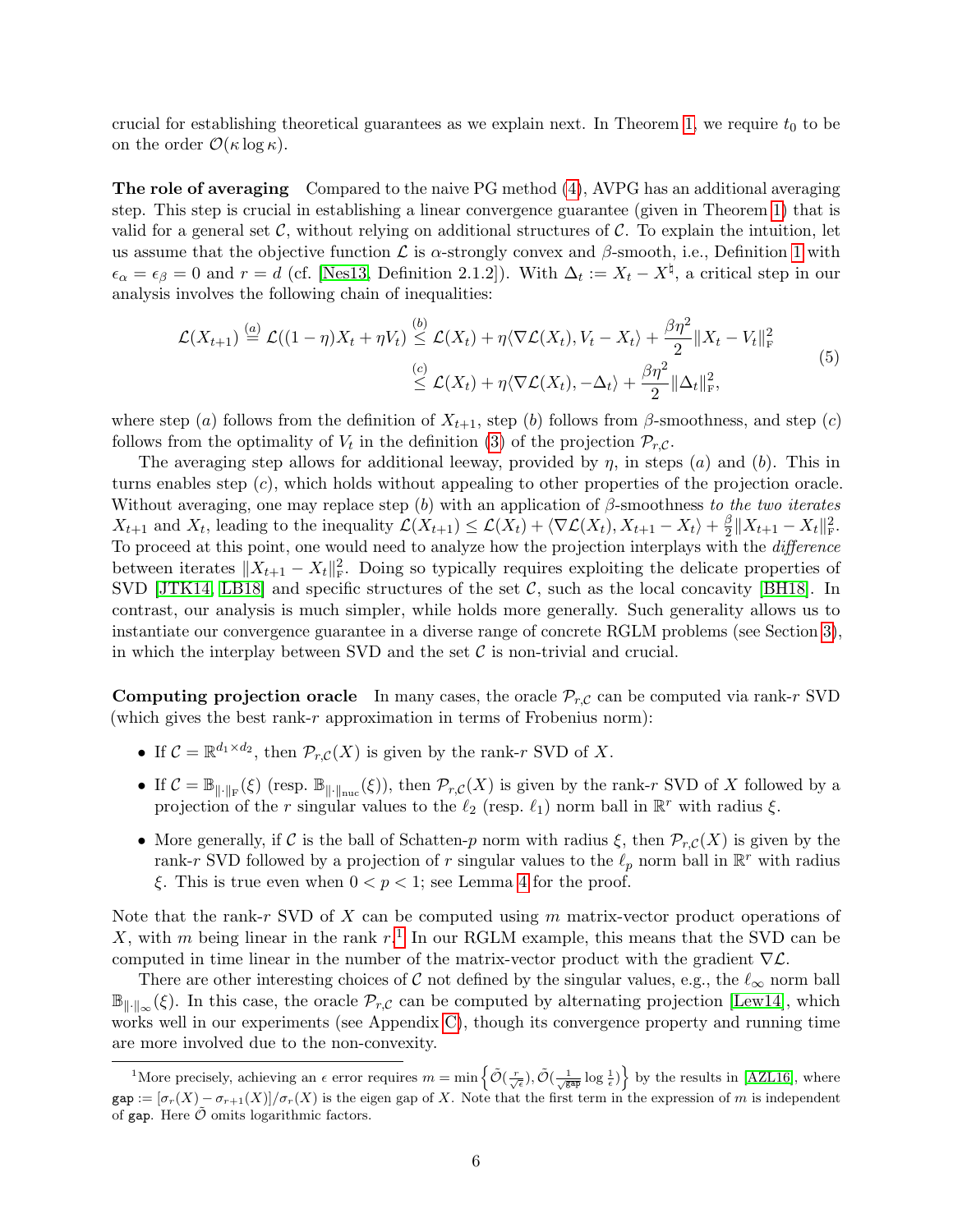#### 2.2 Convergence guarantee under approximate RSC/RSM

To state our convergence guarantees for AVPG, we introduce notions of approximate restricted strong convexity and restricted smoothness.

<span id="page-6-0"></span>**Definition 1.** The loss function L satisfies approximate  $(\epsilon_{\alpha}, r, \alpha, C)$ -RSC and  $(\epsilon_{\beta}, r, \beta, C)$ -RSM for some  $\epsilon_{\alpha}, \epsilon_{\beta} \geq 0$  and convex C if for all matrices  $X, Y \in \mathcal{C}$  with rank at most r, there hold the inequalities

<span id="page-6-3"></span>
$$
\frac{\alpha}{2}||X - Y||_F^2 - \epsilon_\alpha \le \mathcal{L}(X) - \mathcal{L}(Y) - \langle \nabla \mathcal{L}(X), Y - X \rangle \le \frac{\beta}{2}||X - Y||_F^2 + \epsilon_\beta. \tag{6}
$$

If  $\epsilon_{\alpha} = \epsilon_{\beta} = 0$ , we say that  $\mathcal L$  satisfies  $(r, \alpha, \mathcal C)$ -RSC and  $(r, \beta, \mathcal C)$ -RSM.

Standard RSC/RSM assumption [\[JTK14,](#page-16-3) Definitions 1 and 2] corresponds to  $\epsilon_{\alpha} = \epsilon_{\beta} = 0$  and  $\mathcal{C} =$  $\mathbb{R}^{d_1 \times d_2}$ . Such a strong assumption is typically required in the analysis of IHT [\[JMD10,](#page-16-4) [JTK14,](#page-16-3) [LB18\]](#page-16-5). In comparison, our definition allows for the additional constraint set C and error terms  $\epsilon_{\alpha}$  and  $\epsilon_{\beta}$ , and is hence less restrictive. In the RGLM setting of interests, these error terms account for the statistical error due to the finite sample size and the measurements structure, and vanishes to 0 at the rate  $\mathcal{O}(\frac{r^{\natural}d \log d}{n})$  $\frac{\log a}{n}$ ) (see Corollary [1,](#page-10-1) [2,](#page-11-0) and [3\)](#page-14-1). Moreover, the relaxation of standard RSC/RSM is essential for examples in Section [3.2](#page-10-0) as discussed in Section [3.2.4.](#page-12-0) The constants  $\alpha$  and  $\beta$  in the RGLM setting of interests should be dimension independent constants (see Lemma [1,](#page-9-1) [2,](#page-11-1) and [3\)](#page-13-0). and hence so is the condition number  $\kappa$ . Note that the above definition also appears in [\[BH18\]](#page-15-3) for the analysis of projected gradient descent.

We now state the theoretical guarantees, whose proof is deferred to Appendix [A.2.](#page-18-1) We introduce the shorthands  $\kappa := \beta/\alpha$  for the condition number,  $\Delta_t := X_t - X^{\dagger}$  for the iterate difference to the ground truth, and  $h_t := \mathcal{L}(X_t) - \mathcal{L}(X^{\dagger})$  for the objective difference.

<span id="page-6-1"></span>**Theorem 1.** Suppose  $\mathcal L$  satisfies approximate  $(\epsilon_\alpha, rt_0, \alpha, \mathcal C)$ -RSC and  $(\epsilon_\beta, rt_0, \beta, \mathcal C)$ -RSM for  $r \geq r^\natural$ and  $t_0 \geq \lceil 4\kappa (\log 4\kappa + 1) \rceil$ . Let  $\epsilon_{\nabla} := \|\nabla \mathcal{L}(X^{\natural})\|_{op}, \eta_0 = \frac{1}{4\kappa}$  $\frac{1}{4\kappa}$ , and s be the largest integer so that  $st_0 \leq t$ . Also let  $\tau_{\star} = \min_{1 \leq \tau \leq t+1} h_{\tau}$ , Then the iterate  $X_t$  from Algorithm [1](#page-4-1) with parameters  $\eta_0$ ,  $\beta$ ,  $t_0$ , and r satisfies the bounds

<span id="page-6-2"></span>
$$
h_{\tau_{\star}} \leq \max\left\{ (1 - \frac{1}{4\kappa})^t (4\kappa)^s h_0, \epsilon_n \right\} \quad \text{and} \quad \|\Delta_{\tau_{\star}}\|_F^2 \leq \frac{4}{\alpha} \max\left\{ (1 - \frac{1}{4\kappa})^t (4\kappa)^s h_0, \epsilon_n \right\},\tag{7}
$$

where 
$$
\epsilon_n = \frac{4\kappa}{\alpha} (rt_0 + r^{\natural}) \epsilon_{\nabla}^2 + \epsilon_{\nabla} \sqrt{\frac{8t_0 r \epsilon_{\alpha}}{\alpha}} + \epsilon_{\nabla} \sqrt{\frac{64t_0 r \kappa \epsilon_{\beta}}{\alpha}} + 2\kappa \epsilon_{\alpha} + 2\epsilon_{\beta}.
$$

Interpretation of Theorem [1](#page-6-1) To better understand the above theorem, let us assume that the AVPG algorithm is run for k periods, i.e.,  $t = kt_0$  iterations. In this case, the bounds [\(7\)](#page-6-2) become

$$
\min_{1 \leq \tau \leq t+1} h_{\tau} \leq \max \Big\{ e^{-k} h_0 , \epsilon_n \Big\} \quad \text{and} \quad \|\Delta_{\tau_{\star}}\|_{\rm F}^2 \leq \frac{4}{\alpha} \max \Big\{ e^{-k} h_0 , \epsilon_n \Big\}.
$$

Each of the above bounds involves two terms. The first term  $e^{-k}h_0$  corresponds to the optimization error, which shrinks geometrically at every period, i.e., every  $t_0 = [4\kappa(\log 4\kappa + 1)]$  iterations. This geometric convergence holds up to a statistical error given by the second term  $\epsilon_n$ , which is on the order  $\mathcal{O}(\frac{r^{\natural}d \log d}{r})$  $\frac{\log a}{n}$ ) for RGLM as shown in Section [3.](#page-7-0)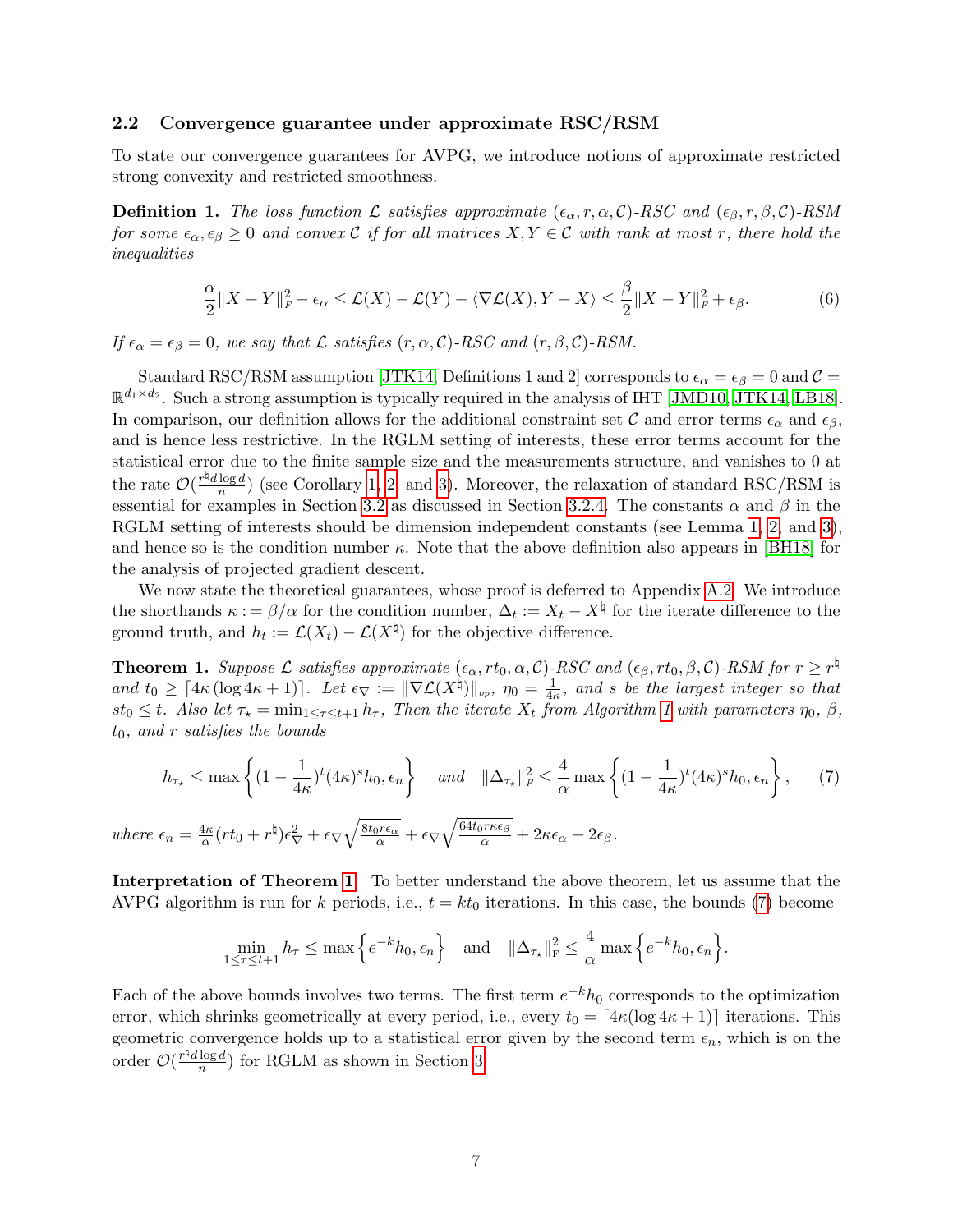<span id="page-7-1"></span>

|             | Algorithm   Applicability | Per iteration complexity                                                                              | Iteration complexity                                         |
|-------------|---------------------------|-------------------------------------------------------------------------------------------------------|--------------------------------------------------------------|
| <b>THT</b>  |                           | $\mathcal{C} = \mathbb{R}^{d_1 \times d_2}$   $\Theta(\kappa^2 r^{\natural})$ singular values/vectors | $\mathcal{O}\left(\kappa \log(\frac{h_0}{\epsilon})\right)$  |
| <b>AVPG</b> | Any convex $\mathcal{C}$  | $r^{\natural}$ singular values/vectors                                                                | $\mathcal{O}(\kappa \log \kappa \log(\frac{h_0}{\epsilon}))$ |

Table 1: Comparison of IHT and AVPG.



Figure 1: Comparison of IHT and AVPG on the weighted matrix completion problem  $\min_{X \in \mathbb{R}^{d \times d}} ||W \odot (X - X^{\natural})||_{\text{F}}^2$ , where  $d = 50$ , and W is the matrix with all ones except the  $(1, 1)$ -th and  $(2, 2)$ -th entry whose values are 2, and  $X^{\dagger}$  is a rank 1 matrix with values all zero except the top left  $2 \times 2$  block which has entries all 1. We note the worse dependence on condition number of IHT comparing with AVPG is not an theory artifact but does happen in this example.

Comparison with IHT Let us compare our guarantees to those for IHT, the projected gradient method [4](#page-1-1) with  $\mathcal{C} = \mathbb{R}^{d_1 \times d_2}$ . Our comparison is only for accuracy  $\epsilon > \epsilon_n$ , as feasible matrices of our problem [\(2\)](#page-1-0) are statistically equally good estimators of  $X^\natural$  once they achieve the error  $\epsilon_n$ . The work [\[JTK14,](#page-16-3) [LB18\]](#page-16-5) shows that the iteration complexity of IHT is  $\mathcal{O}(\kappa \log(\frac{h_0}{\epsilon}))$ , whereas ours is  $\mathcal{O}(\kappa \log \kappa \log(\frac{h_0}{\epsilon}))$ . Note that IHT requires computing the top  $\Omega(\kappa^2 r^{\natural})$  singular values/vectors in each step to ensure convergence [\[LB18\]](#page-16-5), while ours only requires the top  $r^{\natural}$  ones. Therefore, to achieve  $\epsilon$ -accuracy, the total work required by IHT amounts to a number of  $\mathcal{O}(\kappa^3 r^{\natural} \log(\frac{h_0}{\epsilon}))$  rank-1 SVD computation, whereas AVPG requires  $\mathcal{O}(\kappa r^{\natural} \log \kappa \log(\frac{h_0}{\epsilon}))$  and is better than IHT by a factor of  $\frac{\kappa^2}{\log n}$  $\frac{\kappa^2}{\log \kappa}.$ 

<span id="page-7-0"></span>The per iteration dependence on condition number is not an artifact of the theory. In Figure [1,](#page-7-1) we show the results of IHT and AVPG applied to the weighted matrix recovery problem on [\[ZLTW18,](#page-17-6) pp 3-4]. Specifically, we consider  $\min_{X \in \mathbb{R}^{d \times d}} \text{rank}(X) \leq r ||W \odot (X - X^{\natural})||_{\text{F}}^2$ , where  $d = 50$ , and W is the matrix with all ones except the  $(1, 1)$ -th and  $(2, 2)$ -th entry whose values are 2, and  $X^\natural$ is a rank 1 matrix with all zero values except for the top left  $2 \times 2$  block which has all one entries. We start the algorithm at a point  $M_0$  with all zero values except for the top left  $2 \times 2$  block which is 3 5  $\begin{bmatrix} 1 & -1 \\ -1 & 1 \end{bmatrix}$ , and with the choice of rank  $r = 1 = r^{\natural}(X^{\natural})$ . Here  $\odot$  denotes the Hadamard product. The stepsize of IHT is chosen to be  $\mathcal{O}(1/\beta)$  as suggested by most theory papers [\[JTK14,](#page-16-3) [LB18\]](#page-16-5). The stepsize of AVPG is chosen to be  $\eta_0 = \mathcal{O}(\frac{1}{\kappa})$  $\frac{1}{\kappa}$ ) as suggested by our theory. This problem has condition number 4. Note that IHT stays at the starting point  $M_0$ , meaning that  $M_0$  is a non-optimal fixed point of iteration [\(4\)](#page-1-1), while AVPG is able to move away from this starting point.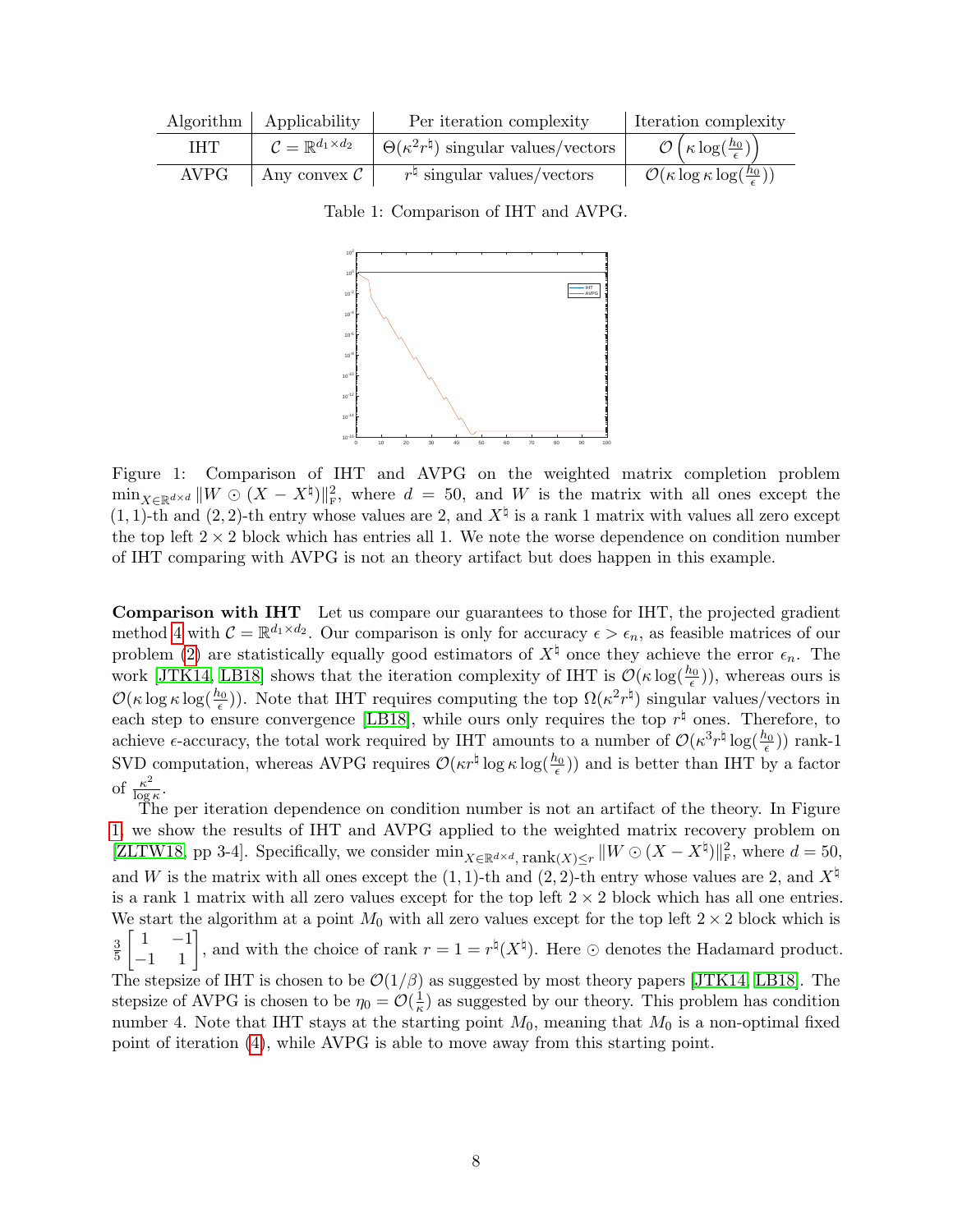### 3 Consequences for solving RGLM

In this section, we apply our general Theorem [1](#page-6-1) to concrete settings of RGLM, by calculating the parameters of the approximate RSC/RSM and the gradient norm  $\|\nabla \mathcal{L}_n(X^{\natural})\|_{op}$ . The results in this section explain why the regularity constraint  $\mathcal C$  is crucial as claimed in the introduction, highlighting the key role of the projection oracle [\(3\)](#page-1-2). We consider several examples based on the form of the measurement matrices  $\{A_i\}$ : including Gaussian measurements (Section [3.1\)](#page-8-0), entrywise sampling for matrix completion (Section [3.2\)](#page-10-0), and pairwise sampling for rank aggregation (Section [3.3\)](#page-13-1).

#### <span id="page-8-0"></span>3.1 Gaussian measurements and Frobenius norm ball

Let us first explain the setup of matrix sensing and one-bit matrix sensing.

**3.1.1. Problem setup** Suppose that the measurement matrices  $\{A_i, i = 1, \ldots, n\}$  are independent of each other and have i.i.d. standard Gaussian entries. For the distribution of the response  $\{y_i\}$  in the RGLM [\(1\)](#page-0-0), we are interested in the following two settings:

- 1. *Matrix sensing*:  $\psi(\theta) = \frac{1}{2}\theta^2$ , and  $c(\sigma) = \sigma^2$ . In this case, the distribution of  $y_i$  is Gaussian with mean  $\langle A_i, X^{\dagger} \rangle$  and variance  $\sigma^2$ .
- 2. One-bit matrix sensing:  $\psi(\theta) = \log(1 + \exp(\theta))$ , and  $c(\sigma) = 1$ . The distribution of  $y_i$  is Bernoulli with probability  $\frac{\exp((A_i, X^{\natural}))}{1+\exp((A_i, Y^{\natural}))}$  $\frac{\exp(\langle A_i, X^{\sharp} \rangle)}{1 + \exp(\langle A_i, X^{\sharp} \rangle)},$  which is a logistic function of  $\langle A_i, X^{\sharp} \rangle.$

In words, in matrix sensing  $y_i$  is the linear measurement  $\langle A_i, X^{\natural} \rangle$  corrupted by additive Gaussian noise, whereas in one-bit matrix sensing,  $y_i$  contains only binary information of  $\langle A_i, X^{\natural} \rangle$ .

Next, we explain the choice of C and why such choice is critical for the successful recovery of  $X^{\natural}$ .

**3.1.2.** The choice of C and its importance For Gaussian  $\{A_i\}$ , the operator  $\mathcal{A}: \mathbb{R}^{d_1 \times d_2} \to \mathbb{R}^n$ defined by  $[\mathcal{A}(X)]_i = \langle A_i, X \rangle$ , satisfies the Restricted Isometric Property (RIP); i.e.,  $(1 - \frac{1}{16}) ||X||_F \le$  $||\mathcal{A}(X)||_2 \leq (1 + \frac{1}{16}) ||X||_F$  for any rank-r matrix X, with high probability provided that n is sufficiently large  $[CP11]$ . Accordingly, we choose the regularization constraint  $\mathcal C$  to be the Frobenius norm ball  $\mathbb{B}_{\|\cdot\|_F}(\cdot)$ . Below we discuss this choice and explain why it is crucial for the non-quadratic loss associated with one-bit matrix sensing.

The Hessian of the loss function  $\mathcal{L}_n$  is given by  $\nabla^2 \mathcal{L}_n(X)[\Delta, \Delta] = \frac{1}{2n} \sum_{i=1}^n \psi''(\langle X, A_i \rangle) \langle \Delta, A_i \rangle^2$ . For matrix sensing, for which  $\mathcal{L}_n$  is quadratic, we have  $\psi'' = 1$ , a constant regardless of X. For one bit matrix sensing, on the other hand, we have  $\psi''(\theta) \to 0$  for  $\theta \to \pm \infty$ . In this case, the condition number of  $\nabla^2 \mathcal{L}_n(X)$  is unbounded if we consider all low-rank matrices. Restricting to matrices in the Frobenius norm ball C ensures a bounded condition number, so that  $\mathcal{L}_n$  is well behaved due to RIP. Below we corroborate the above arguments by a numerical example.

<span id="page-8-1"></span>**Example 1.** We generate a random rank-1 matrix  $X^{\dagger}$  with  $||X^{\dagger}||_F = 1$ , and sample 1000 data points  $(y_i, A_i)$  using the one-bit matrix sensing model. We then apply projected gradient  $(4)$ , as well as AVPG, using the projection  $\mathcal{P}_{r,\mathbb{B}_{\|\cdot\|_F}(1)}$  or  $\mathcal{P}_{r,\mathbb{R}^{d_1\times d_2}}$ , i.e., with or without the regularity oracle. We consider random initialization with different Frobenius norm  $||X_0||_F = \gamma$  for  $\gamma = 0, 0.5, 1, 2, 4$ . The distance to ground truth and objective value of the iterates are shown in Figure [2.](#page-9-0)

As we can see, all the methods converge to a stationary point or local minimizer, as the objective value keeps decreasing and approaches stagnancy. However, the regularity projection approaches converge to a better solution, with distance to ground truth approaching 0.77; the other approaches produce solutions worse than the trivial estimator  $X = 0$ .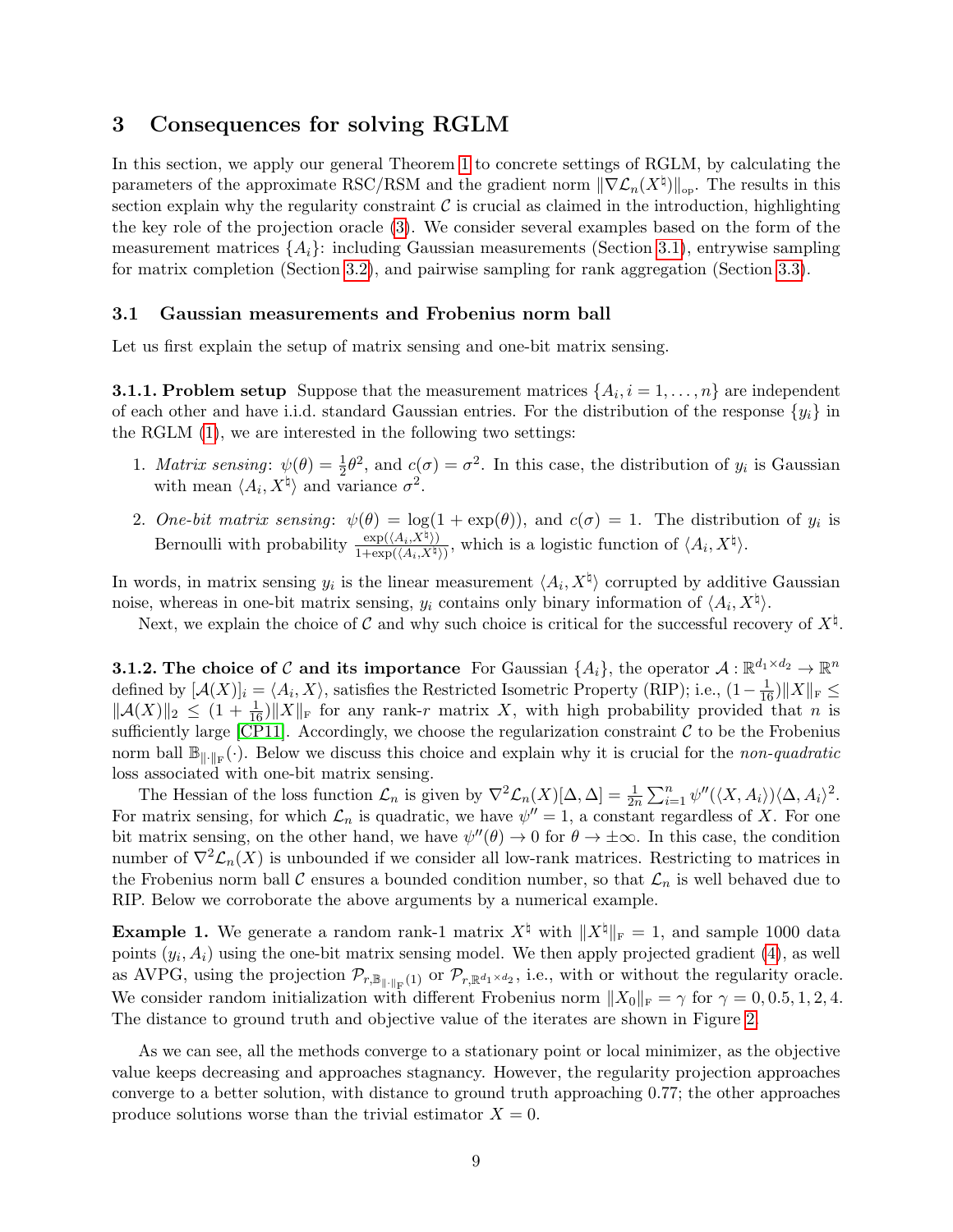<span id="page-9-0"></span>

(a) Comparison of relative distance to ground truth  $\frac{\|X_t - X^{\sharp}\|_{\mathrm{F}}}{\|X^{\sharp}\|_{\mathrm{F}}}$ , and objective  $\mathcal{L}(X_t)$  for PG, projected gradient [\(4\)](#page-1-1).



(b) Comparison of relative distance to ground truth  $\frac{\|X_t - X^\natural\|_{\mathrm{F}}}{\|X^\natural\|_{\mathrm{F}}}$ , and objective  $\mathcal{L}(X_t)$  for AVPG.

Figure 2: Comparison of projected gradient and AVPG with and without the regularity projection oracle (i.e., with projection  $\mathcal{P}_{r,\mathbb{B}_{\|\cdot\|_{\mathrm{F}}}(1)}$  and with  $\mathcal{P}_{r,\mathbb{R}^{d_1\times d_2}}$ , respectively).

Finally, we provide performance guarantees for AVPG applied to matrix sensing and one-bit matrix sensing.

3.1.3. Theoretical guarantees Let us first state the following lemma establishing the desired structural properties of the loss  $\mathcal{L}$ , including RSC/RSM (proved in Appendix [B.3.1\)](#page-25-0) and bounds on the gradient (proved in Lemma [15](#page-25-1) in the Appendix).

<span id="page-9-1"></span>**Lemma 1.** Suppose  $\mathcal{C} = \mathbb{B}_{\|\cdot\|_F}(\tau \|X^{\natural}\|_F)$  for some  $\tau \geq 1$ , and the measurements  $A_i, i = 1, \ldots, n$  are standard Gaussian. Then there are universal constants c,  $C, c_0, c_1 > 0$  such that if  $n \ge c(\lceil \kappa \log \kappa \rceil + \lceil \kappa \rceil + \lceil \kappa \log \kappa \rceil + \lceil \kappa \log \kappa \rceil + \lceil \kappa \log \kappa \rceil + \lceil \kappa \log \kappa \rceil + \lceil \kappa \log \kappa \rceil + \lceil \kappa \log \kappa \rceil + \lceil \kappa \log \kappa \rceil + \$  $1)r^{\natural}d$ , with probability at least  $1 - \exp(-c_1d)$ , the following two statements hold:

- (RSC/RSM) the loss function  $\mathcal{L}$  satisfies  $(t_0 r^{\natural}, \frac{15}{16}B, C)$ -RSC and  $(t_0 r^{\natural}, \frac{17}{16}\overline{B}, C)$ -RSM;
- (Gradient bound)  $\|\nabla \mathcal{L}(X^{\dagger})\|_{op} \leq C \sqrt{c(\sigma)B} \sqrt{\frac{d}{n}}$  $\frac{d}{n}$ ,

where  $t_0 = [4\kappa (\log 4\kappa + 1)]$  and  $\kappa = 1.1\overline{B}/\underline{B}$  where  $\overline{B} = ||\psi''||_{\infty} := \sup_{x \in \mathbb{R}} |\psi''(x)|$ , and  $\underline{B} =$  $\inf_{|x|\leq \sqrt{\frac{2.4}{c_0}}\tau \|X^\natural\|_F} \psi''(x).$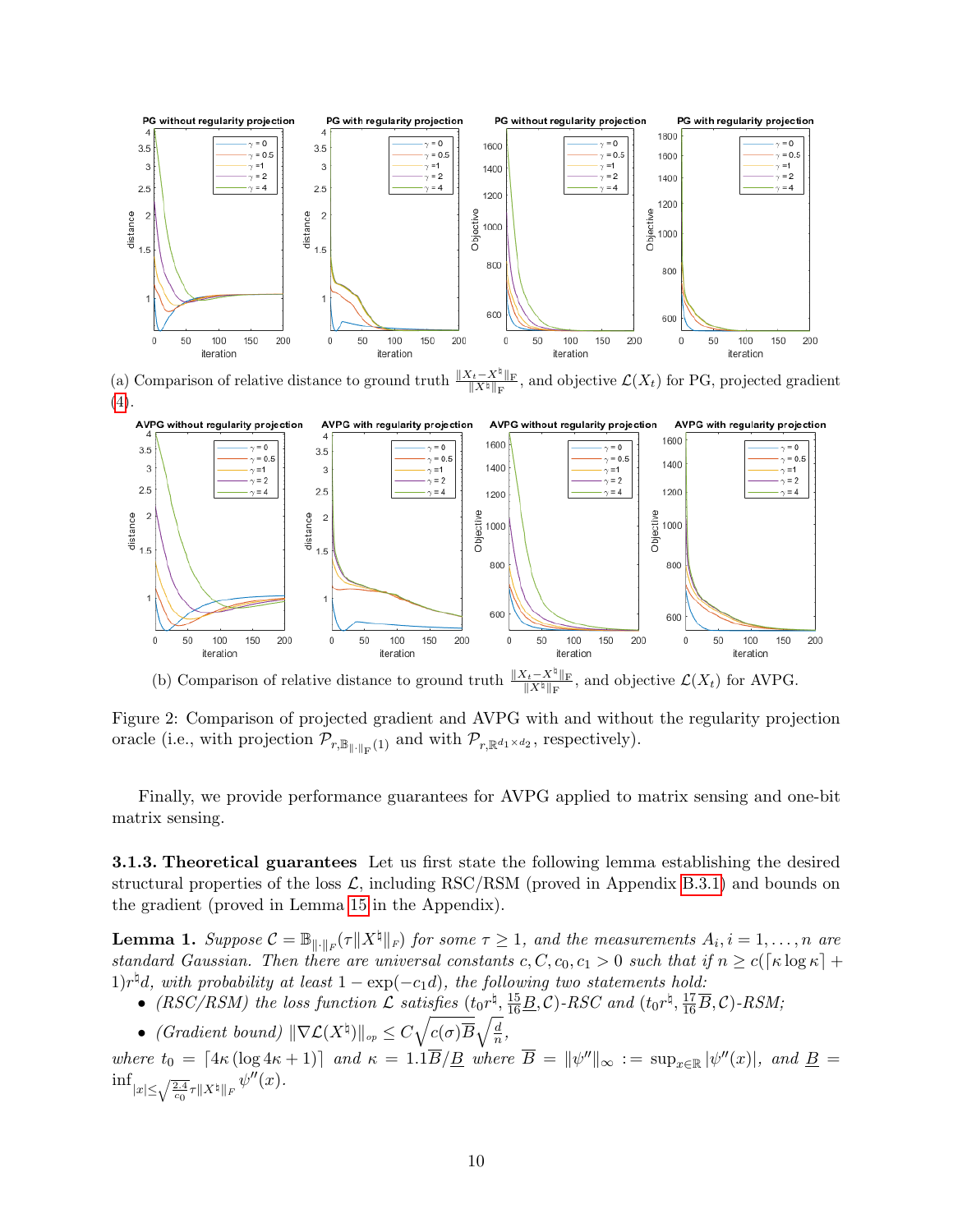Scaling of Lemma [1](#page-9-1) To better understand Lemma [1,](#page-9-1) consider the scenario where the ground truth is a constant, i.e.,  $||X^{\dagger}||_F = \mathcal{O}(1)$ . Such requirement is necessary for constant conditioning of non-quadratic loss due to the non-constancy of  $\psi''$ . We have  $\kappa$  being a universal constant for both cases. For some universal constants  $c_1, c_2, c_3, C$ , the loss  $\mathcal L$  satisfies  $(c_1 r^{\natural}, c_2, C)$ -RSC and  $(c_1 r^{\natural}, c_3, \mathcal{C})$ -RSM, and  $\|\nabla \mathcal{L}(X^{\natural})\|_{op} \leq C \sqrt{\frac{dc(\sigma)}{n}}$  where  $c(\sigma) = \sigma^2$  for matrix sensing and  $c(\sigma) \equiv 1$  for one-bit matrix sensing. Note that for matrix sensing, the requirement on constant  $\|X^\sharp\|_{\mathrm{F}}$  is not needed, as  $\psi''$  is constant.

With Lemma [1,](#page-9-1) we can bound the distance to  $X^{\natural}$  by invoking the general Theorem [1.](#page-6-1) We assume the input to AVPG is  $r = r^{\natural}$ ,  $\beta = \frac{17}{16}\overline{B}$ ,  $\eta_0 = \frac{1}{4}$ ,  $\frac{1}{4\kappa}$ , and  $t_0 = \lceil 4\kappa (\log 4\kappa + 1) \rceil$ .

<span id="page-10-1"></span>Corollary 1. Instate the assumptions and notation in Lemma [1,](#page-9-1) and assume AVPG uses the input described above. Define  $\tau_{\star} = \arg \min_{1 \leq \tau \leq t+1} \mathcal{L}(X_t)$ . Then for some universal constatn c, c<sub>1</sub>, with probability at least  $1 - \exp(-c_1 d)$ , there holds the inequality

<span id="page-10-2"></span>
$$
||X_{\tau_{\star}} - X^{\natural}||_F^2 \le c\underline{B}^{-1} \max \left\{ (1 - \frac{1}{4\kappa})^t (4\kappa)^s h_0, \kappa^3 r^{\natural} (\log \kappa) c(\sigma) \frac{d}{n} \right\},\tag{8}
$$

where s is the largest integer so that  $st_0 \leq t$ .

**Interpretation of Corollary [1](#page-10-1)** To better interpret Corollary [1,](#page-10-1) we let  $t \to \infty$ , in which case the second RHS term in [\(8\)](#page-10-2) dominates and corresponds to the statistical error. For matrix sensing, we have  $c(\sigma) = \sigma^2$  and hence the error is  $\mathcal{O}\left(\frac{\sigma^2 r^{\frac{1}{2}}}{n}\right)$  $\left(\frac{r^{\frac{1}{n}}}{n}\right)$ . For one-bit matrix sensing, where  $c(\sigma) \equiv 1$ , the error is  $\mathcal{O}\left(\frac{r^{\natural}d}{n}\right)$  $\left(\frac{\hbar d}{n}\right)$  when the Frobenius norm of the ground truth is a universal constant. The second bound is new for non-convex methods, and matches the error bound achieved using the (more computationally expensive) convex relaxation approach [\[Wai19,](#page-17-3) Corollary 10.10].

#### <span id="page-10-0"></span>3.2 Entrywise sampling and infinity norm ball

Let us first explain the setup of matrix completion and one-bit matrix completion.

**3.2.1. Problem setup** Let  $e_i$  denote the *i*-th standard basis vector in some appropriate dimension. Entrywsie sampling involves measurement matrices of the form  $A_i =$ ⊂ا<br>⁄  $\overline{d_1d_2}e_{k(i)}e_{l(i)}^\top.$ 

Here for each  $i \in [n]$ , the index pair  $(k(i), l(i))$  is uniformly sampled from  $[d_1] \times [d_2]$  and independent of anything else. We consider the following two settings:

- 1. Matrix completion:  $\psi(\theta) = \frac{1}{2}\theta^2$ , and  $c(\sigma) = \sigma^2$ .
- 2. One-bit Matrix completion:  $\psi(\theta) = \log(1 + \exp(\theta))$ , and  $c(\sigma) = 1$ .

Analogous to the models in Section [3.1,](#page-8-0) matrix completion corresponds to a partial observation of matrix entries with Gaussian noise, and one-bit matrix completion corresponds to a binary observation.

Next we explain the choice of  $\mathcal C$  and its importance.

**3.2.2.** The choice of C and its importance Here the regularity constraint is taken to be the  $\ell_{\infty}$  norm ball,  $\mathcal{C} = \mathbb{B}_{\|\cdot\|_{\infty}}(\xi)$ . This constraint ensures that the matrix is incoherent/non-spiky, well known to be necessary for matrix completion. For the one-bit setting the constraint  $\mathcal C$  is even more crucial, without which the condition number becomes unbounded for reasons similar to before—see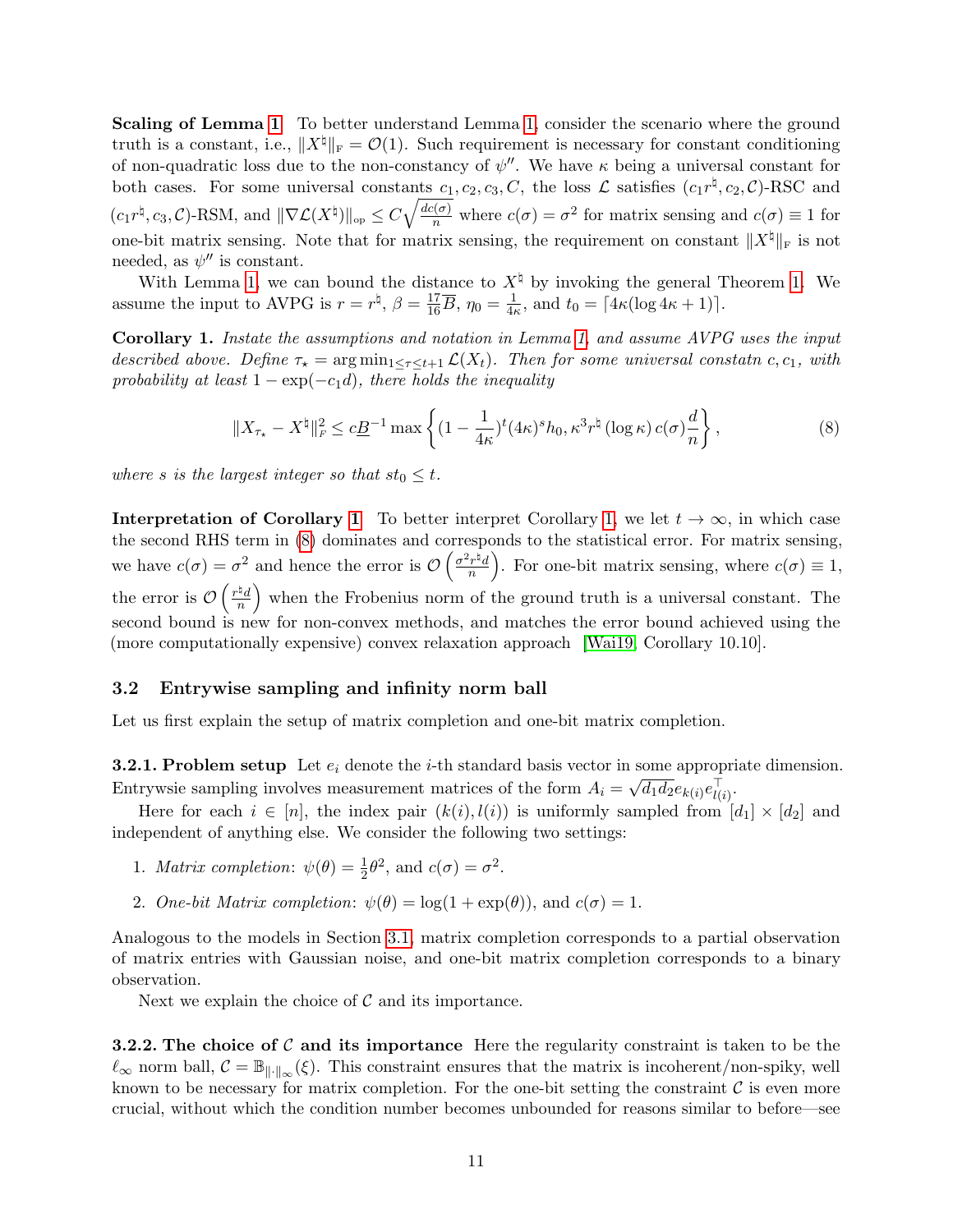Appendix [D](#page-28-0) for further discussion. Within  $\mathcal{C}$ , Lemma [2](#page-11-1) below shows that the desired approximate RSC/RSM properties hold, which in turn allows us to establish the statistical guarantees in Corollary [2.](#page-11-0)

An intriguing question is whether the constraint  $\mathcal C$  should be imposed *explicitly* in practice. In previous work, this constraint is sometimes ignored in the experiments [\[LN15,](#page-16-2) [DPVDBW14\]](#page-16-1) and relegated as an artifact of analysis [\[KU20,](#page-16-12) pp.9]. For problems with quadratic loss, the work in  $[CCF+19, MWCC19, DC18]$  $[CCF+19, MWCC19, DC18]$  $[CCF+19, MWCC19, DC18]$  $[CCF+19, MWCC19, DC18]$  $[CCF+19, MWCC19, DC18]$  proves that the iterates of the algorithm stay in C automatically, though their sample complexity requirement is substantially larger than optimal.

Here we argue for explicit enforcement of  $\mathcal C$ . Our experiment result for projected gradient [\(4\)](#page-1-1) and AVPG in Figure [3,](#page-12-1) whose setting presented in details in Appendix [C,](#page-27-0) shows that doing so is very beneficial, especially when the sample size is limited and when the loss is non-quadratic as in one-bit matrix completion. Imposing  $\mathcal C$  enhances algorithm stability and reduces statistical errors. Without  $\mathcal{C}$ , the estimation error is sometimes worse than a trivial constant estimator, a similar situation as in Example [1.](#page-8-1) Indeed, all the iterates converge to some stationary point or local minimizer, as the objective value keeps decreasing and approaches stagnancy. As mentioned, the distances of the iterates with regularity projection approach 0.39 while the others approaching a number larger than 1 (not shown here), worse than the trivial estimator 0. <sup>[2](#page-11-2)</sup>

Finally, we provide theoretical guarantees.

3.2.3. Theoretical guarantees As is standard in the matrix completion literature, we introduce the following spikeness measure  $\alpha_{sp,\natural} :=$  $\sqrt{d_1d_2}$   $\|X^\natural\|_\infty$  $\frac{d_2\|X^{\sharp}\|_{\infty}}{\|X^{\sharp}\|_{\mathrm{F}}}$  of the true matrix  $X^{\sharp}$ . The following lemma verifies the desired structural properties of the loss  $\mathcal{L}$ , including approximate RSC/RSM (proved in Appendix [B.3.2\)](#page-25-2) and bounds on the gradient (proved in Lemma [16](#page-26-0) in the appendix).

<span id="page-11-1"></span>Lemma 2. Consider the RGLM with matrix completion or one-bit matrix completion setting. Let the constraint set  $\mathcal{C} = \mathbb{B}_{\|\cdot\|_{\infty}}(\frac{\alpha'}{\sqrt{d_1d_2}}\|X^{\natural}\|_F)$  for some  $\alpha' \geq \alpha_{sp}(X^{\natural})$ . Then there are universal constants c, C, c<sub>0</sub>, c<sub>1</sub>, c<sub>2</sub> > 0 such that for any  $n \geq c dr^{\frac{1}{2}} \log d$ , with probability at least  $1 - \exp(-c_1 n) - c_2 d^{-2}$ , the following two statements hold:

- 1.  $(RSC/RSM) \mathcal{L}$  satisfies  $(c_0\underline{B}\alpha'^2\epsilon_n, t_0r^{\natural}, \frac{15}{16}\underline{B}, C)$ -RSC and  $(c_0\overline{B}\alpha'^2\epsilon_n, t_0r^{\natural}, \frac{17}{16}\overline{B}, C)$ -RSM;
- 2. (Gradient bound)  $\|\nabla \mathcal{L}(X^{\natural})\|_{op} \leq C \sqrt{c(\sigma) \overline{B} \frac{d \log d}{n}}$  $\frac{\log d}{n}$ .

Here  $\epsilon_n = \frac{\kappa \log \kappa r^{\frac{1}{2}} d \log d}{n}$  $\frac{d\pi^n d\log d}{n}$ ,  $t_0 = \lceil 4\kappa (\log 4\kappa + 1) \rceil$ , and  $\kappa = 1.1\overline{B}/\underline{B}$ , where  $\underline{B} := \inf_{|x| \le \alpha' ||X^\natural||_F} \psi''(x)$ and  $\overline{B} := \sup_{|x| \le \alpha' ||X^{\natural}||_F} \psi''(x)$ .

Scaling in Lemma [2](#page-11-1) To better understand the scaling in Lemma [2,](#page-11-1) consider the scenario  $\alpha' = \alpha_{\rm sp, \natural}$  and  $||X^{\natural}||_{\rm F}$  are both universal constants, then  $\kappa, \overline{B}$ , and  $\underline{B}$  are also some universal constants. For some universal  $c_1, c_2, c_3, c_4, C > 0$ , the loss  $\mathcal L$  satisfies  $(c_1 \frac{r^{\frac{1}{2}} d \log d}{n})$  $\frac{\log d}{n}, c_2 r^\natural, c_3, \mathcal{C}$ )-RSC and  $\left(c_1 \frac{r \not\downarrow d \log d}{n}\right)$  $\frac{\log d}{n}$ ,  $c_2r^{\natural}$ ,  $c_4$ ,  $\mathcal{C}$ )-RSM; and the gradient  $\|\nabla \mathcal{L}(X^{\natural})\|_{op} \leq C\sqrt{c(\sigma)\frac{d\log d}{n}}$  where  $c(\sigma) = \sigma^2$  for matrix completion and  $c(\sigma) \equiv 1$  for one-bit matrix completion.

Suppose that the input of AVPG is  $r = r^{\natural}, \beta = \frac{17}{16}\overline{B}, \eta_0 = \frac{1}{4r}$  $\frac{1}{4\kappa}$ , and  $t_0 = \lceil 4\kappa (\log 4\kappa + 1) \rceil$ . The following corollary is immediate from combining Theorem [1](#page-6-1) and Lemma [2.](#page-11-1)

<span id="page-11-0"></span>Corollary 2. Instate the assumptions and notation in Lemma [2,](#page-11-1) and suppose AVPG uses the input described above. Define  $\tau_{\star} = \arg \min_{1 \leq \tau \leq t+1} \mathcal{L}(X_t)$ . Then there exist some universal constatn c, c'

<span id="page-11-2"></span><sup>&</sup>lt;sup>2</sup>Note that if one is willing to early stop the algorithm, then the generalization error in terms of the distance to the ground truth  $X^{\natural}$  is actually better. The distance for PG and AVPG without the the regularity projection gets very close to  $X^{\natural}$  in the beginning. However, determining the stopping time is a nontrivial issue.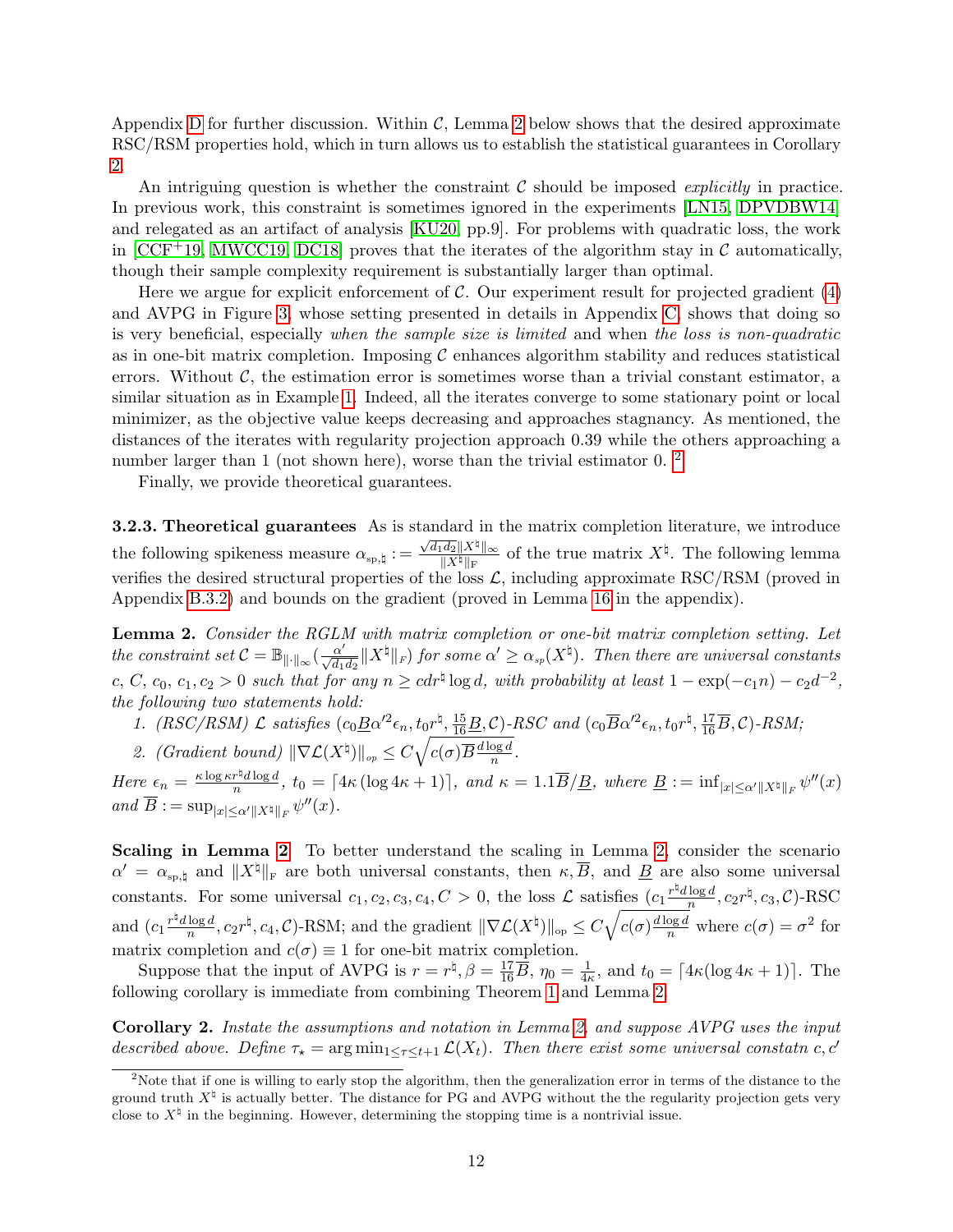<span id="page-12-1"></span>

(a) Comparison of relative distance to ground truth  $\frac{\|X_t - X^{\sharp}\|_{\mathrm{F}}}{\|X^{\sharp}\|_{\mathrm{F}}}$ , and objective  $\mathcal{L}(X_t)$  for PG, projected gradient [\(4\)](#page-1-1).



<span id="page-12-2"></span>(b) Comparison of relative distance to ground truth  $\frac{\|X_t - X^\natural\|_{\mathrm{F}}}{\|X^\natural\|_{\mathrm{F}}}$ , and objective  $\mathcal{L}(X_t)$  for AVPG.

Figure 3: Comparison of projected gradient and AVPG with and without the regularity projection oracle (i.e., with projection  $\mathcal{P}_{r,\mathbb{B}_{\|\cdot\|_F}(1)}$  and with  $\mathcal{P}_{r,\mathbb{R}^{d_1\times d_2}}$ , respectively) for the one-bit matrix completion problem. The horizontal

such that for any  $n \geq c r^{\frac{1}{2}} d$ , with probability at least  $1 - c' d^{-2}$ 

$$
||X_{\tau_{\star}} - X^{\natural}||_F^2 \le \frac{c}{\underline{B}} \max \left\{ (1 - \frac{1}{4\kappa})^t (4\kappa)^s h_0, \kappa \log \kappa (\kappa^2 c(\sigma) + \alpha' \sqrt{c(\sigma)B} \kappa + (\alpha')^2 \overline{B}) \frac{r^{\natural} d \log d}{n} \right\}. (9)
$$

Here s is the largest integer so that  $st_0 \leq t$ .

Interpretation of Corollary [2](#page-11-0) Recall that  $c(\sigma) = \sigma$  for matrix completion and  $c(\sigma) \equiv 1$  for one-bit matrix completion. To better interpret Corollary [2,](#page-11-0) we let  $t \to \infty$  and focus on the second RHS term of statistical error in the bound  $(9)^3$  $(9)^3$  $(9)^3$ . Also assume that we take  $\alpha' = \alpha_{sp,\natural}$  in AVPG. For matrix completion, the statistical error is  $\mathcal{O}((\sigma^2 + \alpha_{\text{sp},\natural}^2)^{\frac{r}{r}d \log d})$  $\frac{\log d}{n}$ ). For one-bit matrix completion, further assume that  $\alpha_{sp,\natural} = \mathcal{O}(1)$  and  $||X^\natural||_F = \mathcal{O}(1)$ , then we have the statistical error bound  $\mathcal{O}(\frac{r^{\natural}d\log d}{n})$  $\frac{\log d}{n}$ ). Both bounds match the those achieved by convex relaxation methods; cf. [\[Wai19,](#page-17-3) Corollary 10.18].

<span id="page-12-3"></span><span id="page-12-0"></span><sup>&</sup>lt;sup>3</sup>Since the first RHS term is geometrically decreasing, we actually only need  $t = \mathcal{O}(\log(\text{second RHS term}))$  to balance the two term.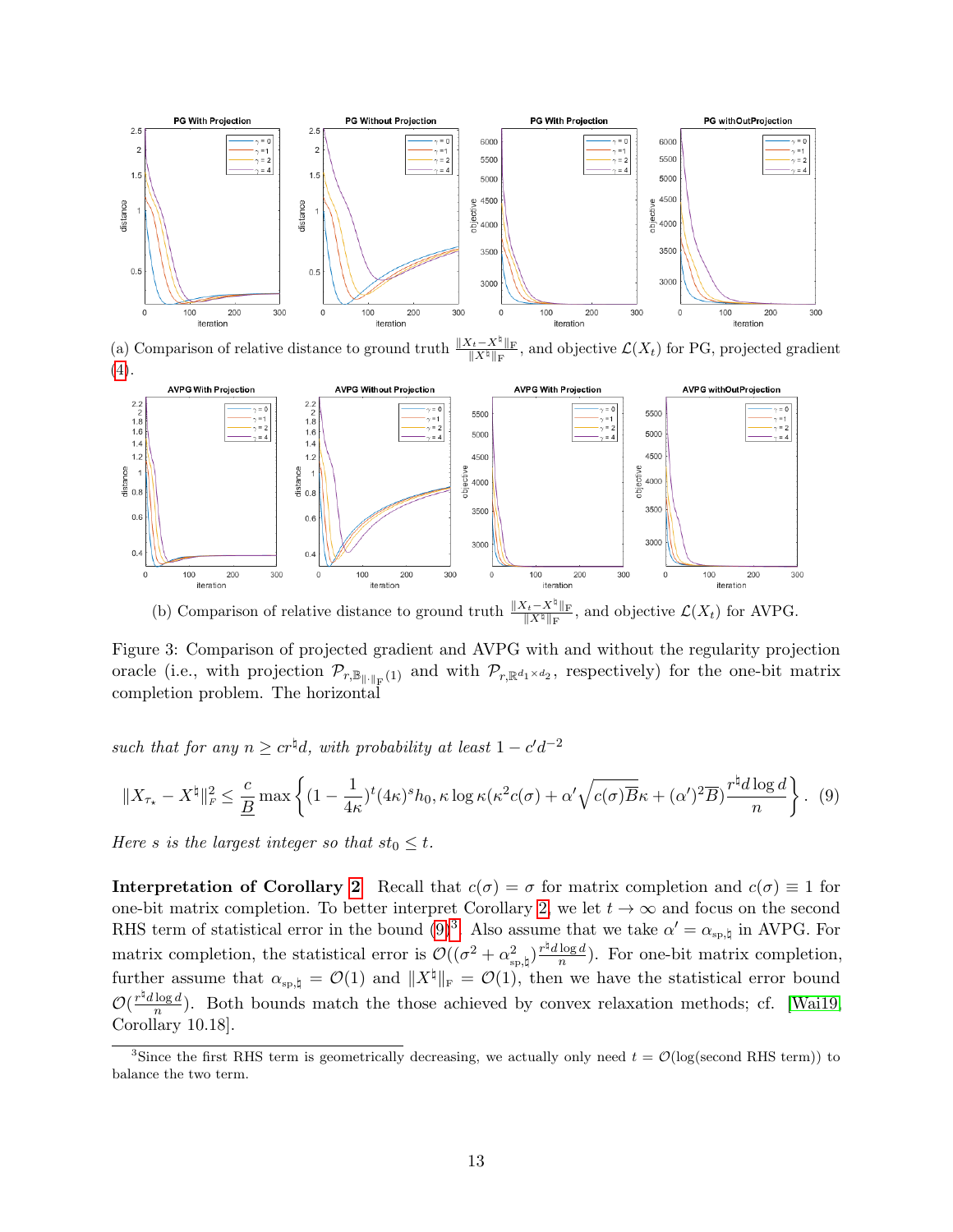**3.2.4. Essentiality of approximate RSC/RSM** Here we would like to point out that it is essential to consider the approximate version instead of the standard version  $\epsilon_{\alpha} = \epsilon_{\beta} = 0$  for entrywise sampling. To see this, suppose  $d_1 = d_2 = d$  for simplicity and consider the matrix  $X = 0$ and  $Y = \frac{1}{d}$  $\frac{1}{d}e_1e_1^{\top}$ , a matrix with all zero entries except the top left entry being  $1/d$ . Then the standard RSC/RSM fails for the scaling described above. But the approximate version does hold still. Indeed, for both matrix completion and one-bit matrix completion, the middle term in the RSC/RSM condition in [\(1\)](#page-6-0) is  $\mathcal{L}(X) - \mathcal{L}(Y) - \langle \nabla \mathcal{L}(X), Y - X \rangle = 0$  with high probability whenever  $n = \Theta(r^{\natural}d\log d)$ . However, the RSC term, the left term of [\(6\)](#page-6-3),  $\frac{\alpha}{2}$  $\frac{\alpha}{2} \|X - Y\|_{\mathrm{F}}^2 - \epsilon_{\alpha}$  is nonzero for  $\epsilon_{\alpha} = 0$ . Hence the strict RSC cannot hold in this case. However, if we allow  $\epsilon_{\alpha} = C \frac{r^{\frac{1}{2}} d \log d}{n}$  $\frac{\log a}{n}$  for some numerical constant C (recall the scaling in the last paragraph), then  $\frac{\alpha}{2}||X - Y||_F^2 - \epsilon_0 \leq 0$  and our approximate RSC does hold still. The reason why the approximate RSC/RSM is enough for our purpose is that we shall choose  $X = X_t$  and  $Y = X^{\dagger}$  in our analysis. And we only need to consider the case when  $||X_t - X^{\natural}||_F$  is larger than the statistical error (measured by the Frobenius norm).

#### <span id="page-13-1"></span>3.3 Pairwise sampling and infinity norm ball

In this section, we consider individualized rank aggregation (IRA) setting studied in [\[LN15\]](#page-16-2).

**3.3.1. Problem setup** The measurement matrix  $A_i$  in this setting satisfies that  $A_i =$ √  $\overline{d_{1}d_{2}}e_{k(i)}(e_{l(i)} (e_{j(i)})^{\top}$ . Here for each  $i \in [n]$ , the number  $k(i) \in [d_1]$  is uniformly distributed on  $[d_1]$  independent of anything else, and  $(l(i), j(i))$  is uniformly distributed over  $[d_2]^2$  independent of anything else. We call such sampling "pairwise" because it always picks two entries in the same row as a pair. The response  $y_i$  is Bernoulli, meaning that  $\psi(\theta) = \log(1 + \exp(\theta))$  and  $c(\sigma) \equiv 1$ .

This model can be considered as users' responses when giving a pair of items in a recommendation system. Each row of  $X^{\dagger}$  represents a user's score for different items. In each sample  $(y_i, k(i), l(i), j(i)),$ the  $k(i)$ -th user gives a response  $y(i)$ , representing whether she prefers item  $l(i)$  to item  $j(i)$ . The value  $y(i) = 1$  means that she prefers  $l(i)$ -th item to  $j(i)$ -th term, otherwise, she prefers the other way. Let us now introduce the constraint set  $\mathcal{C}$ .

**3.3.2.** The choice of C For pairwise sampling, apart from the infinity norm ball (which is imposed for similar reasons of matrix completion) the constraint set in  $\mathcal C$  has an additional constraint that  $\mathbb{F} := \{X \mid \sum_{1 \leq l \leq d_1} X_{kl} = 0$ , for all  $1 \leq k \leq d_1\}$  compared to entrywise sampling. This constraint eliminates identification issue due to the difference in the measurements  $A_i$  and the modeling of the probability that  $y_i = 1$ , see [\[LN15,](#page-16-2) Section 2.1] for more information on this condition. Finally, we provide the theoretical guarantees.

**3.3.3. Theoretical guarantees** The proof of RSC/RSM condition can be found in Section [B.3.3](#page-25-3) in the appendix. The gradient norm condition is proved in Lemma [16](#page-26-0) in the appendix. We summarize the two in the following lemma. The scaling of the parameters of approximate RSC/RSM and the bound of  $\|\nabla \mathcal{L}(X^{\natural})\|_{\text{op}}$  under the condition, constant  $\alpha' = \alpha_{\text{sp},\natural}$  and  $\|X^{\natural}\|_{\text{F}}$ , follow the same behavior as those for one-bit matrix completion.

<span id="page-13-0"></span>Lemma 3 (RSC/RSM and small gradient for pairwise measurement). Consider the RGLM with individualized rank aggregation setting. Let the constraint set  $C = \{X \mid \sum_{1 \leq l \leq d_1} X_{kl} =$  $0,$  for all  $1 \leq k \leq d_1$ } $\cap \mathbb{B}_{\|\cdot\|_{\infty}}(\frac{\alpha'}{\sqrt{d_1d_2}}\|X^{\natural}\|_{F})$  for some  $\alpha' \geq \alpha_{sp}(X^{\natural})$ . Then there is a universal constant c, C, c<sub>0</sub>, c<sub>1</sub>, c<sub>2</sub> > 0 such that for any  $n \geq c r^{\frac{1}{4}} d \log d$ , with probability at least  $1 - \exp(-c_1 n) - c_2 d^{-2}$ , the following two hold.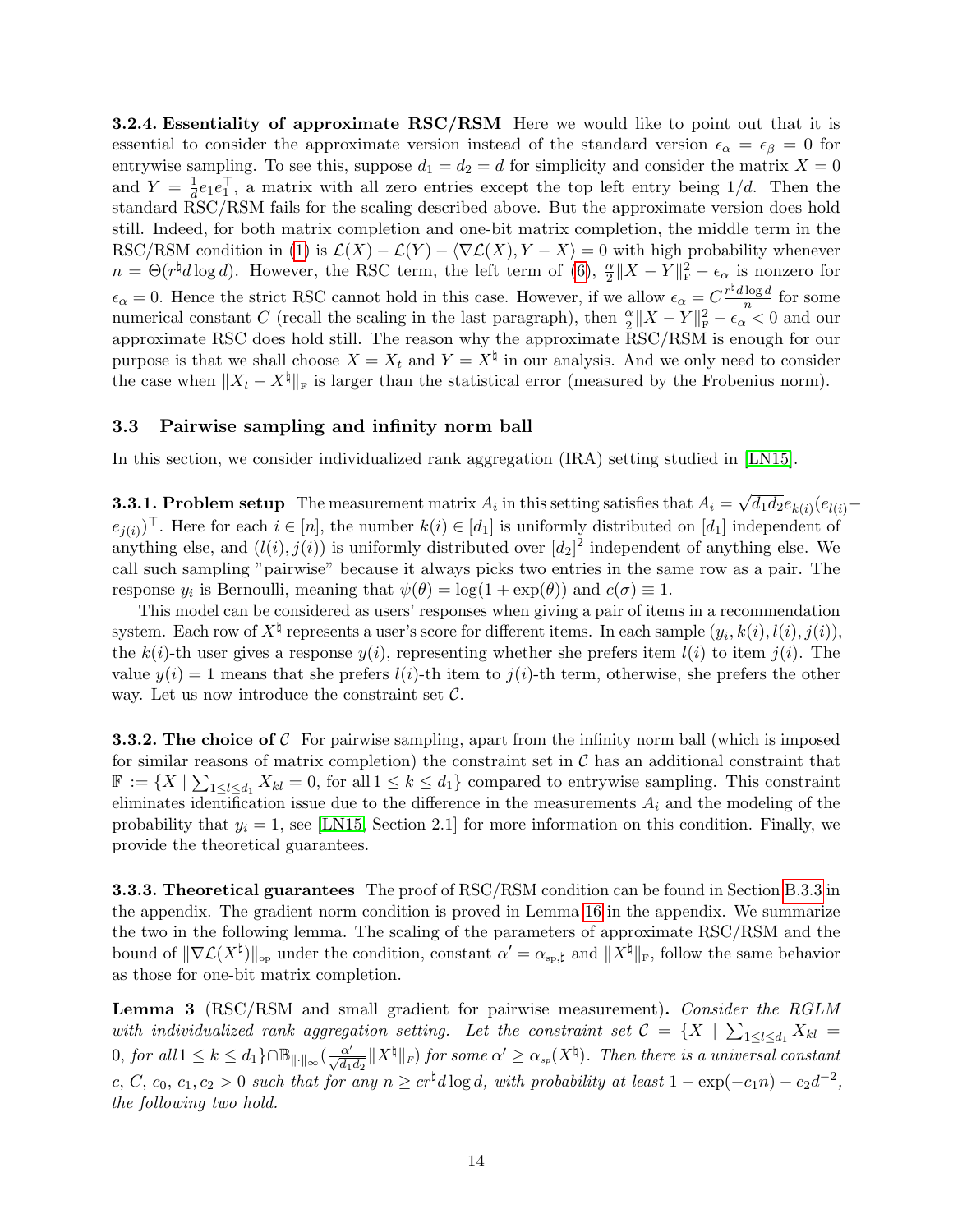- 1. The loss function  $\mathcal L$  satisfies  $(c_0\underline{B}\alpha'^2\epsilon_n, t_0r^\natural, \frac{31}{16}\underline{B}, \mathcal{C})$ -RSC and  $(c_0\overline{B}\alpha'^2\epsilon_n, t_0r^\natural, \frac{33}{16}\overline{B}, \mathcal{C})$ -RSM
- 2. The gradient satisfies that  $\|\nabla \mathcal{L}(X^{\natural})\|_{op} \leq C \sqrt{c(\sigma) \overline{B} \frac{d \log d}{n}}$  $\frac{\log a}{n}$  .

Here  $\epsilon_n = \frac{\kappa \log \kappa r^{\frac{1}{2}} d \log d}{n}$  $\frac{r^4d\log d}{n}$ ,  $t_0 = \lceil 4\kappa (\log 4\kappa + 1) \rceil$ , and  $\kappa = 1.1 \frac{B}{B}$  $\frac{B}{B}$  where  $\underline{B} := \inf_{|x| \le \alpha' ||X^{\natural}||_F} \psi''(x)$  and  $\overline{B} := \sup_{|x| \le \alpha' ||X^{\natural}||_F} \psi''(x).$ 

Combined the above lemma and Theorem [1,](#page-6-1) Corollary [3](#page-14-1) is immediate. Let  $r = r^{\frac{1}{4}}, \beta = \frac{33}{16}\overline{B}$ ,  $\eta_0 = \frac{1}{4\epsilon}$  $\frac{1}{4\kappa}$ , and  $t_0 = \lfloor 4\kappa (\log 4\kappa + 1) \rfloor$  to be the input of AVPG.

<span id="page-14-1"></span>**Corollary 3** (Distance to  $X^{\natural}$ ). Instate the assumptions and notation in Lemma [3,](#page-13-0) and suppose AVPG uses the input described above. Define  $\tau_{\star} = \arg \min_{1 \leq \tau \leq t+1} \mathcal{L}(X_t)$ . Then there are some universal constatn c, c', C such that for any  $n < d^2 \log d$  and  $r^{\sharp}n \geq C d \log d$ , with probability at least  $1 - c'd^{-2}$ 

$$
||X_{\tau_{\star}} - X^{\natural}||_F^2 \leq \frac{c}{\underline{B}} \max \left\{ (1 - \frac{1}{4\kappa})^t (4\kappa)^s h_0, \kappa \log \kappa (\kappa^2 + \alpha' \sqrt{\overline{B}} \kappa + (\alpha')^2 \overline{B}) \frac{r^{\natural} d \log d}{n} \right\}.
$$

Here s is the largest integer so that  $st_0 \leq t$ .

**Interpreting Corollary [3](#page-14-1)** Same as the case of one-bit matrix completion, for  $\alpha' = \mathcal{O}(1)$  and  $||X^{\natural}||_{\text{F}} = \mathcal{O}(1)$ , the bound reduces to  $\mathcal{O}(\frac{r^{\natural}d \log d}{n})$  $\frac{\log a}{n}$ ) for  $t \to \infty$  and matches the bound of convex relaxation in [\[LN15\]](#page-16-2).

### <span id="page-14-0"></span>4 Discussion

In this paper, we identify the regularity projection oracle as the key component of solving many interesting problems under RGLM. We develop efficient algorithm that converges linearly and globally. Furthermore, we show state-of-art statistical recovery bounds in concrete RGLM problems. Here we lay out a few interesting future directions.

- Models beyond RGLM. We expect that our algorithm and theoretical framework are broadly applicable to other low-rank problems with non-quadratic loss, such as matrix completion with general exponential family response [\[Laf15\]](#page-16-7), and multinomial sampling scheme as those in [\[KU20,](#page-16-12) [OTX15\]](#page-17-10).
- The choice of  $t_0$ . Even though our theory requires  $t_0$  to be finite, we found that setting  $t_0$  to be infinity still works in our experiments. Empirically, this is due to the fact that the iterate becomes very low rank even though the averaging step is performed in every iteration. Also, empirically, we found that setting  $t_0 = 1$ , i.e., AVPG is reduced to PG, does not affect the performance of the algorithm, even though our theory requires  $t_0 = \mathcal{O}(\kappa \log \kappa)$ . It is interesting to theoretically explain why PG is still effective in the RGLM setting.
- Overcoming stationary point by larger stepsize. We found that in the experiment performed in Figure [1,](#page-7-1) even though IHT stays at the nonoptimal stationary point while AVPG is able to get rid of it. Empirically, IHT with a larger stepsize is actually able to escape the fixed point  $M_0$ .

### Acknowledgment

L. Ding and Y. Chen were partially supported by the National Science Foundation grants CCF-1657420 and CCF-1704828 and the CAREER Award CCF-2047910.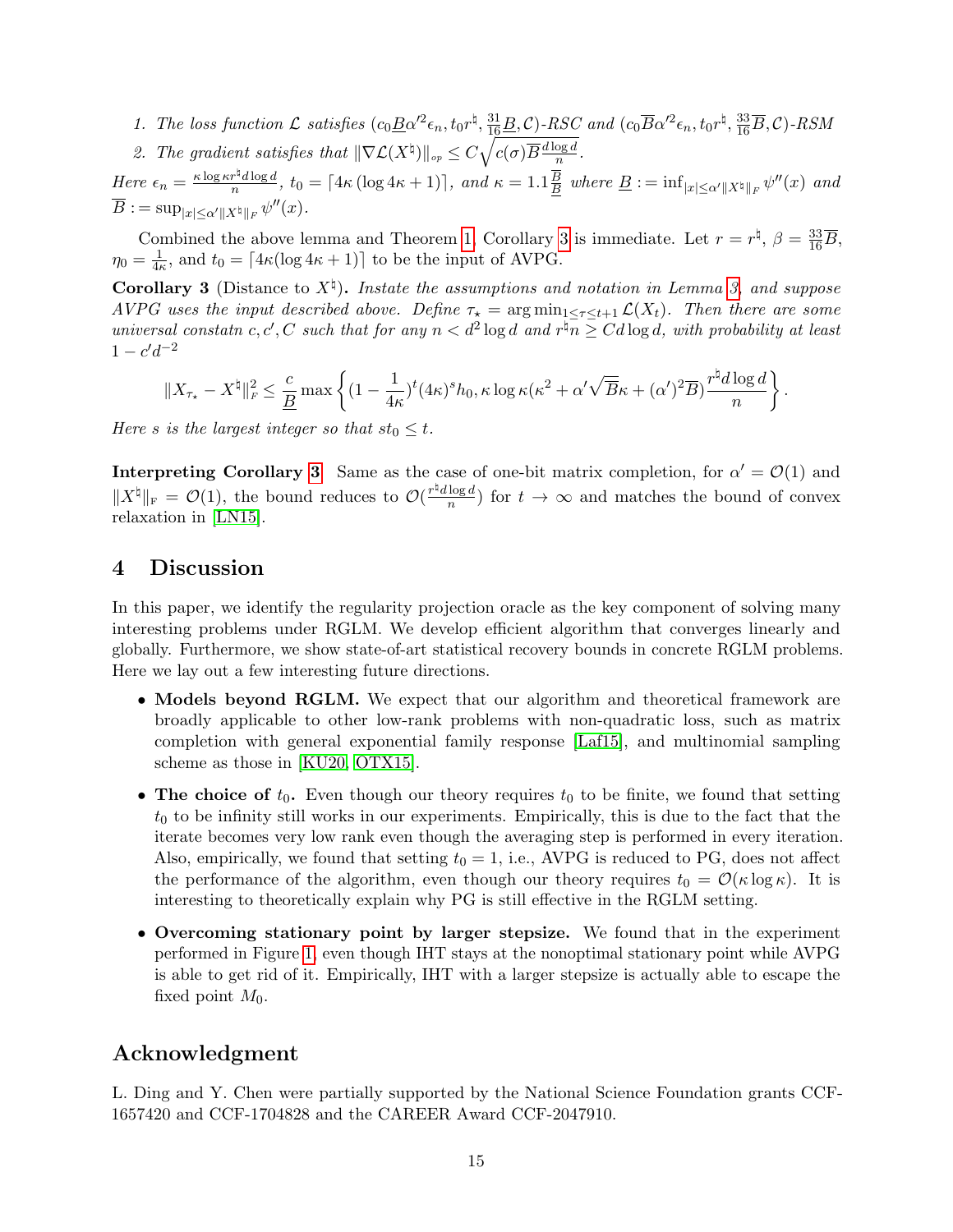### References

- <span id="page-15-12"></span><span id="page-15-11"></span><span id="page-15-10"></span><span id="page-15-9"></span><span id="page-15-8"></span><span id="page-15-7"></span><span id="page-15-6"></span><span id="page-15-5"></span><span id="page-15-4"></span><span id="page-15-3"></span><span id="page-15-2"></span><span id="page-15-1"></span><span id="page-15-0"></span>[AZHHL17] Zeyuan Allen-Zhu, Elad Hazan, Wei Hu, and Yuanzhi Li. Linear convergence of a frank-wolfe type algorithm over trace-norm balls. In Advances in Neural Information Processing Systems, pages 6191–6200, 2017.
	- [AZL16] Zeyuan Allen-Zhu and Yuanzhi Li. LazySVD: Even faster SVD decomposition yet without agonizing pain. In Advances in Neural Information Processing Systems, pages 974–982, 2016.
	- [BB08] Petros T Boufounos and Richard G Baraniuk. 1-bit compressive sensing. In 2008 42nd Annual Conference on Information Sciences and Systems, pages 16–21. IEEE, 2008.
	- [BH18] Rina Foygel Barber and Wooseok Ha. Gradient descent with non-convex constraints: local concavity determines convergence. Information and Inference: A Journal of the IMA, 7(4):755–806, 2018.
	- [BM03] Samuel Burer and Renato DC Monteiro. A nonlinear programming algorithm for solving semidefinite programs via low-rank factorization. Mathematical Programming, 95(2):329–357, 2003.
	- [CC18] Yudong Chen and Yuejie Chi. Harnessing structures in big data via guaranteed low-rank matrix estimation: Recent theory and fast algorithms via convex and nonconvex optimization. IEEE Signal Processing Magazine, 35(4):14–31, 2018.
	- [CCD+19] Vasileios Charisopoulos, Yudong Chen, Damek Davis, Mateo D´ıaz, Lijun Ding, and Dmitriy Drusvyatskiy. Low-rank matrix recovery with composite optimization: good conditioning and rapid convergence. arXiv preprint arXiv:1904.10020, 2019.
	- [CCF+19] Yuxin Chen, Yuejie Chi, Jianqing Fan, Cong Ma, and Yuling Yan. Noisy matrix completion: Understanding statistical guarantees for convex relaxation via nonconvex optimization. arXiv preprint arXiv:1902.07698, 2019.
		- [CLC19] Yuejie Chi, Yue M Lu, and Yuxin Chen. Nonconvex optimization meets lowrank matrix factorization: An overview. IEEE Transactions on Signal Processing, 67(20):5239–5269, 2019.
			- [CP10] Emmanuel J Candes and Yaniv Plan. Matrix completion with noise. Proceedings of the IEEE, 98(6):925–936, 2010.
			- [CP11] Emmanuel J Candes and Yaniv Plan. Tight oracle inequalities for low-rank matrix recovery from a minimal number of noisy random measurements. IEEE Transactions on Information Theory, 57(4):2342–2359, 2011.
			- [CR09] Emmanuel J Cand`es and Benjamin Recht. Exact matrix completion via convex optimization. Foundations of Computational mathematics, 9(6):717, 2009.
		- [CW15] Yudong Chen and Martin J Wainwright. Fast low-rank estimation by projected gradient descent: General statistical and algorithmic guarantees.  $arXiv$  preprint arXiv:1509.03025, 2015.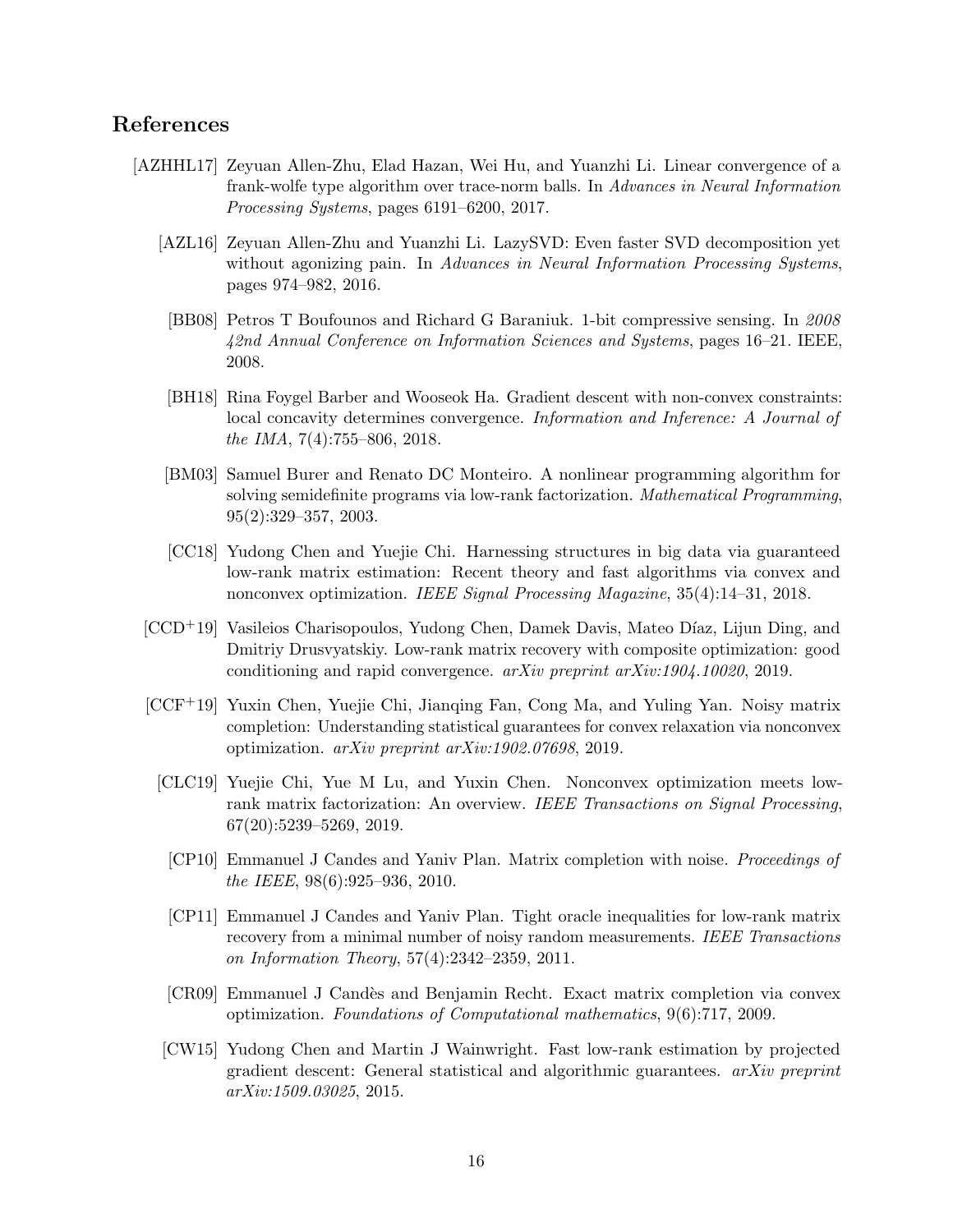- <span id="page-16-6"></span>[DC18] Lijun Ding and Yudong Chen. The leave-one-out approach for matrix completion: Primal and dual analysis. arXiv preprint arXiv:1803.07554, 2018.
- <span id="page-16-14"></span><span id="page-16-13"></span><span id="page-16-12"></span><span id="page-16-11"></span><span id="page-16-10"></span><span id="page-16-9"></span><span id="page-16-8"></span><span id="page-16-7"></span><span id="page-16-5"></span><span id="page-16-4"></span><span id="page-16-3"></span><span id="page-16-2"></span><span id="page-16-1"></span><span id="page-16-0"></span>[DPVDBW14] Mark A Davenport, Yaniv Plan, Ewout Van Den Berg, and Mary Wootters. 1-bit matrix completion. Information and Inference: A Journal of the IMA, 3(3):189–223, 2014.
	- [FHT10] Jerome Friedman, Trevor Hastie, and Rob Tibshirani. Regularization paths for generalized linear models via coordinate descent. Journal of statistical software, 33(1):1, 2010.
	- [GJZ17] Rong Ge, Chi Jin, and Yi Zheng. No spurious local minima in nonconvex low rank problems: A unified geometric analysis. In Proceedings of the 34th International Conference on Machine Learning-Volume 70, pages 1233–1242. JMLR. org, 2017.
	- [GRG14] Suriya Gunasekar, Pradeep Ravikumar, and Joydeep Ghosh. Exponential family matrix completion under structural constraints. In International Conference on Machine Learning, pages 1917–1925, 2014.
	- [HLB18] Wooseok Ha, Haoyang Liu, and Rina Foygel Barber. An equivalence between stationary points for rank constraints versus low-rank factorizations. arXiv preprint arXiv:1812.00404, 2018.
	- [JMD10] Prateek Jain, Raghu Meka, and Inderjit S Dhillon. Guaranteed rank minimization via singular value projection. In Advances in Neural Information Processing Systems, pages 937–945, 2010.
	- [JTK14] Prateek Jain, Ambuj Tewari, and Purushottam Kar. On iterative hard thresholding methods for high-dimensional m-estimation. In Advances in Neural Information Processing Systems, pages 685–693, 2014.
	- [K+14] Olga Klopp et al. Noisy low-rank matrix completion with general sampling distribution. Bernoulli, 20(1):282–303, 2014.
	- [KLT+11] Vladimir Koltchinskii, Karim Lounici, Alexandre B Tsybakov, et al. Nuclear-norm penalization and optimal rates for noisy low-rank matrix completion. The Annals of Statistics, 39(5):2302–2329, 2011.
		- [KU20] Nathan Kallus and Madeleine Udell. Dynamic assortment personalization in high dimensions. Operations Research, 2020.
		- [Laf15] Jean Lafond. Low rank matrix completion with exponential family noise. In Conference on Learning Theory, pages 1224–1243, 2015.
		- [LB18] Haoyang Liu and Rina Foygel Barber. Between hard and soft thresholding: optimal iterative thresholding algorithms. arXiv preprint arXiv:1804.08841, 2018.
		- [Lew14] Adrian S Lewis. Nonsmooth optimization: conditioning, convergence and semialgebraic models. In Proceedings of the International Congress of Mathematicians, Seoul, volume 4, pages 872–895, 2014.
		- [LN15] Yu Lu and Sahand N Negahban. Individualized rank aggregation using nuclear norm regularization. In 2015 53rd Annual Allerton Conference on Communication, Control, and Computing (Allerton), pages 1473–1479. IEEE, 2015.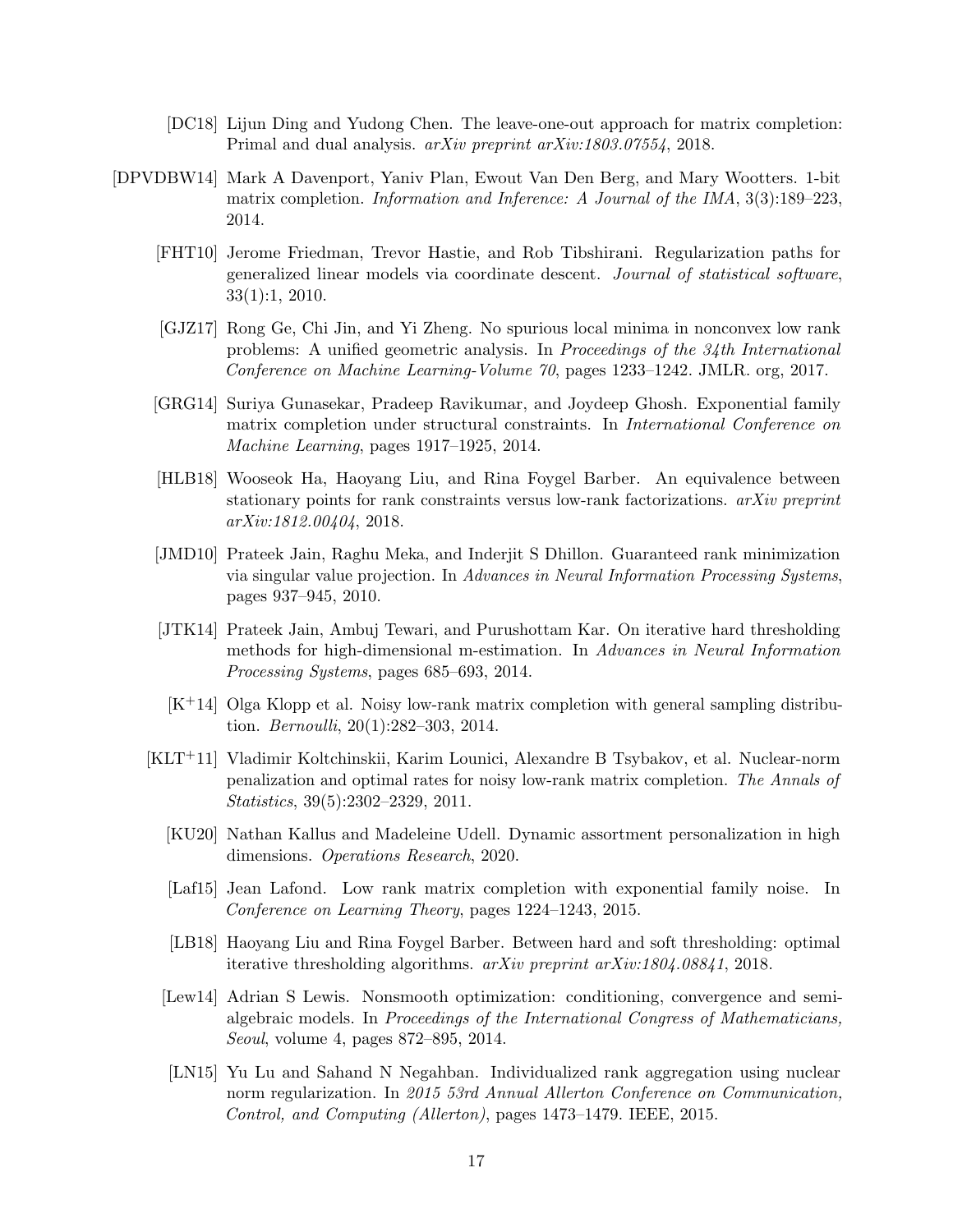- <span id="page-17-10"></span><span id="page-17-9"></span><span id="page-17-8"></span><span id="page-17-5"></span><span id="page-17-2"></span><span id="page-17-1"></span>[MWCC19] Cong Ma, Kaizheng Wang, Yuejie Chi, and Yuxin Chen. Implicit regularization in nonconvex statistical estimation: Gradient descent converges linearly for phase retrieval, matrix completion, and blind deconvolution. Foundations of Computational Mathematics, pages 1–182, 2019.
	- [Nes13] Yurii Nesterov. Introductory lectures on convex optimization: A basic course, volume 87. Springer Science & Business Media, 2013.
	- [NW12] Sahand Negahban and Martin J Wainwright. Restricted strong convexity and weighted matrix completion: Optimal bounds with noise. Journal of Machine Learning Research, 13(May):1665–1697, 2012.
	- [OTX15] Sewoong Oh, Kiran K Thekumparampil, and Jiaming Xu. Collaboratively learning preferences from ordinal data. In Advances in Neural Information Processing Systems, pages 1909–1917, 2015.
	- [PKCS18] Dohyung Park, Anastasios Kyrillidis, Constantine Caramanis, and Sujay Sanghavi. Finding low-rank solutions via nonconvex matrix factorization, efficiently and provably. SIAM Journal on Imaging Sciences, 11(4):2165–2204, 2018.
		- [RFP10] Benjamin Recht, Maryam Fazel, and Pablo A Parrilo. Guaranteed minimum-rank solutions of linear matrix equations via nuclear norm minimization. SIAM review, 52(3):471–501, 2010.
			- [SS05] Nathan Srebro and Adi Shraibman. Rank, trace-norm and max-norm. In International Conference on Computational Learning Theory, pages 545–560. Springer, 2005.
			- [Tro12] Joel A Tropp. User-friendly tail bounds for sums of random matrices. Foundations of computational mathematics, 12(4):389–434, 2012.
		- [Ver18] Roman Vershynin. High-dimensional probability: An introduction with applications in data science, volume 47. Cambridge university press, 2018.
		- [Wai19] Martin J Wainwright. High-dimensional statistics: A non-asymptotic viewpoint, volume 48. Cambridge University Press, 2019.
		- [ZL16] Qinqing Zheng and John Lafferty. Convergence analysis for rectangular matrix completion using burer-monteiro factorization and gradient descent. arXiv preprint arXiv:1605.07051, 2016.
- <span id="page-17-12"></span><span id="page-17-11"></span><span id="page-17-6"></span><span id="page-17-4"></span><span id="page-17-3"></span><span id="page-17-0"></span>[ZLTW18] Zhihui Zhu, Qiuwei Li, Gongguo Tang, and Michael B Wakin. Global optimality in low-rank matrix optimization. IEEE Transactions on Signal Processing, 66(13):3614– 3628, 2018.
- <span id="page-17-7"></span>[ZWYG18] Xiao Zhang, Lingxiao Wang, Yaodong Yu, and Quanquan Gu. A primal-dual analysis of global optimality in nonconvex low-rank matrix recovery. In International conference on machine learning, pages 5862–5871, 2018.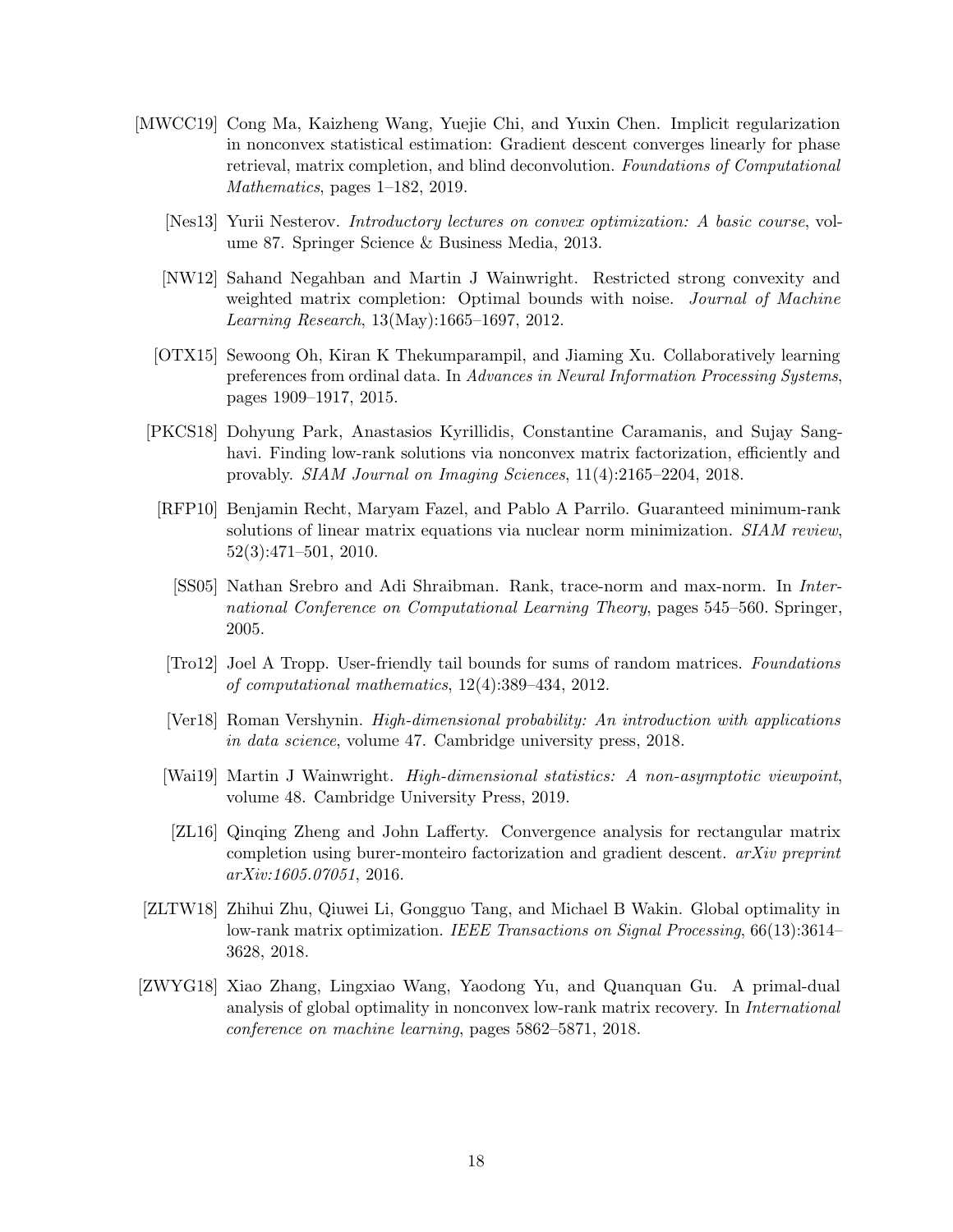### A Proofs and Lemmas for Section [2](#page-4-2)

#### A.1 Lemmas for projection oracle [\(3\)](#page-1-2)

We denote the Shatten p norm ball with radius  $\xi$  as  $\mathbb{B}_{S_p}(\xi)$ .

<span id="page-18-0"></span>**Lemma 4.** Let  $(u_i^*, v_i^*, \sigma_i) \in \mathbb{R}^{d_1} \times \mathbb{R}^{d_2} \times \mathbb{R}, i = 1, \ldots, r$  be the top r left and right singular vectors, and singular values of X. The solution  $V^*$  to the problem  $\min_{rank(V)\leq r, V\in \mathbb{B}_{S_p}(\xi)} ||X-V||_F$  is of the following form:  $V^* = \sum_{i=1}^r a_i^* u_i^* (v_i^*)^\top$  where  $a_i^* \geq 0$ . Here the numbers  $a_i^*, i = 1, \ldots, i = r$  are the solution to  $\min_{a \in \mathbb{R}^r, \|a\|_n \leq \xi} \|a - \sigma\|_2$  where  $\sigma = (\sigma_1, \ldots, \sigma_r)$ .

*Proof.* We first note that the solution to the problem  $\min_{\text{rank}(V)\leq r, V\in \mathbb{B}_{S_p}(\xi)} ||X-V||_{\text{F}}$  is of the form  $V^* = \sum_{i=1}^k a_i u_i^*(v_i^*)^\top$  by using [\[AZHHL17,](#page-15-4) Lemma 3.1 and its proof]. This means we only need to choose  $a_i, i = 1, \ldots, r$ . It is then immediate  $a = (a_1, \ldots, a_r)$  should be the solution to  $\min_{a \in \mathbb{R}^r, \|a\|_p \leq \xi} \|a - \sigma\|_2$  and our proof is complete.  $\Box$ 

#### <span id="page-18-1"></span>A.2 Proof of Theorem [1](#page-6-1)

Proof. We fix t and do a one-step analysis. Consider the following two inequalities for the pair  $(X_t, X^{\natural})$ :

<span id="page-18-3"></span><span id="page-18-2"></span>
$$
\frac{\alpha}{2} \|X_t - X^{\dagger}\|_{\mathrm{F}}^2 \ge 2\epsilon_{\alpha},\tag{10}
$$

$$
\frac{\beta \eta^2}{2} \|X_t - X^{\natural}\|_{\mathrm{F}}^2 \ge \epsilon_\beta,\tag{11}
$$

where  $\eta = 1$  or  $\frac{1}{4\kappa}$  depending on whether t is a multiple of  $t_0$ . Suppose that inequality [\(10\)](#page-18-2) does not hold, i.e.,  $||X_t - X^{\sharp}||_F \leq \frac{4}{\alpha}$  $\frac{4}{\alpha} \epsilon_{\alpha}$ . In this case, using the  $(\epsilon_{\beta}, rt_0, \alpha, C)$ -RSM property, we find that

$$
h_t = \mathcal{L}_n(X_t) - \mathcal{L}_n(X^{\natural}) \le \langle \nabla \mathcal{L}_n(X^{\natural}), X_t - X^{\natural} \rangle + 2\kappa \epsilon_\alpha + \epsilon_\beta
$$
  

$$
\overset{(a)}{\le} \epsilon_\nabla \sqrt{\frac{8t_0 r \epsilon_\alpha}{\alpha}} + 2\kappa \epsilon_\alpha + \epsilon_\beta,
$$
\n(12)

where in step (*a*) we use Hölder's inequality and the fact that  $X_t, X^\dagger$  has rank no more than  $t_0r$ . Therefore, we have the desired bound [\(7\)](#page-6-2). By a similar argument, we can show that if inequality [\(11\)](#page-18-3) does not hold, then we again have the desired bound [\(7\)](#page-6-2).

We henceforth assume that both inequalities [\(10\)](#page-18-2) and [\(11\)](#page-18-3) hold. Using the approximate RSM property and the update rule of  $X_{t+1}$ , we find that

<span id="page-18-4"></span>
$$
\mathcal{L}(X_{t+1}) \leq \mathcal{L}(X_t) + \eta \langle \nabla \mathcal{L}_n(X_t), V_t - X_t \rangle + \frac{\beta \eta^2}{2} \| V_t - X_t \|_{\mathrm{F}}^2 + \epsilon_{\beta}
$$
\n
$$
\stackrel{(a)}{\leq} \mathcal{L}(X_t) + \eta \langle \nabla \mathcal{L}_n(X_t), X^\natural - X_t \rangle + \frac{\beta \eta^2}{2} \| X^\natural - X_t \|_{\mathrm{F}}^2 + \epsilon_{\beta}
$$
\n
$$
\stackrel{(b)}{\leq} \mathcal{L}_n(X_t) - \eta \left( \mathcal{L}_n(X_t) - \mathcal{L}_n(X^\natural) \right) + \eta \left( \beta \eta - \frac{\alpha}{4} \right) \| X^\natural - X_t \|_{\mathrm{F}}^2
$$
\n
$$
\stackrel{(c)}{\leq} \mathcal{L}_n(X_t) - \eta h_t + \frac{4\eta}{\alpha} \left( \beta \eta - \frac{\alpha}{4} \right) \max \left\{ h_t, \frac{4}{\alpha} (r t_0 + r^\natural) \epsilon_{\nabla}^2 \right\}.
$$
\n
$$
(13)
$$

Here in step  $(a)$ , we use the optimality of  $V_t$ ; in step  $(b)$ , we use the approximate RSC and the inequalities [\(10\)](#page-18-2) and [\(11\)](#page-18-3); in the last step (c) we use Lemma [5](#page-19-0) and (10). Now, we subtract  $\mathcal{L}_n(X^{\dagger})$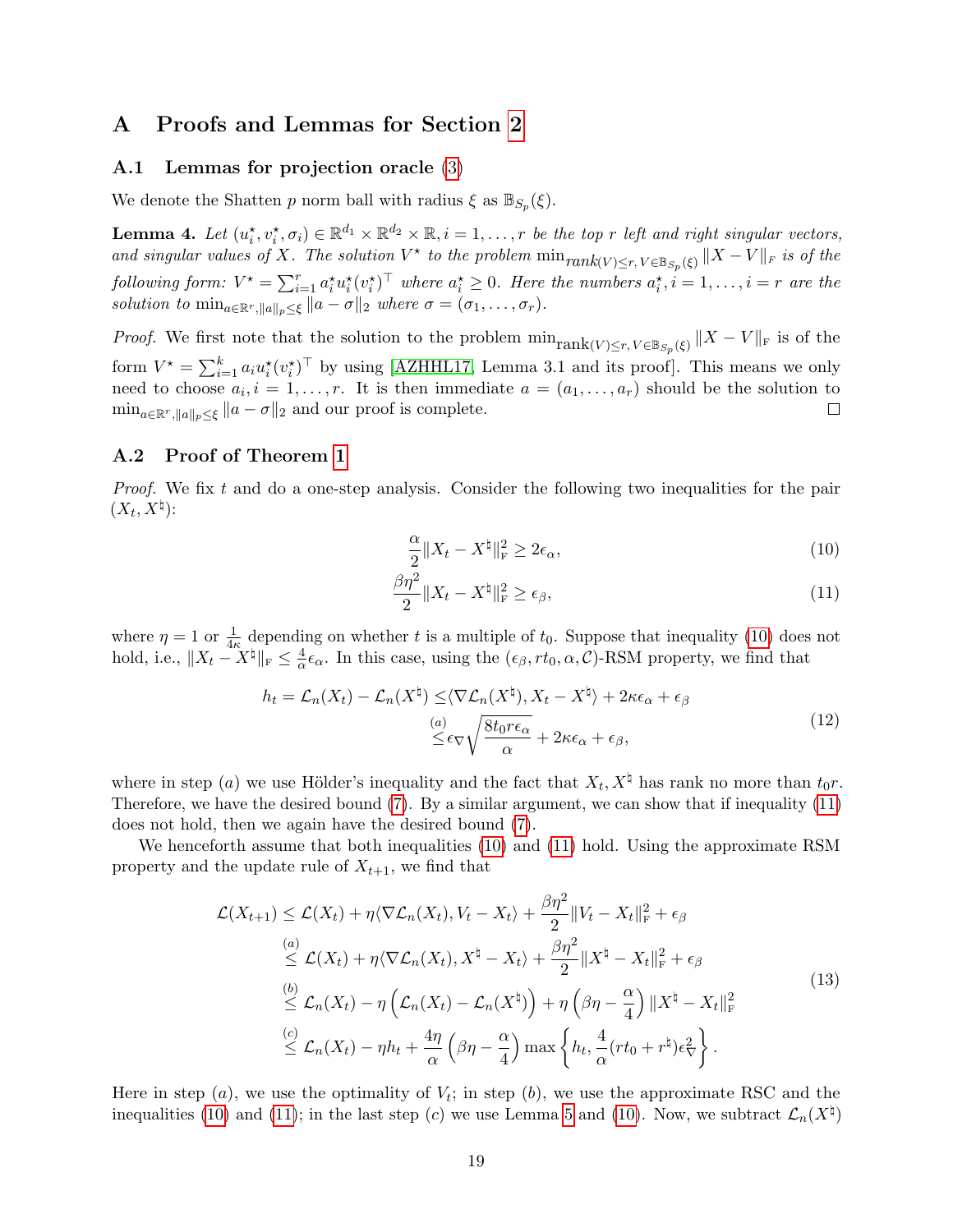from both sides of [\(13\)](#page-18-4). Doing so and using the choice of  $\eta$  for t is a multiple of  $t_0$  and the cast t is not, we obtain the inequality

<span id="page-19-1"></span>
$$
h_{t+1} \leq \begin{cases} (4\kappa - 1) \max\left\{ h_t, \frac{4}{\alpha} (r \lceil \kappa t_0 + r^{\natural}) \epsilon_{\nabla}^2 \right\}, & \exists k \in \mathbb{Z} : t = kt_0, \\ (1 - \frac{1}{4\kappa}) h_t, & \text{otherwise.} \end{cases}
$$
(14)

Applying the inequality [\(14\)](#page-19-1) inductively proves the desired bound [\(7\)](#page-6-2) on the objective value.

Finally, combining the approximate RSC property with the bound on  $h_t$  in [\(7\)](#page-6-2) we just proved, we immediately obtain the desired distance bound on  $\|\Delta_t\|_{\mathrm{F}}$  in [\(7\)](#page-6-2).  $\Box$ 

<span id="page-19-0"></span>**Lemma 5.** Given a rank r matrix  $X \in \mathbb{R}^{d_1 \times d_2}$  with  $r \geq r^{\natural}$ , and suppose that  $\mathcal{L}$  satisfies  $(r, \alpha)$ -RSC. Let  $\|\nabla \mathcal{L}(X^{\natural})\|_{op} = \epsilon_{\nabla}$ . Then we have

<span id="page-19-2"></span>
$$
||X - X^{\natural}||_F^2 \leq \frac{4}{\alpha} \max \left\{ \mathcal{L}_n(X) - \mathcal{L}_n(X^{\natural}), \frac{4}{\alpha} (r + r^{\natural}) \epsilon_{\nabla}^2 \right\}.
$$

*Proof.* First if  $2 | \langle \nabla \mathcal{L}_n(X^{\natural}), X - X^{\natural} \rangle | \geq \frac{\alpha}{2}$  $\left|\frac{X-X^{\natural}}{X}\right| \geq \frac{\alpha}{2} \|X-X^{\natural}\|_{\mathrm{F}}^2$ , using Hölder's inequality in the following step (a) and  $||X - X^{\natural}||_{\text{nuc}} \leq \sqrt{r + r^{\natural}} ||X - X^{\natural}||_{\text{F}}$  in step (b), we have we find that

$$
\frac{\alpha}{2} \|X - X^{\natural}\|_{\mathrm{F}}^2 \le 2 \langle \nabla \mathcal{L}_n(X^{\natural}), X - X^{\natural} \rangle \stackrel{(a)}{\le} 2 \|\nabla \mathcal{L}(X^{\natural})\|_{\mathrm{op}} \|X - X^{\natural}\|_{\mathrm{nuc}} \le 2 \sqrt{r + r^{\natural} \epsilon_{\nabla}} \|X - X^{\natural}\|_{\mathrm{F}} \le \frac{\epsilon}{\alpha} \sqrt{r + r^{\natural} \epsilon_{\nabla}}.
$$
\n
$$
\xrightarrow{\epsilon \epsilon} \|X - X^{\natural}\|_{\mathrm{F}} \le \frac{4}{\alpha} \sqrt{r + r^{\natural} \epsilon_{\nabla}}.
$$
\n
$$
(15)
$$

The step (c) is due to canceling the term  $||X - X^{\sharp}||_F$  from both sides of the inequality.

Otherwise, we should have  $2|\langle \nabla \mathcal{L}_n X^{\dagger}\rangle, X - X^{\dagger}\rangle| \leq \frac{\alpha}{2}$  $\frac{\alpha}{2} \|X - X^{\natural}\|_{\mathrm{F}}^2$ . Using the  $(r, \alpha)$ -RSC of  $\mathcal{L}$  in the following step (*a*), and  $2\left\langle \nabla \mathcal{L}_n(X^\sharp), X - X^\sharp \rangle \right| \leq \frac{\alpha}{2}$  $\frac{\alpha}{2} \|\overline{X} - X^{\natural}\|_{\mathrm{F}}^2$  in step  $(b)$ , we have

<span id="page-19-3"></span>
$$
\mathcal{L}_n(X) \stackrel{(a)}{\geq} \mathcal{L}_n(X^{\natural}) + \langle \nabla \mathcal{L}_n(X^{\natural}), X - X^{\natural} \rangle + \frac{\alpha}{2} \| X - X^{\natural} \|_{\mathrm{F}}^2
$$
\n
$$
\stackrel{(b)}{\geq} \mathcal{L}_n(X^{\natural}) + \frac{\alpha}{4} \| X - X^{\natural} \|_{\mathrm{F}}^2.
$$
\n(16)

By combining the inequalities [\(15\)](#page-19-2) and [\(16\)](#page-19-3), we achieve the desired inequality

$$
||X - X^{\natural}||_{\mathrm{F}}^2 \leq \frac{4}{\alpha} \max \left\{ \mathcal{L}_n(X) - \mathcal{L}_n(X^{\natural}), \frac{4}{\alpha} (r + r^{\natural}) \epsilon_{\nabla}^2 \right\}.
$$

.

### B Lemmas and proofs for Section [3](#page-7-0)

To establish the RSC/RSM and its approximate version for the loss of RGLM, let us first introduce the linear operators relating to  $A_i, i = 1, \ldots n$ . For any  $S \subset [n]$ , we define the linear operator  $\mathcal{A}_{\mathcal{S}}:\mathbb{R}^{d_1\times d_2}\rightarrow\mathbb{R}^{|\mathcal{S}|}$  with

$$
[\mathcal{A}_{\mathcal{S}}(X)]_i = \langle A_i, X \rangle \quad \text{for } i \in \mathcal{S}.
$$

In particular, if  $S = [n]$ , we denote  $\mathcal{A} = \mathcal{A}_{[n]}$ . The corresponding quadratic function of  $\mathcal{A}_{\mathcal{S}}$  is defined as

$$
\mathcal{L}_{\mathcal{A}_{\mathcal{S}}}(X) := \frac{1}{2n} ||\mathcal{A}_{\mathcal{S}}(X)||_2^2
$$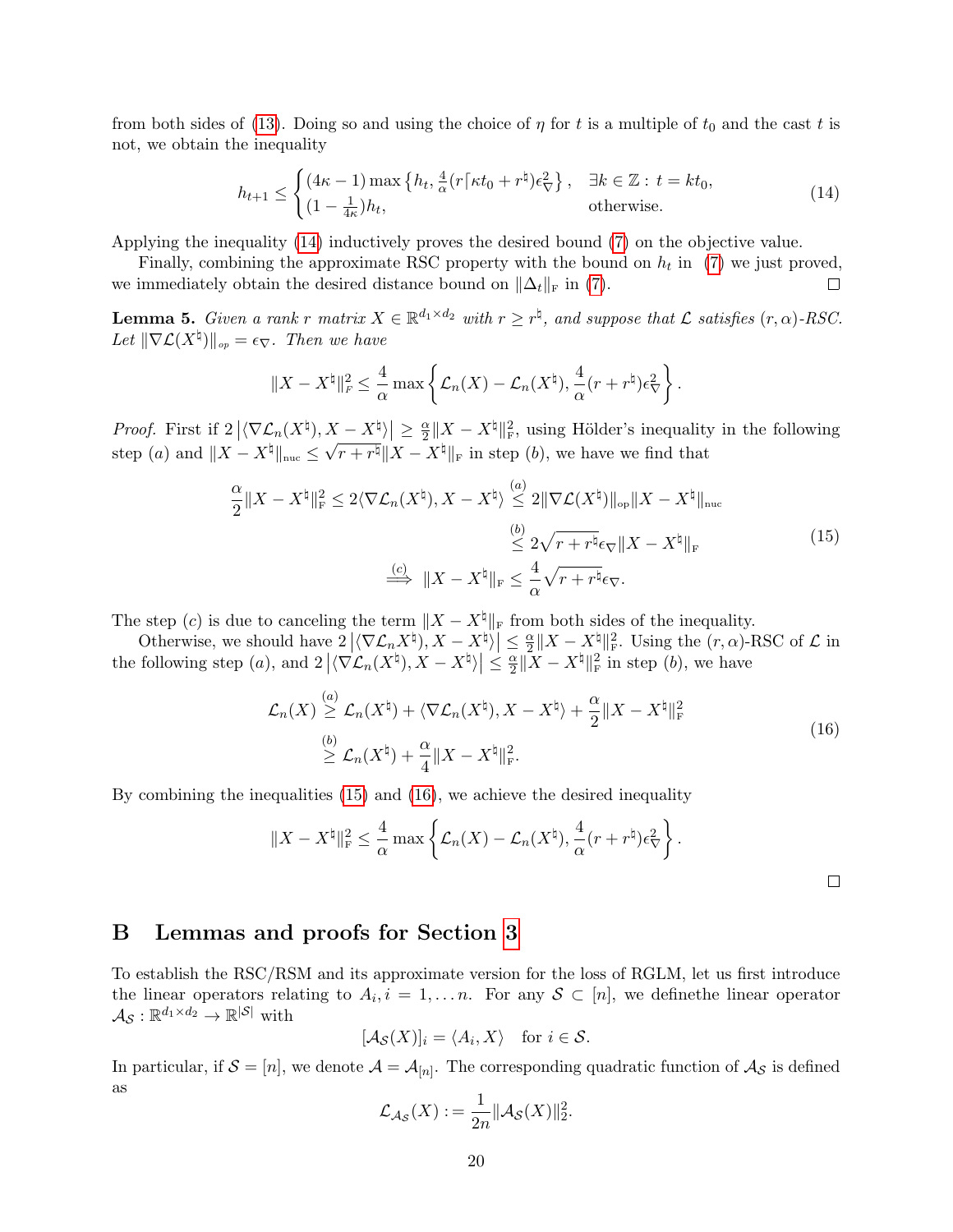We shall first show that RSC/RSM, its approximate version of  $\mathcal L$  holds whenever certain deterministic conditions of the map  $\mathcal{A}_{\mathcal{S}}$ . We then verify these two conditions holds, as well as small gradient norm condition  $\|\nabla \mathcal{L}(X^{\natural})\|_{op} \leq \epsilon_{\nabla}$ , with high probability for random A so that Theorem [1](#page-6-1) can be applied.

#### B.1 Deterministic condition of  $A<sub>S</sub>$  for (approximate) RSC/RSM

We require the linear map  $A$  to satisfy one of the following properties:

- The function  $\mathcal{L}_{\mathcal{A}_{\mathcal{S}}}$  satisfies  $(r, \beta, \mathcal{C})$ -RSC and  $(r, \alpha, \mathcal{C})$ -RSM for each  $|\mathcal{S}| \geq (1 c_0)n$  for some universal  $c_0 > 0$ .
- The function  $\mathcal{L}_{\mathcal{A}}$  satisfies approximate  $(\epsilon_{\alpha}, r, \alpha, \mathcal{C})$ -RSC and  $(\epsilon_{\beta}, r, \beta, \mathcal{C})$ -RSM.

Since the Hessian of  $\mathcal{L}_{\mathcal{A}_{\mathcal{S}}}$  is actually constant, the quadratic form is simply  $\nabla^2 \mathcal{L}_{\mathcal{A}_{\mathcal{S}}}(Z)[X][X] =$  $2\mathcal{L}_{\mathcal{A}_{\mathcal{S}}}(X)$  for any  $Z \in \mathbb{R}^{d_1 \times d_2}$ . The above properties henceforth are easier to establish using techniques in high dimensional probabilities. Specifically, we might consider iid Gaussian sensing matrix for the first case, and entrywise type sampling scheme in matrix completion or aggregate individual ranking for the second case.

We shall show that the RSC and RSM of  $\mathcal{L}_{\mathcal{A}_{\mathcal{S}}}$  implies the RSC and RSM of  $\mathcal{L}$  with different parameters. Similarly, we show that approximate version of RSC and RSM will implies the same properties of  $\mathcal L$  with different parameters. However, due to the nonlinearity of  $\psi'$ , we need to restraint our attention to certain bounded set instead of the full space  $\mathbb{R}^{d_1 \times d_2}$ , and impose certain boundedness assumption on  $\psi''$ .

<span id="page-20-0"></span>**Lemma 6.** Suppose the function  $\mathcal{L}_{\mathcal{A}_{\mathcal{S}}}$  satisfies  $(r, \alpha, \mathcal{C})$ -RSC and  $(r, \beta, \mathcal{C})$ -RSM for any  $|\mathcal{S}| \ge (1-c_0)n$ for some universal  $c_0 > 0$  and  $0 \in \mathcal{C}$  Then the loss  $\mathcal{L}$  satisfies  $(\underline{B\alpha}, r, \mathbb{B}_{\|\cdot\|_F}(\xi_0) \cap \mathcal{C})$  RSC and  $(r, \overline{B}\beta, \mathbb{B}_{\|\cdot\|_F}(\xi_0) \cap C)$  RSM where  $\overline{B} = {\|\psi''\|_{\infty}} := \sup_{x \in \mathbb{R}} |\psi''(x)|$ , and  $\underline{B} = \inf_{|x| \leq \sqrt{\frac{2.2\beta}{c_0}} \xi_0} \psi''(x)$  for an A independent  $\xi_0 > 0$ .

*Proof.* Given any  $X, Y \in \mathbb{B}_{\|\cdot\|_F}(\xi_0) \cap C$  with their ranks not exceeding r and Frobenius norms not exceeding  $\xi_0$ , define  $\Delta := Y - X$ . The Taylor expansion of  $\mathcal L$  gives

$$
\mathcal{L}(Y) - \mathcal{L}_n(X) - \langle \nabla \mathcal{L}_n(X), Y - X \rangle = \frac{1}{2n} \sum_{i=1}^n \psi''(\langle X + t_i \Delta, A_i \rangle) \langle \Delta, A_i \rangle^2
$$
  
\n
$$
\leq B \frac{1}{2n} ||\mathcal{A}(\Delta)||_2^2
$$
  
\n
$$
\leq \frac{b}{2} ||\Delta||_F^2,
$$
\n(17)

where  $t_i \in [0,1]$ . Here we use the assumption  $B \ge ||\psi''||_{\infty}$  in step  $(a)$ , and the  $(r, \beta, C)$  RSM of  $\mathcal{L}_{\mathcal{A}}$ in step  $(b)$ .

To prove restricted strong convexity, we claim that for any  $\gamma_0 \in (0,1)$ , there is at most 1  $\frac{1}{2}\gamma_0 \in (0,1)$  fraction of the  $\{\langle X, A_i\rangle^2\}_{i=1}^n$  satisfying  $\langle X, A_i\rangle^2 \geq \frac{2.2\beta}{\gamma_0}$  $\frac{2\beta}{\gamma_0} \|X\|_{\text{F}}^2$ . Indeed, otherwise, we will have  $\frac{1}{n} \|\mathcal{A}(X)\|_2^2 \geq \frac{\gamma_0}{2}$ 2  $2.2\beta$  $\frac{2\beta}{\gamma_0} \|X\|_{\mathrm{F}}^2 > \beta \|X\|_{\mathrm{F}}^2$ , a contradiction to  $(r, \beta, \mathcal{C})$  RSM of  $\mathcal{L}_\mathcal{A}$  (This is where  $0 \in \mathcal{C}$  is used). Similarly, we know that at most  $\frac{\gamma_0}{2}$  fraction of the  $\{\langle Y, A_i \rangle^2\}_{i=1}^n$  satisfying  $\langle Y, A_i \rangle^2 \geq \frac{2.2\beta}{\gamma_0}$  $\frac{2\beta}{\gamma_0}||Y||_{\mathrm{F}}^2$ . Hence we can find a set  $\mathcal{S} \subset [n]$  with cardinality at least  $n(1-\gamma_0)$  such that  $\langle X, A_i \rangle^2 \leq \frac{2.2\beta}{\gamma_0}$  $\frac{2\beta}{\gamma_0} \|X\|_{\text{F}}^2 \leq \frac{2.2\beta}{\gamma_0}$  $\frac{12\beta}{\gamma_0}\xi_0^2$  for every  $i \in \mathcal{S}$  and the same inequality holds for  $\langle Y, A_i \rangle^2$ . By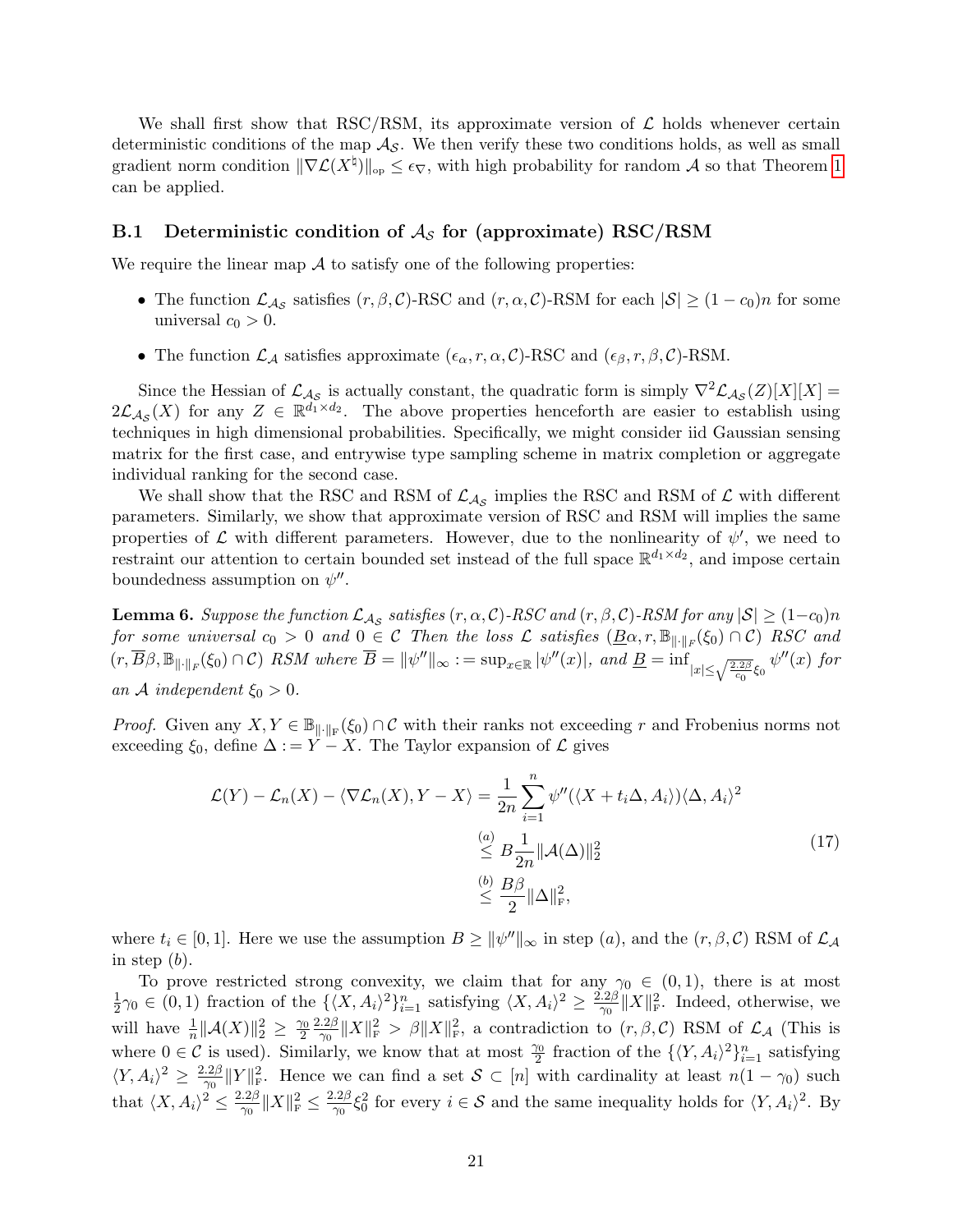choosing  $\gamma_0 = c_0$ , we see that  $\mathcal{L}_{\mathcal{A}_{\mathcal{S}}}$  also satisfies  $\alpha$ -RSC by our assumption. Combining pieces, we have

$$
\mathcal{L}(Y) - \mathcal{L}_n(X) - \langle \nabla \mathcal{L}_n(X), Y - X \rangle = \frac{1}{2n} \sum_{i=1}^n \psi''(\langle X + t_i \Delta, A_i \rangle) \langle \Delta, A_i \rangle^2
$$
  
\n
$$
\geq \frac{a}{2n} \|\mathcal{A}_{\mathcal{S}}(\Delta)\|_2^2
$$
  
\n
$$
\leq \frac{b}{2} \frac{B\alpha}{2} \|\Delta\|_{\mathcal{F}}^2,
$$
\n(18)

where  $t_i \in [0,1]$ , and  $\underline{B} = \inf_{|x| \leq \sqrt{\frac{2.2\beta}{c_0}} \xi_0} \psi''(x)$ . Here we use the construction of  $S \subset [n]$  in step  $(a)$ ,  $\Box$ and the  $\alpha$  RSC of  $\mathcal{L}_{\mathcal{A}_{\mathcal{S}}}$  in step (b).

<span id="page-21-2"></span>**Lemma 7.** Suppose the function  $\mathcal{L}_\mathcal{A}$  satisfies  $(\epsilon_\alpha, r, \alpha, \mathcal{C})$ -RSC and  $(\epsilon_\beta, r, \beta, \mathcal{C})$ -RSM. If  $X \in \mathcal{C}$ and rank $(X) \leq r$  implies that  $|\langle X, A_i \rangle| \leq \xi_1$  for some A independent  $\xi_1 > 0$ . Then  $\mathcal{L}_n$  satisfies  $(\underline{B}_1\epsilon_{\alpha}, r, \underline{B}_1\alpha, C)$ -RSC and  $(\overline{B}_{\epsilon_{\beta}}, r, \overline{B}_2\beta, C)$ -RSM, where  $\underline{B}_1 := \inf_{|x| \leq \xi_1} \psi''(x) > 0$  if  $\psi$  is strongly convex in any bounded domain, and  $\overline{B}_2 := \sup_{|x| \le \xi_1} \psi''(x)$ .

*Proof.* Given any  $X, Y \in \mathcal{C}$  with their rank not exceeding r, define  $\Delta := Y - X$ . The Taylor expansion of  $\mathcal{L}$  gives

<span id="page-21-0"></span>
$$
\mathcal{L}(Y) - \mathcal{L}_n(X) - \langle \nabla \mathcal{L}_n(X), Y - X \rangle = \frac{1}{2n} \sum_{i=1}^n \psi''(\langle X + t_i \Delta, A_i \rangle) \langle \Delta, A_i \rangle^2 \tag{19}
$$

where  $t_i \in [0, 1]$ . Using the assumption that  $X, Y \in \mathcal{C}$  implies that  $|\langle X, A_i \rangle| \leq \xi_1$  and  $|\langle Y, A_i \rangle| \leq \xi_1$ for every  $i \in [n]$ , we see

$$
|\langle X+t_i\Delta, A_i\rangle| \in [\underline{B_1}, \overline{B}_2],
$$

where  $\underline{B_1} := \inf_{|x| \le \xi_1} \psi''(x) > 0$  as  $\psi$  is strongly convex in any bounded domain, and  $\overline{B_2} :=$  $\sup_{|x| \le \xi_1} \psi''(x)$ . Hence we can combine this inequality with [\(19\)](#page-21-0) and reach that

$$
\frac{B_1}{n} \|\mathcal{A}(\Delta)\|_2^2 \le \mathcal{L}(Y) - \mathcal{L}_n(X) - \langle \nabla \mathcal{L}_n(X), Y - X \rangle \le \frac{\overline{B}_1}{n} \|\mathcal{A}(\Delta)\|_2^2.
$$
 (20)

Using the approximate RSC and RSM properties of the function  $\mathcal{L}_{\mathcal{A}}$ , we achieved the approximate RSC and RSM properties of  $\mathcal{L}$ .  $\Box$ 

#### B.2 Random  $A<sub>S</sub>$  satisfying (approximate) RSC/RSM with high probability

#### B.2.1. Gaussian measurements  $A_i$

<span id="page-21-1"></span>**Lemma 8.** If the measurements  $A_i$  have iid standard Gaussian entries, then for some universal constant  $c, c_0, C > 0$ , so long as  $n \geq Crd$ , with probability at least  $1 - \exp(-nc)$ , simultaneously for all  $S \subset [n]$  with  $|S| \geq (1 - c_0)n$ , the loss  $\mathcal{L}_{\mathcal{A}_{\mathcal{S}}}$  satisfies  $(\frac{31}{32}, r, \mathbb{R}^{d_1 \times d_2})$ -RSC and  $(\frac{33}{32}, r, \mathbb{R}^{d_1 \times d_2})$ -RSM.

*Proof.* A standard result [\[CP11,](#page-15-0) Theorem 2.3] shows that we have  $(r, 1 - \delta, \mathbb{R}^{d_1 \times d_2})$  RSC and  $(r, 1 + \delta, \mathbb{R}^{d_1 \times d_2})$  RSM of  $\mathcal{L}_{\mathcal{A}_{\mathcal{S}}}$  with probability  $1 - \exp(-c|\mathcal{S}|)$  for each  $\mathcal{S} \subset [n]$  if  $|\mathcal{S}| \geq c'r d$  for some universal  $c, c' > 0$ . Let  $|\mathcal{S}| \geq (1 - \epsilon)n$  for some  $\epsilon$  to be determined, there are at most  $\epsilon n \binom{n}{n-r}$  $\binom{n}{(1-\epsilon)n}$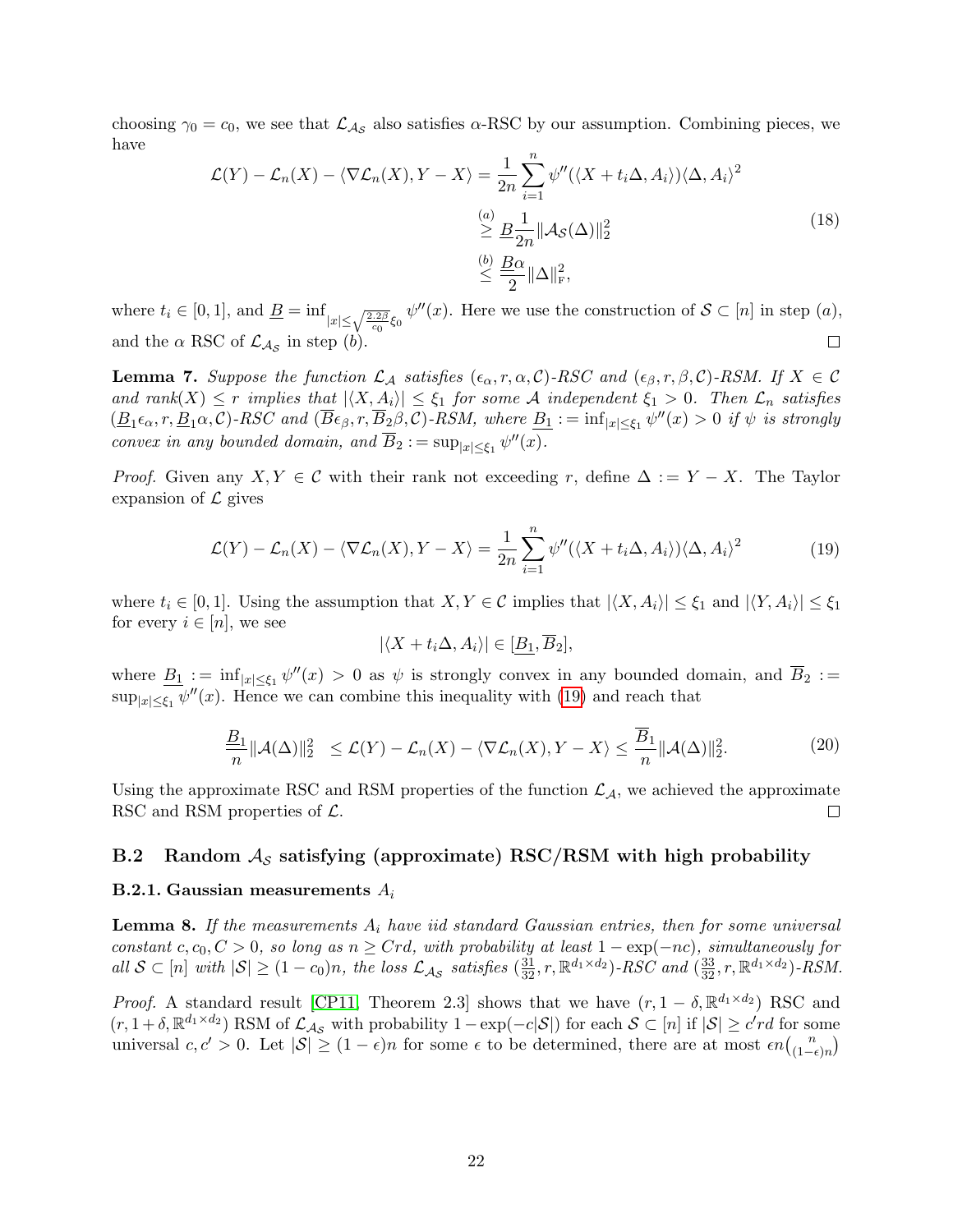many S. The number  $\epsilon n \binom{n}{1-n}$  $\binom{n}{(1-\epsilon)n}$  is bounded by

$$
\epsilon n \binom{n}{(1-\epsilon)n} = \exp(\log(\epsilon) + \log n) \binom{n}{\epsilon n}
$$
  
\n
$$
\stackrel{(a)}{\leq} \exp(\log \epsilon + \log n) \left(\frac{e}{\epsilon}\right)^{\epsilon n}
$$
  
\n
$$
\leq \exp(\log \epsilon + \log n) + \epsilon n - (\epsilon \log \epsilon)n)
$$
  
\n
$$
\leq \exp(\log n + (\epsilon - \epsilon \log \epsilon)n).
$$
\n(21)

Here in step (*a*) we use the fact that  $\binom{n}{k}$  $\binom{n}{k} \leq \left(\frac{en}{k}\right)$  $\left(\frac{k}{k}\right)^k$ . Since  $-\epsilon \log \epsilon \to 0$  for  $\epsilon \to 0$ , we know there are universal constant  $c_1 > 0$ , and  $c_0, c_3$  depends only on  $c, c', c_1$  such that for every  $n > c_1$ , and S with  $|\mathcal{S}| \geq (1 - c_0)n$  that

$$
\exp(-c|\mathcal{S}|)\exp(\log n + (\epsilon - \epsilon \log \epsilon)n) \leq \exp(-c_3 n).
$$

The proof is then complete.

**B.2.2. Entrywise sampling**  $A_i$  Recall entrywise sampling is defined as follows: the measurement matrix  $A_i$  satisfies that  $A_i =$  $\mathbf{F}_{\mu}$  $\overline{d_1d_2}e_{k(i)}e_{l(i)}^{\top}$ . Here for each  $i \in [n]$ , the number  $k(i) \in [d_1]$  is uniformly distributed on  $[d_1]$  independent of anything else, and  $l(i)$  is uniformly distributed over  $[d_2]$ and is independent of anything else. Recall the collection of measurement matrices  $A_i$ ,  $i = 1, \ldots, n$ defines our entrywise sampling operator  $\mathcal{A}: \mathbb{R}^{d_1 \times d_2} \to \mathbb{R}^n$  with  $[\mathcal{A}_{\mathcal{S}}(X)]_i = \langle A_i, X \rangle$ .

We have the following lemma from [\[Wai19,](#page-17-3) Theorem 10.17].

<span id="page-22-0"></span>**Lemma 9.** For the random entrywise sampling operator  $A: \mathbb{R}^{d_1 \times d_2} \to \mathbb{R}^n$ , let  $d = \max\{d_1, d_2\}$ . There are universal constants  $c_1, c_2$  that

$$
\left|\frac{1}{n}\frac{\|{\mathcal A}(X)\|_2^2}{\|X\|_F^2} - 1\right| \leq c_1 \alpha_{\it sp}(X) \frac{\|X\|_{\it nuc}}{\|X\|_F} \sqrt{\frac{d \log d}{n}} + c_2 \alpha_{\it sp}^2 \frac{d \log d}{n}
$$

for all  $X \in \mathbb{R}^{d_1 \times d_2}$  with probability at least  $1 - 2e^{-\frac{1}{2}d \log d}$ .

<span id="page-22-2"></span>**Lemma 10.** Under the same setting as Lemma [9,](#page-22-0) we have for with probability at least  $1-2e^{-\frac{1}{2}d\log d}$ that for any  $\delta \in (0,1)$ , and all X with rank no more than r and  $||X||_{\infty} \leq \frac{\alpha}{\sqrt{d_1d_2}}$  simultaneously that

$$
\left|\frac{1}{n}\|\mathcal{A}(X)\|_{2}^{2} - \|X\|_{F}^{2}\right| \le 2\delta\|X\|_{F}^{2} + \frac{1}{\delta}c\alpha^{2}\frac{rd\log d}{n}.
$$
\n(22)

for some universal  $c > 0$ .

Proof. Using Lemma [9,](#page-22-0) we found that

$$
\left|\frac{1}{n}\|\mathcal{A}(X)\|_{2}^{2}-\|X\|_{\mathrm{F}}^{2}\right|\leq c_{1}\sqrt{d_{1}\times d_{2}}\|X\|_{\infty}\|X\|_{\mathrm{nuc}}\sqrt{\frac{d\log d}{n}}+c_{2}d_{1}d_{2}\|X\|_{\infty}\frac{d\log d}{n}.
$$

Combining with  $||X||_{\infty} \le \frac{\alpha}{\sqrt{d_1 d_2}}$  and  $\text{rank}(X) \le r$ , we have

<span id="page-22-1"></span>
$$
\left|\frac{1}{n}\|\mathcal{A}(X)\|_{2}^{2} - \|X\|_{\mathcal{F}}^{2}\right| \le c_{1}\alpha\|X\|_{\mathcal{F}}\sqrt{\frac{rd\log d}{n}} + c_{2}\alpha^{2}\frac{d\log d}{n}.\tag{23}
$$

 $\Box$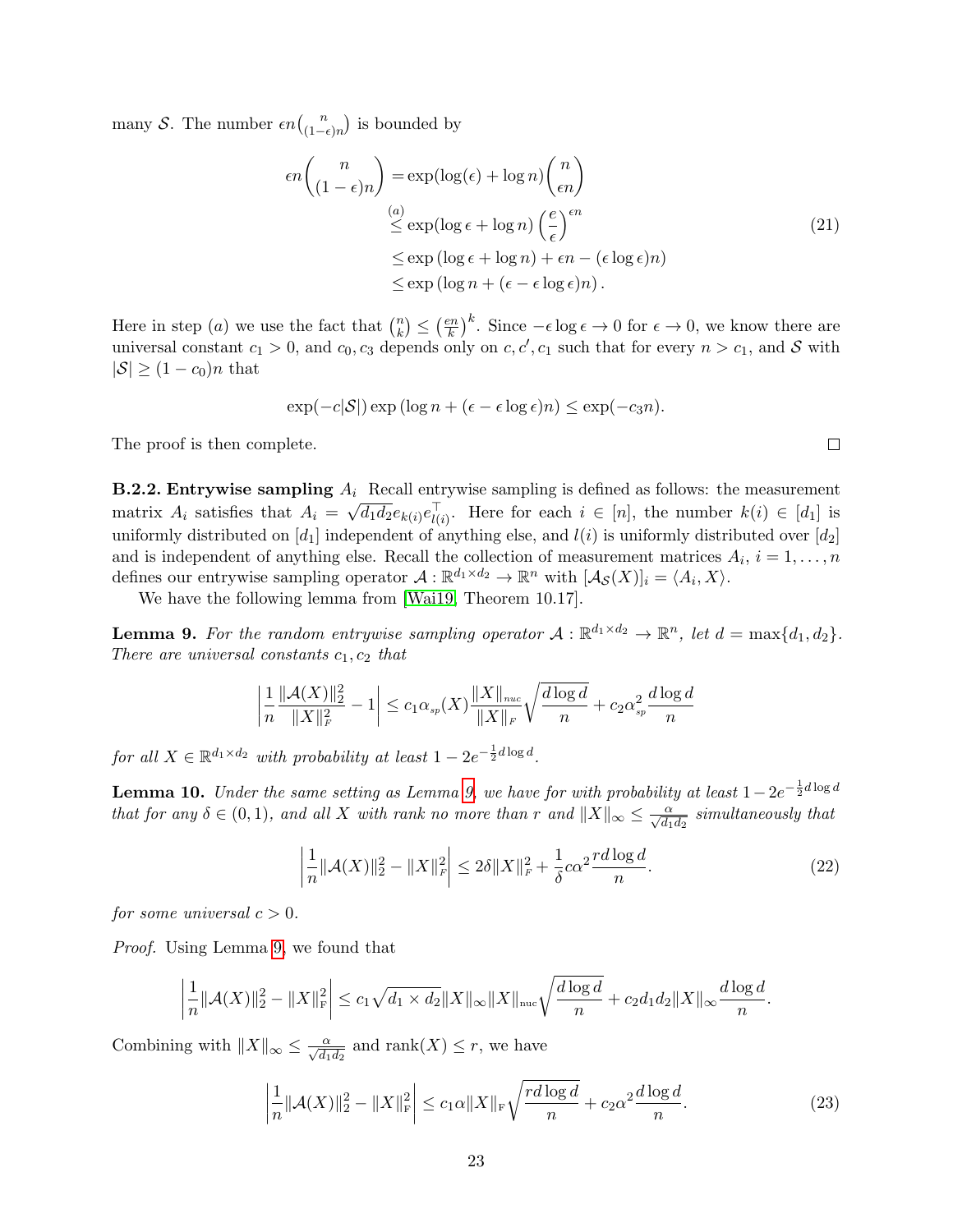Now if  $||X||_{\text{F}}^2 \leq \frac{1}{\delta}$  $\frac{1}{\delta}c_1\alpha\|X\|_{\rm F}\sqrt{\frac{rd\log d}{n}}$  $\frac{\log d}{n}$ , or  $||X||_{\mathrm{F}}^2 \leq \frac{1}{\delta^2}$  $\frac{1}{\delta^2}c_2\alpha^2\frac{d\log d}{n}$ , then we always have for some universal  $c_3$  that

$$
||X||_{\mathrm{F}} \leq \frac{1}{\delta} c_3 \alpha \sqrt{\frac{rd \log d}{n}}.
$$

Combining with [\(23\)](#page-22-1), the lemma is immediate. Otherwise, we shall have

$$
||X||_{\mathrm{F}} \ge \max \left\{ \frac{1}{\delta} c_1 \alpha \sqrt{\frac{rd \log d}{n}}, \frac{1}{\delta \alpha} \sqrt{c_2 \frac{d \log d}{n}} \right\}.
$$

The lemma is again immediate by combining the above inequality with [\(23\)](#page-22-1).

**B.2.3. Pairwise sampling**  $A_i$  We consider the sampling scheme described in [\[LN15\]](#page-16-2). Recall the measurement matrix  $A_i$  satisfies that  $A_i =$ √  $\overline{d_1d_2}e_{k(i)}(e_{l(i)}-e_{j(i)})^{\top}$ . Here for each  $i \in [n]$ , the number  $k(i) \in [d_1]$  is uniformly distributed on  $[d_1]$  independent of anything else, and  $(l(i), j(i))$  is uniformly distributed over  $[d_2]^2$  and is independent of anything else. We shall establish the following lemma.

<span id="page-23-0"></span>**Lemma 11.** For the random pairwise comparison operator  $A : \mathbb{R}^{d_1 \times d_2} \to \mathbb{R}^n$ , let  $d = \max\{d_1, d_2\}$ . If  $n < d^2 \log d$ , There are universal constants  $c_1, c_2$  that

$$
\left|\frac{1}{n}\frac{\|\mathcal{A}(X)\|_2^2}{2\|X\|_F^2} - 1\right| \le c_1 \alpha_{sp}(X) \frac{\|X\|_{nuc}}{\|X\|_F} \sqrt{\frac{d \log d}{n}} + c_2 \alpha_{sp}^2(X) \frac{d \log d}{n}
$$

for all  $X \in \mathbb{R}^{d_1 \times d_2}$  with probability at least  $1 - 2e^{-\frac{1}{2}d \log d}$ .

Proof. Let us first define a few notions to ease our proof presentation. As the inequality is homogeneous in X, we only need to consider  $||X||_F = 1$ . Define the set

$$
\mathcal{B}(D,\alpha) = \left\{ X \in \mathbb{R}^{d_1 \times d_2} \mid \|X\|_{\mathrm{F}} = 1, \quad \|X\|_{\infty} \le \frac{\alpha}{\sqrt{d_1 d_2}}, \quad \text{and} \quad \|X\|_{\mathrm{nuc}} \le D \right\}.
$$

Let  $F_X(A) = \langle X, A_i \rangle^2$ .  $M(D) = \sup_{X \in \mathcal{B}(D)} \left| \frac{1}{n} \right|$  $\frac{1}{n} \sum_{i=1}^{n} F_X(A) - \mathbb{E}[F_X(A)]$ . Note that

$$
\mathbb{E}[F_X(A)] = d_1 d_2 \mathbb{E} \left[ \left( X_{k(i)l(i)} - X_{k(i)j(i)} \right)^2 \right]
$$
\n
$$
= \frac{1}{d_2} \sum_{1 \le k \le d_1, 1 \le j, l \le d_2} \left( X_{kl} - X_{kj} \right)^2
$$
\n
$$
= \frac{1}{d_2} \left( \sum_{1 \le k \le d_1, 1 \le j, l \le d_2} X_{kl}^2 + \sum_{1 \le k \le d_1, 1 \le j, l \le d_2} X_{kj}^2 - \sum_{1 \le k \le d_1, 1 \le j, l \le d_2} 2X_{kj} X_{kl} \right) \tag{24}
$$
\n
$$
\stackrel{\text{(a)}}{=} 2 \|X\|_{\mathcal{F}}^2 - \frac{1}{d_1} \sum_{1 \le k \le d_1, 1 \le j \le d_2} X_{kj} \sum_{\substack{1 \le l \le d_2 \\ = 0}} X_{kl}.
$$
\n
$$
= 2 \|X\|_{\mathcal{F}}^2.
$$

Here in step (a), we use the fact that  $X \in \mathcal{B}(D)$  implies that the row sum of X is zero for each row.

We shall now prove the lemma via the standard argument: concentration around the mean, bounding expectation, and the peeling argument. Denote  $||B||_1 = \sum_{1 \le i \le d_1, 1 \le j \le d_2} |B_{ij}|$  be the vector  $\ell_1$  norm on any matrix  $B \in \mathbb{R}^{d_1 \times d_2}$ .

 $\Box$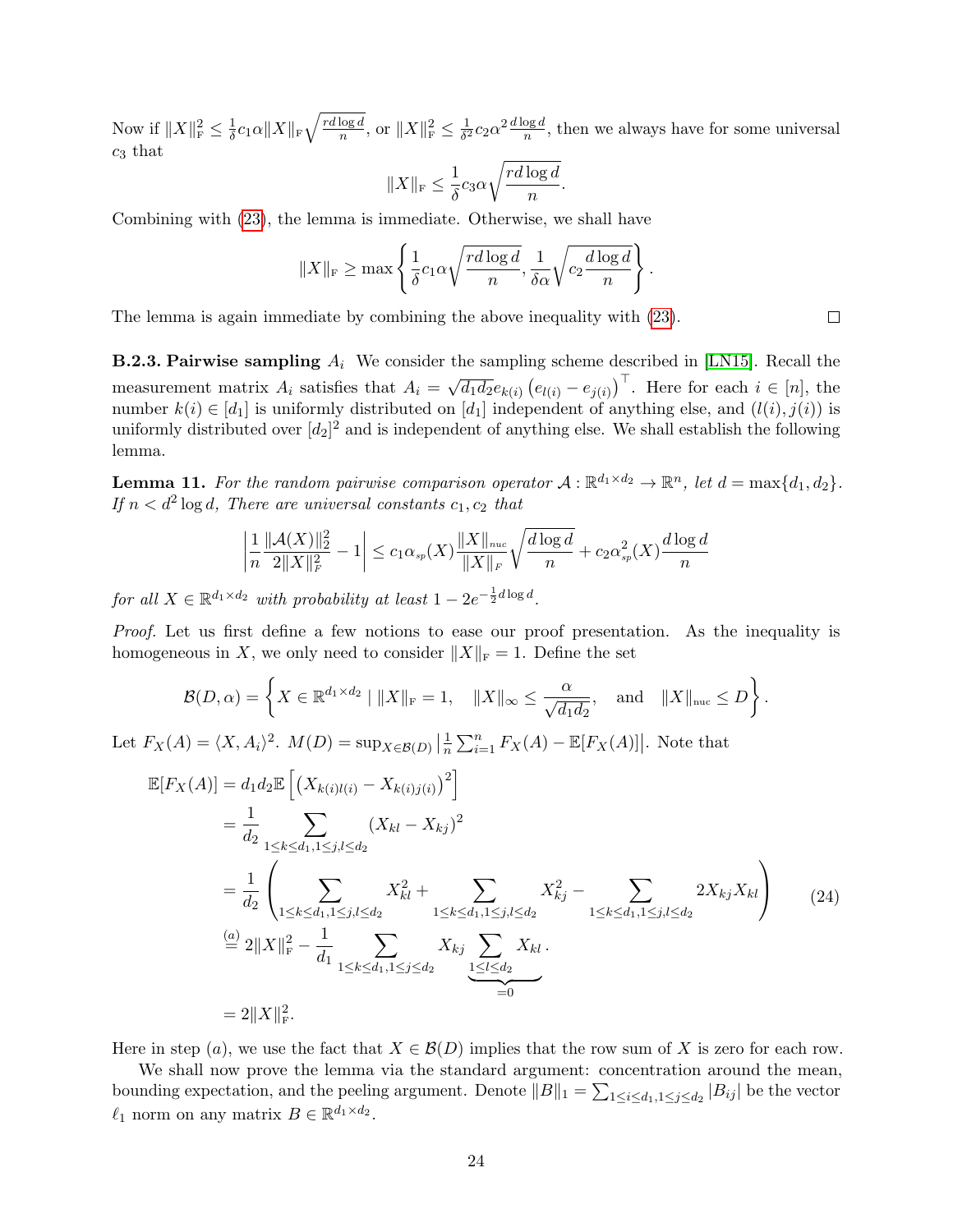For the concentration around the mean, we first find that

<span id="page-24-1"></span><span id="page-24-0"></span>
$$
|F_X(A_i)| \stackrel{(a)}{\leq} ||X||_{\infty}^2 ||A_i||_1^2 \stackrel{(b)}{\leq} \alpha^2.
$$
 (25)

Here we use the Hölder's inequality in step (*a*) and the  $||X||_{\infty} \le \frac{\alpha}{\sqrt{d_1 d_2}}$ , and the definition of  $A_i$  in step (b). For the variance of  $F_X(A_i)$ , we have

<span id="page-24-3"></span>
$$
\text{var}(F_X(A_i)) \le \mathbb{E}[F_X^2(A_i)] \stackrel{(a)}{\le} \alpha^2 \mathbb{E}[F_X(A_i)] = 2\alpha^2. \tag{26}
$$

Here in step  $(a)$ , we use  $(25)$ . Combining the inequalities  $(25)$  and  $(26)$ , using the Talagrand concentration for empirical process in Lemma [13](#page-24-2) with  $\epsilon = 1$  and  $t = \frac{d \log d}{d \log d}$  $\frac{\log a}{n}$ , we conclude that there are some universal constants  $c_1, c_2$  such that

$$
\mathbb{P}\left[M(D,\alpha) \ge 2\mathbb{E}M(D,\alpha) + \frac{c_1}{8}\alpha\sqrt{\frac{d\log d}{n}} + \frac{c_2}{4}\alpha^2\frac{d\log d}{n}\right] \le \exp(-d\log d). \tag{27}
$$

For bounding the expectation  $\mathbb{E}M(D,\alpha)$ , by following the proof in [\[LN15,](#page-16-2) Lemma 3] with minor modification (this is where the condition  $n < d^2 \log d$  used), we find that

$$
\mathbb{E}M(D,\alpha) \le \frac{c_1}{16}\alpha D\sqrt{\frac{d\log d}{n}}.\tag{28}
$$

for some appropriate chosen universal constant  $c_1$ .

Finally, we shall use a peeling argument to prove the bound for all  $\alpha$  and D. Note our bounds [\(26\)](#page-24-1), and [\(27\)](#page-24-3) match exactly the ones in [\[Wai19,](#page-17-3) Proof of Theorem 10.17], using the step [\[Wai19,](#page-17-3) Extension via peeling] there, we conclude our lemma.

 $\Box$ 

Using Lemma [11](#page-23-0) and the proof of Lemma [10,](#page-22-2) the following lemma for approximate RSC/RSM is immediate.

<span id="page-24-4"></span>**Lemma 12.** Under the same setting as Lemma [11,](#page-23-0) we have for with probability at least  $1-2e^{-\frac{1}{2}d\log d}$ that for any  $\delta \in (0,1)$ , and all X with rank no more than r and  $||X||_{\infty} \leq \frac{\alpha}{\sqrt{d_1d_2}}$  simultaneously that

$$
\left|\frac{1}{n}\|\mathcal{A}(X)\|_{2}^{2} - 2\|X\|_{F}^{2}\right| \le 2\delta\|X\|_{F}^{2} + \frac{1}{\delta}c\alpha^{2}\frac{rd\log d}{n}.\tag{29}
$$

for some universal  $c > 0$ .

<span id="page-24-2"></span>Lemma 13 (Talagrand concentration for empirical process). *[\[Wai19,](#page-17-3) Theorem 3.27, and Equation* (3.86)] Consider a countable class of functions  $\mathcal{F}: \mathcal{X} \to \mathbb{R}$  uniformly bounded by b, where  $\mathcal{X} \subset \mathbb{R}^d$  for some d. For a series of i.i.d. random variable  $X_i$  follows probability distribution  $\mathbb{P}_X$  supported on  $\mathcal{X}$ . Define  $\sigma^2 = \sup_{f \in \mathcal{F}} \mathbb{E}f(X)$ . Then for any  $\epsilon, t > 0$ , tje ramdp, variable  $Z = \sup_{f \in \mathcal{F}} \frac{1}{n}$  $\frac{1}{n}\sum_{i=1}^n f(X_i)$ satisfies the upper tail bound

$$
\mathbb{P}[Z \ge (1+\epsilon)\mathbb{E}Z + c_0\sigma\sqrt{t} + (c_1 + c_0^2/\epsilon)bt] \le e^{-nt},
$$

for some universal constant  $c_0 > 0$ .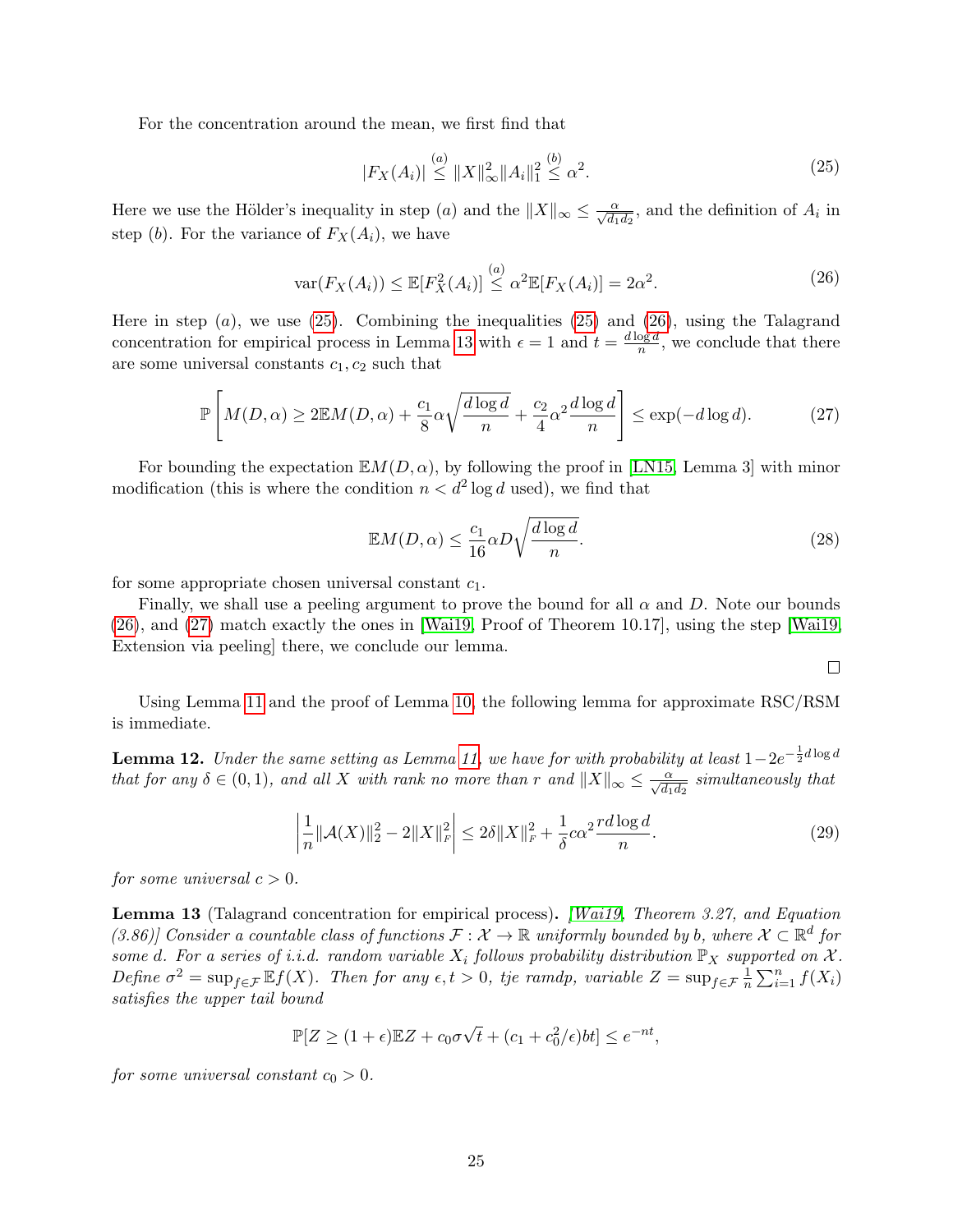#### B.3 Proof of approximate RSC/RSM for Gaussian measurements, entrywise sampling, and pairwise sampling

<span id="page-25-0"></span>B.3.1. Proof of approximate RSC/RSM for Gaussian measurements of Lemma [1](#page-9-1) The approximate RSC and RSM condition listed in Lemma [1](#page-9-1) is immediate by combining Lemma [8](#page-21-1) and [6.](#page-20-0)

<span id="page-25-2"></span>B.3.2. Proof of approximate RSC/RSM for entrywise measurements of Lemma [2](#page-11-1) The approximate RSC and RSM condition listed in Lemma [2](#page-11-1) is immediate by combining Lemma [10](#page-22-2) and [7.](#page-21-2)

<span id="page-25-3"></span>B.3.3. Proof of approximate RSC/RSM for entrywise measurements of Lemma [3](#page-13-0) The approximate RSC and RSM condition listed in Lemma [3](#page-13-0) is immediate a simple consequence of combining Lemma [7](#page-21-2) and [12.](#page-24-4)

### $\mathbf{B.4} \quad$  Small gradient norm  $\|\nabla \mathcal{L}(X^\natural)\|_{\mathrm{op}}$

**B.4.1. Gaussian measurements**  $A_i$  Our first lemma draws the connection between the gradient  $\nabla \mathcal{L}(X^{\natural})$  and the map A.

**Lemma 14.** For the exponential family noise model in [\(1\)](#page-0-0), we have

$$
\nabla \mathcal{L}(X^{\natural}) = \frac{1}{n} \sum_{i=1}^{n} (\psi'(\langle X^{\natural}, A_{i}, \rangle) - y_{i}) A_{i}.
$$

If  $\bar{B} := \|\Psi''\|_{\infty} < \infty$ , then each  $w_i := \psi'(\langle X^{\natural}, A_i, \rangle) - y_i$  is subgaussian conditional on  $A_i$  with  $\mathbb{E}(\exp(tw_i) | A_i) \leq \exp(\frac{t^2 \overline{B}}{2c(\sigma)})$  $rac{t^2B}{2c(\sigma)}$ ).

*Proof.* The formula for  $\nabla \mathcal{L}(X^{\dagger})$  is immediate given the definition of  $\mathcal{L}$ . To show  $w_i$  is subgaussian, denote the shorthand that  $\theta_i = \langle A_i, X^{\dagger} \rangle$ . Then

$$
\log \mathbb{E}(\exp(tw_i) | A_i) = t\psi'(\theta_i) + \frac{1}{c(\sigma)} \left( \psi(\theta_i - tc(\sigma)) - \psi(\theta_i) \right)
$$
  

$$
\leq \frac{1}{2c(\sigma)} t^2 c^2(\sigma) \psi''(\theta_i - \tilde{t}c(\sigma))
$$
  

$$
\leq \frac{1}{2c(\sigma)} t^2 c^2(\sigma) \overline{B}.
$$
 (30)

<span id="page-25-1"></span>**Lemma 15.** Suppose the sensing scheme is Gaussian where each  $A_i$  has i.i.d. standard Gaussian entries. Let  $d = \max\{d_1, d_2\}$ . Then the following bound holds

$$
\mathbb{P}\left(\|\nabla \mathcal{L}(X^{\natural})\|_{op} \leq \sqrt{c(\sigma)\overline{B}}\sqrt{\frac{d}{n}}\right) \leq 1 - \exp(-cd),
$$

where c is some universal constant, and  $\bar{B} := ||\Psi''||_{\infty}$ .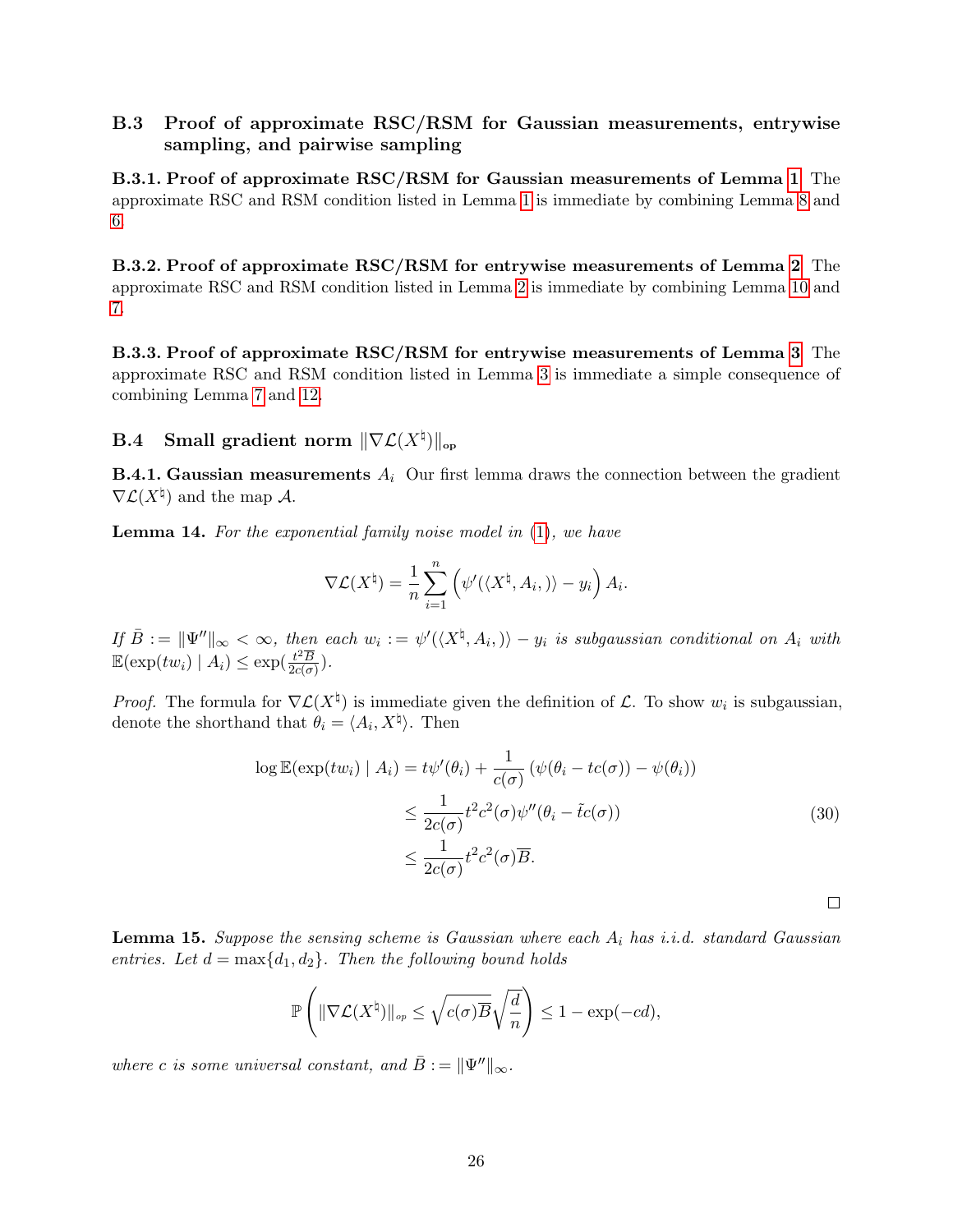*Proof.* Let  $Q = \nabla \mathcal{L}_n(X^{\dagger})$ . Consider  $[u^1, \ldots, u^M]$  and  $[v^1, \ldots, v^N]$  be 1/4-covers in Euclidean norm of the spheres  $\mathbb{S}^{d_1-1}$  and  $\mathbb{S}^{d_2-1}$ , respectively. By lemma [\[Wai19,](#page-17-3) Lemma 5.7], we know we can make  $M \leq 9^{d_1}$  and  $N \leq 9^d_2$ . Standard covering argument (see for example [\[Wai19,](#page-17-3) page 324]) shows that

<span id="page-26-2"></span>
$$
||Q||_{\text{op}} \le 2 \max_{1 \le j \le M, 1 \le l \le N} Z^{j,l}, \quad \text{where } Z^{j,l} = \langle u^j, Qv^l, . \rangle \tag{31}
$$

We can decompose  $Z^{j,l}$  as  $Z^{j,l} = \frac{1}{n}$  $\frac{1}{n}\sum_{i=1}^n w_i Y_i^{j,l}$  where  $w_i = \psi'(\langle X^\natural, A_i, \rangle) - y_i$ , and  $Y_i^{j,l} = \langle u^j, A_i v^l \rangle$ . Since  $w_i$  and  $Y^{j,l}$  are subgaussian with parameter  $\sqrt{c(\sigma)\overline{B}}$  and 1 respectively [\[Ver18,](#page-17-11) Definition 2.5.6], we know that  $w_i Y_i^{j,l}$ <sup>r*j,l*</sup> is subexponential with parameter  $K := \sqrt{c(\sigma)B}$  [\[Ver18,](#page-17-11) Definition 2.7.5, Lemma 2.7.7]. Using the Bernstein's inequality [\[Ver18,](#page-17-11) Corollary 2.8.3]. we have that

$$
\mathbb{P}\left\{\left|\frac{1}{n}\sum_{i=1}^{n} w_i Y_i^{j,l}\right| \ge t\right\} \le 2 \exp\left(-nc \min\left(\frac{t^2}{K^2}, \frac{t}{K}\right)\right). \tag{32}
$$

Taking  $t = CK\sqrt{\frac{d}{n}}$  $\frac{a}{n}$  for some universal constant  $C > 0$ , we find that with probability at least

$$
\mathbb{P}\left(|Z^{j,l}| = \left|\frac{1}{n}\sum_{i=1}^{n} w_i Y_i^{j,l}\right| \le CK\sqrt{\frac{d}{n}}\right) \le 1 - 2\exp(-9d). \tag{33}
$$

A union bound on all  $u^j$  and  $v^l$  shows that previous inequality holds with probability at least  $1-2\exp(-cd)$  for some universal  $c>0$  simultaneously for all  $u^j, v^l, j=1,\ldots,M$ , and  $l=1,\ldots,N$ . Hence, combining inequalities [\(33\)](#page-26-1) and [\(31\)](#page-26-2),we find that with probability at least  $1 - \exp(-cd)$ , we have

<span id="page-26-1"></span>
$$
\|\nabla \mathcal{L}(X^{\natural})\|_{\text{op}} \leq C\sqrt{c(\sigma)\overline{B}}\sqrt{\frac{d}{n}}.
$$

Let us consider the noise family is Gaussian,  $\psi(\theta) = \frac{1}{2}\theta^2$  and  $c(\sigma) = \sigma^2 2$ , or is Bernoulli,  $\psi(\theta) = \log(1 + e^{\theta})$  and  $c(\sigma) = 1$ :

• Gaussian noise:  $\overline{B} = 1$ , and w.h.p.

$$
\|\nabla \mathcal{L}(X^{\natural})\|_{\text{op}} \le c\sigma \sqrt{\frac{d}{n}}.\tag{34}
$$

• Bernoulli noise:  $\overline{B} \leq 2$ , and w.h.p.

$$
\|\nabla \mathcal{L}(X^{\natural})\|_{\text{op}} \le C\sqrt{\frac{d}{n}}.\tag{35}
$$

**B.4.2. Entrywise and pairwise sampling**  $A_i$  Here we assume RGLM is either Bernoulli response,  $c(\sigma) = 1, \ \psi(\theta) = \log(1 + e^{\theta}),$  or Gaussian response,  $\psi(\theta) = \frac{1}{2}\theta^2$  and  $c(\sigma) = \sigma^2$ . We show the following Lemma for Entrywise and pairwise sampling.

<span id="page-26-0"></span>Lemma 16. For Bernoulli response and Gaussian response of RGLM with entrywise sampling or Bernoulli response of RGLM with pairwise sampling, there exists universal constant  $c > 0$  such that with probability at least  $1-d^{-2}$ , there holds  $\|\nabla \mathcal{L}(X^{\natural})\|_{op} = \|\frac{1}{n}\|$  $\frac{1}{n} \sum_{i=1}^{n} (\psi'(\langle X^{\natural}, A_i, \rangle) - y_i) A_i \|_{op} \leq$  $c\sqrt{c(\sigma)\frac{d\log d}{n}}$  $\frac{\log d}{n}$ .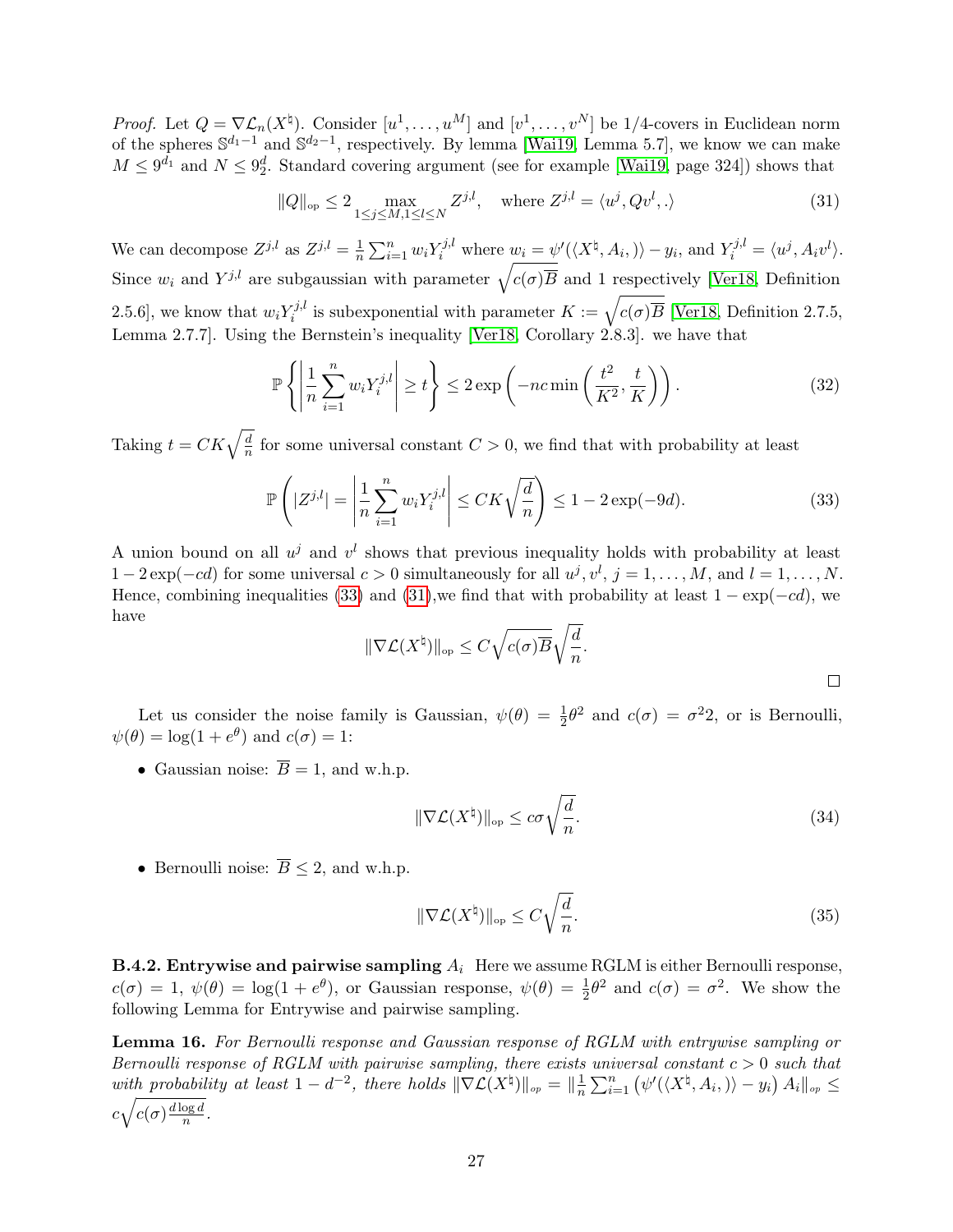Proof. We consider the Bernoulli response and Gaussian response seperately.

• For entrywise or pairwise sampling scheme with Bernoulli noise, a direct application of Lemma [17](#page-27-1) yields with probability at lest  $1 - \frac{2}{d^2}$  $\frac{2}{d^2}$ :

$$
\|\nabla \mathcal{L}(X^{\natural})\|_{\text{op}} = \|\frac{1}{n}\sum_{i=1}^{n} \left(\psi'(\langle X^{\natural}, A_i, \rangle) - y_i\right) A_i\|_{\text{op}} \le 8\sqrt{\frac{d\log d}{n}},\tag{36}
$$

where  $d = \max(d_1, d_2)$ .

• For entrywise sampling scheme with Gaussian noise, utilizing [\[Wai19,](#page-17-3) Example 6.18], we find that with probability at least  $1 - d^{-2}$ ,

$$
\|\nabla \mathcal{L}(X^{\natural})\|_{\text{op}} = \|\frac{1}{n}\sum_{i=1}^{n} \left(\psi'(\langle X^{\natural}, A_i, \rangle) - y_i\right) A_i\|_{\text{op}} \le 8\sigma \sqrt{\frac{d\log d}{n}},\tag{37}
$$

 $\Box$ 

where  $d = \max(d_1, d_2)$ .

<span id="page-27-1"></span>**Lemma 17.** [\[Tro12,](#page-17-12) Theorem 1.6] Let  $W_i$  be independent  $d_1 \times d_2$  zero-mean random matrices such that  $||W_i||_{op} \leq M$ , and define  $\sigma_i^2 := \max{||\mathbb{E}[W_i^\top W_i]||_{op}, ||\mathbb{E}[W_i W_i^\top]||_{op}}$  as well as  $\sigma = \sum_{i=1}^n \sigma_i^2$ . We have

$$
\mathbb{P}\left[\|\sum_{i=1}^n W_i\|_{op}\geq t\right]\leq (d_1+d_2)\max\left\{\exp(-\frac{t^2}{4\sigma^2}), \exp\left(-\frac{t}{2M}\right)\right\}.
$$

The following lemma seems to be convenient for Poisson and exponential case.

**Lemma 18.** [\[Laf15,](#page-16-7) Proposition 21]  $[K^+ 14,$  $[K^+ 14,$  Proposition 11] [\[KLT](#page-16-14)<sup>+</sup>11, Theorem 4] Consider a finite sequence of independent random matrices  $(Z_i)_{1 \leq i \leq n} \in \mathbb{R}^{d_1 \times d_2}$  satisfying  $\mathbb{E}[Z_i] = 0$ . For some  $U > 0$ , assume

 $\inf{\delta > 0 \mid \mathbb{E}[\exp(||Z||_{op}/\delta)] \leq e} \leq U$  for  $i = 1, \ldots, n$ ,

and define  $\sigma_Z$  as  $\sigma_Z^2 = \max\{||\frac{1}{n}\mathbb{E}[Z_i^\top Z_i]||_{op}, ||\frac{1}{n}\}$  $\frac{1}{n} \mathbb{E}[Z_i Z_i^{\top}] \|_{op}$ . Then for any  $t > 0$  with probability at  $least 1-e^{-t},$ 

$$
\|\frac{1}{n}\sum_{i=1}^n Z_i\|_{op} \leq c_U \max\left\{\sigma_Z\sqrt{\frac{t+\log d}{n}}, U \log\left(\frac{U}{\sigma_Z}\right) \frac{t+\log d}{n}\right\},\
$$

<span id="page-27-0"></span>with  $d = \max\{d_1, d_2\}$  and  $c_U$  a constant which depends only on U.

# C Additional numerics

Here we described the experiments for one-bit matrix completion.

**Problem simulation setup** We simulate the ground truth via  $X^{\dagger} = \frac{M_1 M_2}{0.3 \parallel M_1 M_2 \parallel}$  $\frac{M_1 M_2}{0.3\|M_1M_2\|_{\infty}}$  where each entry of  $M_1 \in \mathbb{R}^{d_1 \times r}$  and  $M_2 \in \mathbb{R}^{d_2 \times r}$  is drawn from uniform distribution on  $[-0.5, 0.5]$  independently. Instead of the entrywise sampling scheme described in Section [3.2,](#page-10-0) we use Bernoulli sampling. Given a number  $p \in [0,1]$ , for each index  $(i, j) \in [d_1] \times [d_2]$ , we observe  $(y_{ij}, w_{ij}) \in \{0,1\}^2$  where  $y_{ij} = z_{ij} w_{ij}$  where  $z_{ij} \sim \text{Bernoulli}(\frac{1}{1 + \text{sum}})$  $\frac{1}{1+\exp(-X_{ij}^{\sharp})})$  independent of anything else and  $w_{ij} \sim \text{Bernoulli}(p)$ independent of anything else. The Bernoulli sampling is mainly a convenience of the implementation and actually the one originally studied by [\[DPVDBW14\]](#page-16-1). We should consider the sample size as  $n = pd_1d_2$  here. We set  $d_1 = d_2 = 100$ ,  $p = 0.5$ , and  $r = 1$  in our experiment.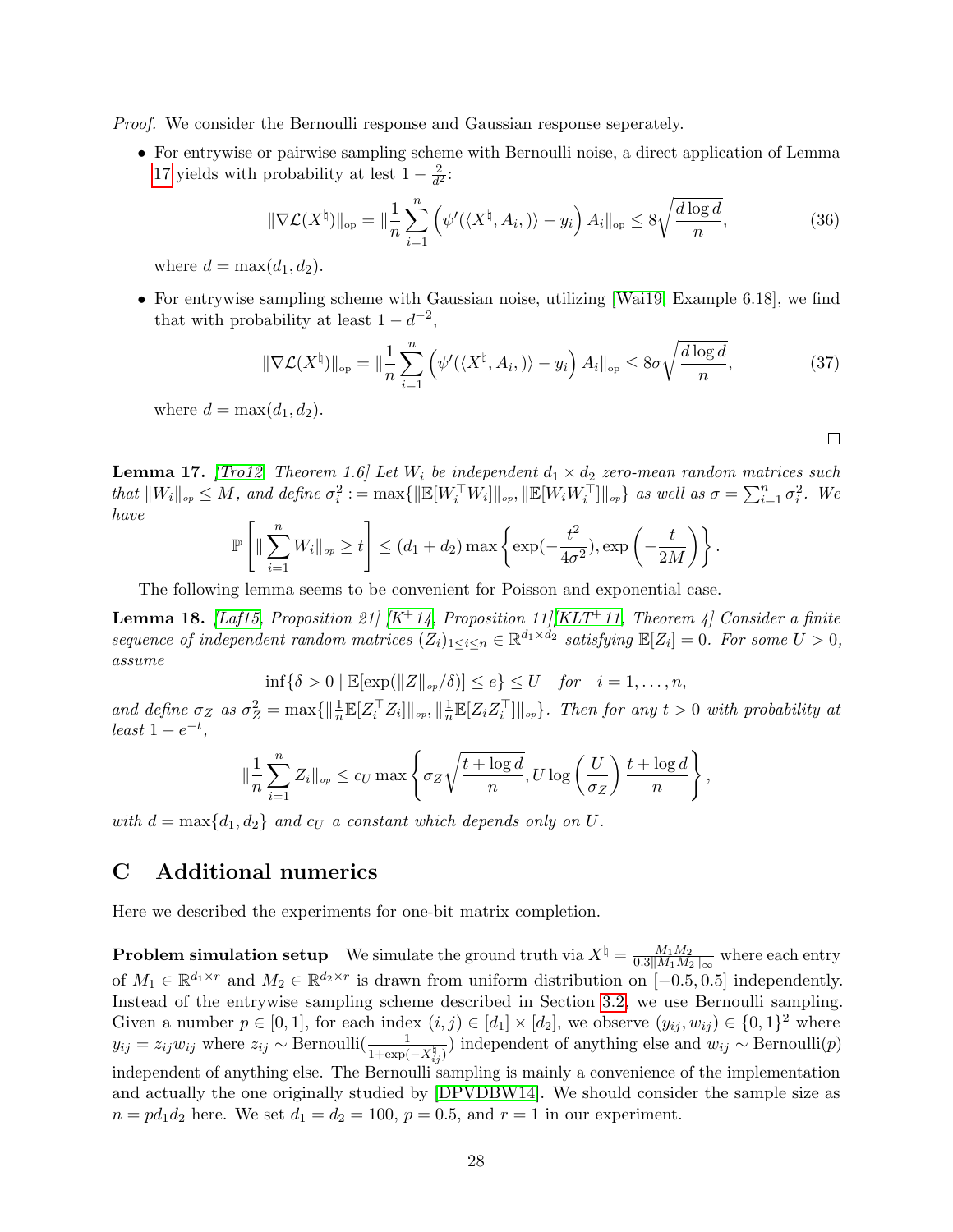The PG algorithm and heuristic setup Next, we perform the PG algorithm [\(4\)](#page-1-1) with the regularity oracle  $\mathcal{P}_{r,\mathbb{B}_{\|\cdot\|_{\infty}}(\|X^{\natural}\|_{\infty})}$  and the simple r-SVD  $\mathcal{P}_{r,\mathbb{R}^{d_1\times d_2}}$  starting at different random initialization  $X_0$ . More specifically, we simulate  $X_{-1} = \frac{M_{-1}M_{-2}}{0.5|M_{-1}M_{-2}|}$  $\frac{M-1 M-2}{0.5||M-1 M-2||_{\infty}}$  where each entry of  $M_i$ ,  $i = -1, -2$ , is drawn from uniform distribution on [-0.5, 0.5] independently, and then set  $X_0 = \gamma X_{-1}$ with  $\gamma = 0, 1, 2, 4$ . Note that  $\mathcal{P}_{r,\mathbb{B}_{\|\cdot\|_\infty}(\|X^\natural\|_\infty)}$  cannot be computed efficiently to our best knowledge. Hence we use the heuristic  $\mathcal{P}_{r,a_u,a_v}$ , a modified version of alternate projection, described as follows: Choose two positive number  $a_u$  and  $a_v$ . Given input X, we first compute the r-SVD of X as  $U\Sigma V^{\top}$ . Then we compute  $U^1 = U\sqrt{\Sigma}$  and  $V^1 = V\sqrt{\Sigma}$  where the square root is applied entrywisely. Next, for each  $i = 1, ..., d_1$  we perform the following operation for the *i*-th row  $U_i^1$  of  $U^1$ :

$$
U^1_i \leftarrow \begin{cases} U^1_i & \text{if } ||U^1_i||_2 \le a_u, \\ a_u \frac{U^1_i}{||U^1_i||_2} & \text{otherwise.} \end{cases}
$$

Similarly, we perform the following operation for each row of  $V_j^1$ :

$$
V_{j\cdot}^{1} \leftarrow \begin{cases} V_{j\cdot}^{1} & \text{if } ||V_{j\cdot}^{1}||_{2} \le a_{v}, \\ a_{v} \frac{V_{j\cdot}^{1}}{||V_{j\cdot}^{1}||_{2}} & \text{otherwise.} \end{cases}
$$

We then set the output of  $\mathcal{P}_{r,a_u,a_v}$  as  $U^1V^1 = \mathcal{P}_{r,a_u,a_v}(X)$ . We use this heuristic  $\mathcal{P}_{r,a_u,a_v}$  to replace  $\mathcal{P}_{r,\mathbb{B}_{\|\cdot\|_{\infty}}(\|X^\natural\|_{\infty})}$  in our PG algorithm. The choice of  $a_u$  and  $a_v$  is chosen according the r-SVD of  $X^{\natural} = U^{\natural} \Sigma^{\natural} (V^{\natural})^{\top}$ . We choose  $a_u = \max_{1 \leq i \leq d_1} ||U_i^{\natural,1}||$  $\|u_i^{l,1}\|_2$  and  $a_v = \max_{1 \leq j \leq d_2} \|V_j^{l,1}\|_2$  $U^{\sharp} \Sigma^{\sharp} (V^{\sharp})^{\perp}$ . We choose  $a_u = \max_{1 \leq i \leq d_1} ||U_i^{\sharp,\perp}||_2$  and  $a_v = \max_{1 \leq j \leq d_2} ||V_j^{\sharp,\perp}||_2$ , where  $U^{\natural,1} = U^\natural \sqrt{\Sigma^\natural} \text{ and } V^{\natural,1} = V^\natural \sqrt{\Sigma^\natural}.$ 

### <span id="page-28-0"></span>D Discussion on condition number of one-bit matrix completion

We consider the condition number of the loss  $\mathcal L$  in the one-bit matrix completion setting. We first show that condition number is unbounded without  $\mathcal C$  being a infinity norm ball and hence theoretical guarantees of IHT does not apply. We next argue that even in certain favorable setting with  $\mathcal{C}$ , where convex relaxation [\[DPVDBW14\]](#page-16-1) and our AVPG succeed, the results for Burer-Monteiro approach in [\[GJZ17,](#page-16-10) [ZLTW18,](#page-17-6) [ZWYG18\]](#page-17-7) are still not applicable.

Let us consider the population loss

<span id="page-28-2"></span>
$$
\bar{\mathcal{L}} = \mathbb{E}\mathcal{L} = \frac{1}{d_1 d_2} \left( \sum_{1 \le i \le d_1, 1 \le j \le d_2} \psi(1 + \exp(\sqrt{d_1 d_2} X_{ij})) - \frac{\sqrt{d_1 d_2} X_{ij}}{1 + \exp(-X_{ij}^{\natural} \sqrt{d_1 d_2})} \right).
$$
(38)

The loss has unbounded condition number over all matrices as  $\psi''(\theta) \to 0$  as  $\theta \to \pm \infty$  using the equation [\(39\)](#page-28-1).

Now we argue the results for Burer-Monteiro approach in [\[GJZ17,](#page-16-10) [ZLTW18,](#page-17-6) [ZWYG18\]](#page-17-7) are not applicable to one-bit matrix completion even if  $C$  is present. First, if the results in [\[GJZ17,](#page-16-10) [ZLTW18,](#page-17-6) [ZWYG18\]](#page-17-7) is not applicable to the population loss, one should not expect they can be applied to the sample version  $\mathcal{L}$ . Next, it is fairly obvious from [\(38\)](#page-28-2), the expected loss is not a quadratic and hence result in [\[GJZ17\]](#page-16-10) don't apply. Let us now explain what we mean by favorable setting. Consider the Hessian for any  $X, \Delta \in \mathbb{R}^{d_1, d_2}$ 

<span id="page-28-1"></span>
$$
\mathbb{E}(\nabla^2 \mathcal{L}_n(X)[\Delta, \Delta]) = \sum_{1 \le i \le d_1, 1 \le j \le d_2} \psi''(\sqrt{d_1 d_2} X_{ij}) \Delta_{ij}^2.
$$
 (39)